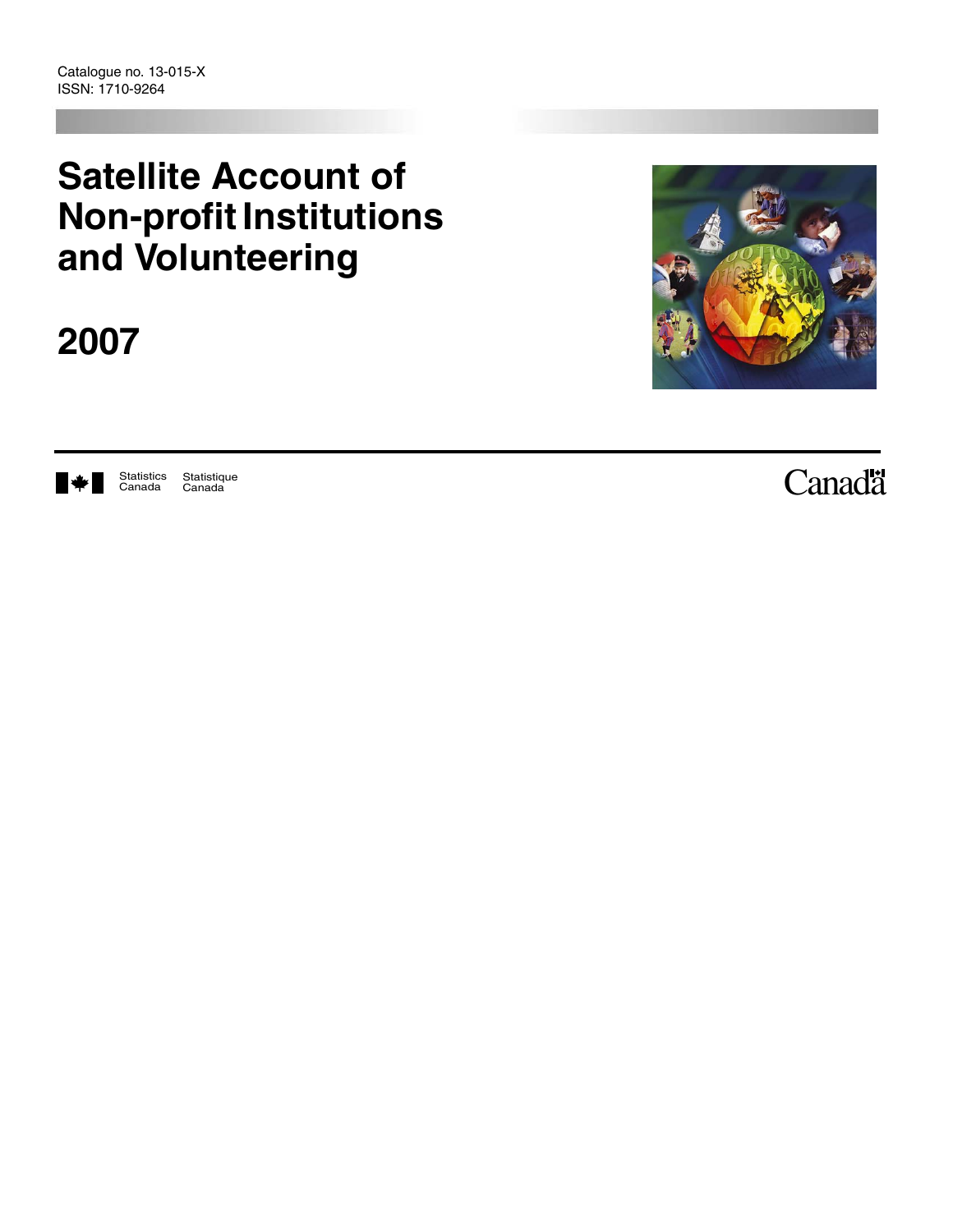# **Symbols**

The following standard symbols are used in Statistics Canada publications:

- **.** not available for any reference period
- **..** not available for a specific reference period
- **...** not applicable<br>**0** true zero or a
- **0** true zero or a value rounded to zero<br>**0<sup>s</sup>** value rounded to 0 (zero) where the
- value rounded to 0 (zero) where there is a meaningful distinction between true zero and the value that was rounded
- 
- **p** preliminary<br>**r** revised
- **x** suppressed to meet the confidentiality requirements of the *Statistics Act*
- **E** use with caution<br>**F** too unreliable to
- **F** too unreliable to be published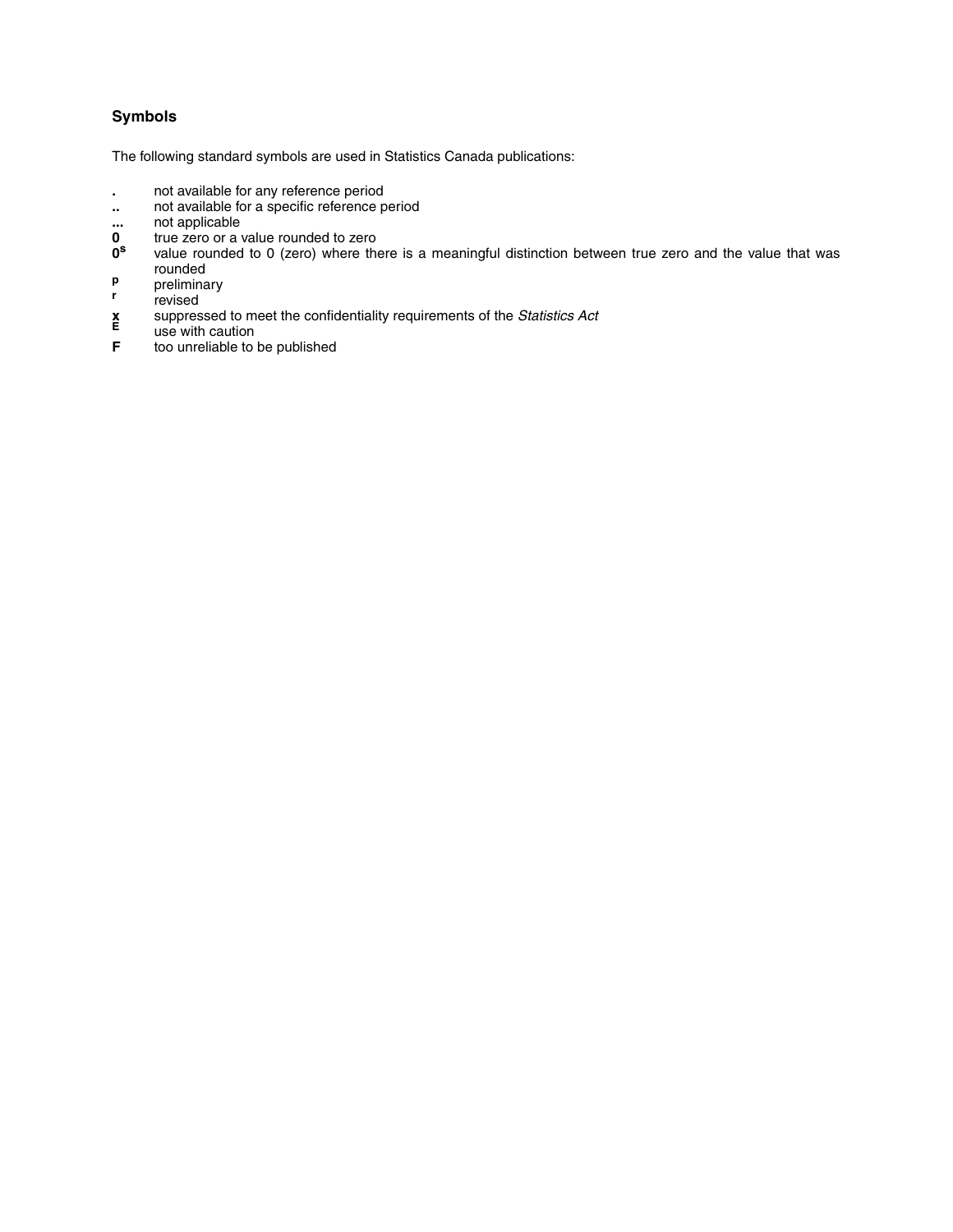#### **Contributors**

Cynthia Haggar-Guenette, Malika Hamdad, Denise Laronde-Jones, Tasmin Pan, Mingyu Yu

**Publication Co-ordinators** Anne-Marie Bridger, Georgina Challita, Kim Longtin, Christina MacPhail, Gabe Rother

*Satellite Account of Non-profit Institutions and Volunteering* (Catalogue no. 13-015-X, ISSN 1710-9264; aussi disponible en français, ISSN 1710-9884) is published annually, free of charge.

#### **How to obtain more information**

Specific inquiries about this product and related statistics or services should be directed to: Income and Expenditure Accounts Division, Statistics Canada, Ottawa, Ontario, K1A 0T6 Telephone: 613-951-3640, iead-info-dcrd@statcan.gc.ca.

For information about this product or the wide range of services and data available from Statistics Canada, visit our website at www.statcan.gc.ca or contact us by e-mail at infostats@statcan.gc.ca or by phone from 8:30 a.m. to 4:30 p.m. Monday to Friday at:

#### **Statistics Canada's National Contact Centre**

| Toll-free telephone (Canada and the United States):            |                |
|----------------------------------------------------------------|----------------|
| Inquiries line                                                 | 1-800-263-1136 |
| National telecommunications<br>device for the hearing impaired | 1-800-363-7629 |
| Fax line                                                       | 1-877-287-4369 |
| Local or international calls:                                  |                |
| Inquiries line                                                 | 1-613-951-8116 |
| Fax line                                                       | 1-613-951-0581 |
|                                                                |                |
| <b>Depository Services Program</b>                             |                |

| Inquiries line |  |  |
|----------------|--|--|
|                |  |  |

| Fax line | 1-800-565-7757 |
|----------|----------------|
|          |                |

1-800-635-7943

#### **Note of appreciation**

Canada owes the success of its statistical system to a long-standing partnership between Statistics Canada, the citizens of Canada, its businesses, governments and other institutions. Accurate and timely statistical information could not be produced without their continued cooperation and goodwill.

#### **Standards of service to the public**

Statistics Canada is committed to serving its clients in a prompt, reliable and courteous manner. To this end, Statistics Canada has developed standards of service that its employees observe. To obtain a copy of these service standards, please contact Statistics Canada toll-free at 1-800-263-1136. The service standards are also published on www.statcan.gc.ca under "About us" > "Providing services to Canadians."

# **Satellite Account of Non-profit Institutions and Volunteering**

| I.    |                                                                                                                                  |
|-------|----------------------------------------------------------------------------------------------------------------------------------|
| П.    |                                                                                                                                  |
| Ш.    |                                                                                                                                  |
| IV.   | The scope of the Canadian satellite account 8                                                                                    |
| V.    |                                                                                                                                  |
| VI.   | A Focus on non-profit institutions serving households (NPISH). . 29                                                              |
| VII.  |                                                                                                                                  |
| VIII. |                                                                                                                                  |
| IX.   |                                                                                                                                  |
| Χ.    |                                                                                                                                  |
|       | Appendix A: Reconciliation of satellite account estimates with the<br>National Survey of Nonprofit and Voluntary Organization 46 |
|       | Appendix B: The International Classification of Nonprofit                                                                        |
|       | Appendix C: Glossary of main terms  52                                                                                           |
|       |                                                                                                                                  |
|       | Income and Expenditure Accounts technical series 55                                                                              |
|       |                                                                                                                                  |

Published by authority of the Minister responsible for Statistics Canada

© Minister of Industry, 2009

All rights reserved. The content of this electronic publication may be reproduced, in whole or in part, and by any means, without further permission from Statistics Canada, subject to the following conditions: that it be done solely for the purposes of private study, research, criticism, review or newspaper summary, and/or for non-commercial purposes; and that Statistics Canada be fully acknowledged as follows: Source (or "Adapted from", if appropriate): Statistics Canada, year of publication, name of product, catalogue number, volume and issue numbers, reference period and page(s). Otherwise, no part of this publication may be reproduced, stored in a retrieval system or transmitted in any form, by any means—electronic, mechanical or photocopy or for any purposes without prior written permission of Licensing Services, Client Services Division, Statistics Canada, Ottawa, Ontario, Canada, K1A 0T6.

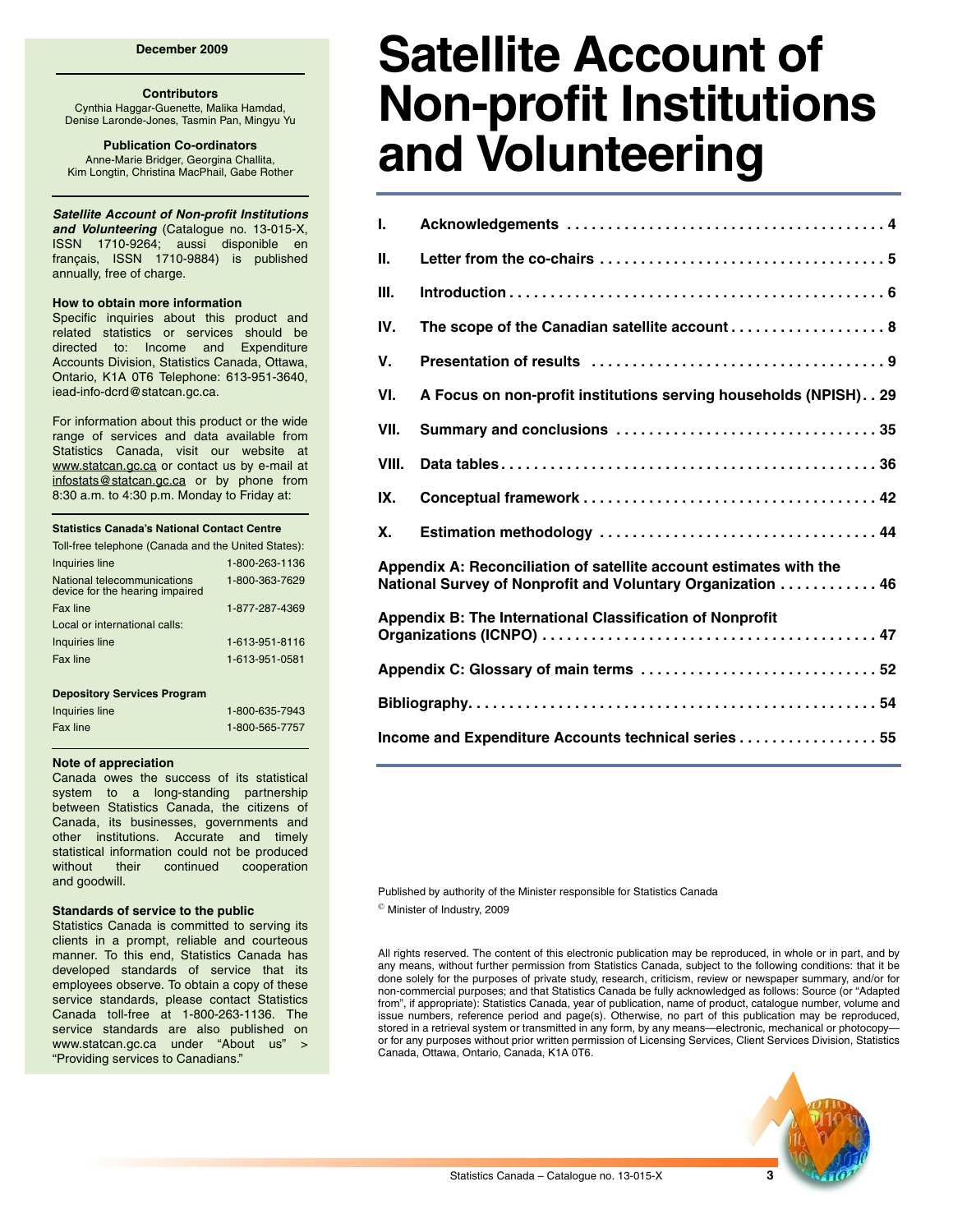# <span id="page-3-0"></span>**I. Acknowledgements**

The Statistics Canada project team responsible for preparing this publication includes Cynthia Haggar-Guénette, Malika Hamdad, Denise Laronde-Jones, Tasmin Pan, and Mingyu Yu.

The project team would like to thank members of the Advisory Committee for the Satellite Account of Non-profit Institutions and Volunteering for their invaluable guidance and support throughout the development of the satellite account and for their input to this sixth report.

Committee members are: Jacquelyn Thayer Scott, Cape Breton University (Co-chair); Karen Wilson, Statistics Canada (Co-chair); Loleen Berdahl, Canada West Foundation; Michael Hall, Imagine Canada; Blaine Langdon and Dave Leblanc, Canada Revenue Agency; Mike McCracken, Informetrica Ltd.; Don McRae, Canadian Heritage; Susan Tolton, Sheila Regehr, Marcel Bérard, Sangita Dubey, Amanda Powers, Sally Tewolde, Lauren Polowyk, Julie Toussignant and Eric Windfield, Human Resources and Social Development Canada; Lester Salamon, Helen Tice, Megan Haddock and Robin Wehrlin, Centre for Civil Society Studies, Johns Hopkins University; Ron Saunders, Institute for Work and Health; Katherine Scott, Canadian Council on Social Development; Andrew Sharpe, Centre for the Study of Living Standards; Rachel Laforest, Queen's University, Ferhana Ansari and Paul Reed, Statistics Canada.

We also wish to thank our colleagues in the Income and Expenditure Accounts Division for their invaluable support and assistance, especially Chris van Millingen, Joe Wilkinson, Arthur Berger, James Tebrake, Art Ridgeway and Karen Wilson.

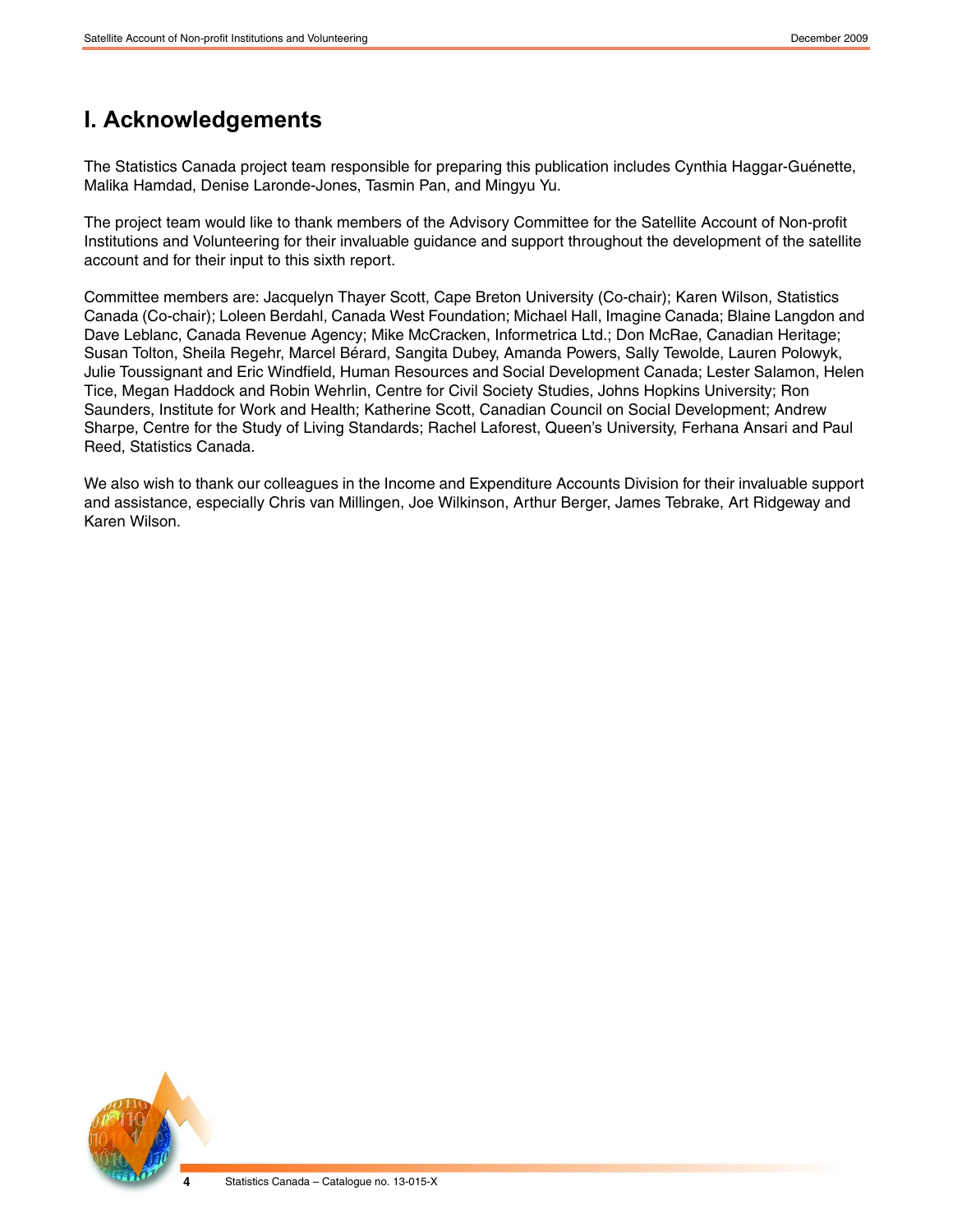# <span id="page-4-0"></span>**II. Letter from the co-chairs**

We are very pleased to present the latest edition of the *Satellite Account of Non-profit Institutions and Volunteering,* which includes two new years of data: 2006 and 2007.

Also new this year is an article focussing on non-profit institutions serving households (NPISH). This group of nonprofit institutions has unique economic characteristics that are different from non-profit institutions classified to the government or corporate sector. New data tables on NPISH are also available upon request. The chapter on the value of volunteer work is not included this year and will be updated at a later date.

Non-profit institutions continue to make a significant contribution to the economic and social well-being of Canadians and are central to community engagement and the building of social capital. In 2007, the core non-profit segment grew 5.8% in nominal terms, accounting for 2.5% of Canada's gross domestic product. This share increases to 7.0% when hospitals, universities and colleges are included.

The concepts and methods used by Statistics Canada draw heavily on international standards outlined in the United Nations *Handbook on Non-profit Institutions in the System of National Accounts.* The non-profit sector has now gained prominence in many countries' official economic statistics. Nine countries have already published nonprofit satellite accounts and 34 countries are committed to implementing the UN Handbook guidelines. Statistics Canada was one of the first statistical agencies to develop a Satellite Account on non-profit institutions.

The Satellite Account ensures that reliable information on the size, scope and nature of the non-profit sector is featured in Canadian economic statistics. We are very excited about providing new and more current economic information on non-profit institutions for policymakers, academics and experts worldwide, and for the many nonprofit organizations operating throughout Canada.

Once again this year, we would like to thank the members of the Advisory Committee for their guidance and support, and in particular for their valuable input to this sixth edition.

Yours truly,

Co-chairs of the Advisory Committee for the Satellite Account of Non-profit Institutions.

Dr. Jacquelyn Thayer Scott, O.C., LL.D.(Hons.), Dipl.(Hons.) Past President and Professor, School of Business Cape Breton University

Karen Wilson Assistant Chief Statistician National Accounts and Analytical Studies Field Statistics Canada

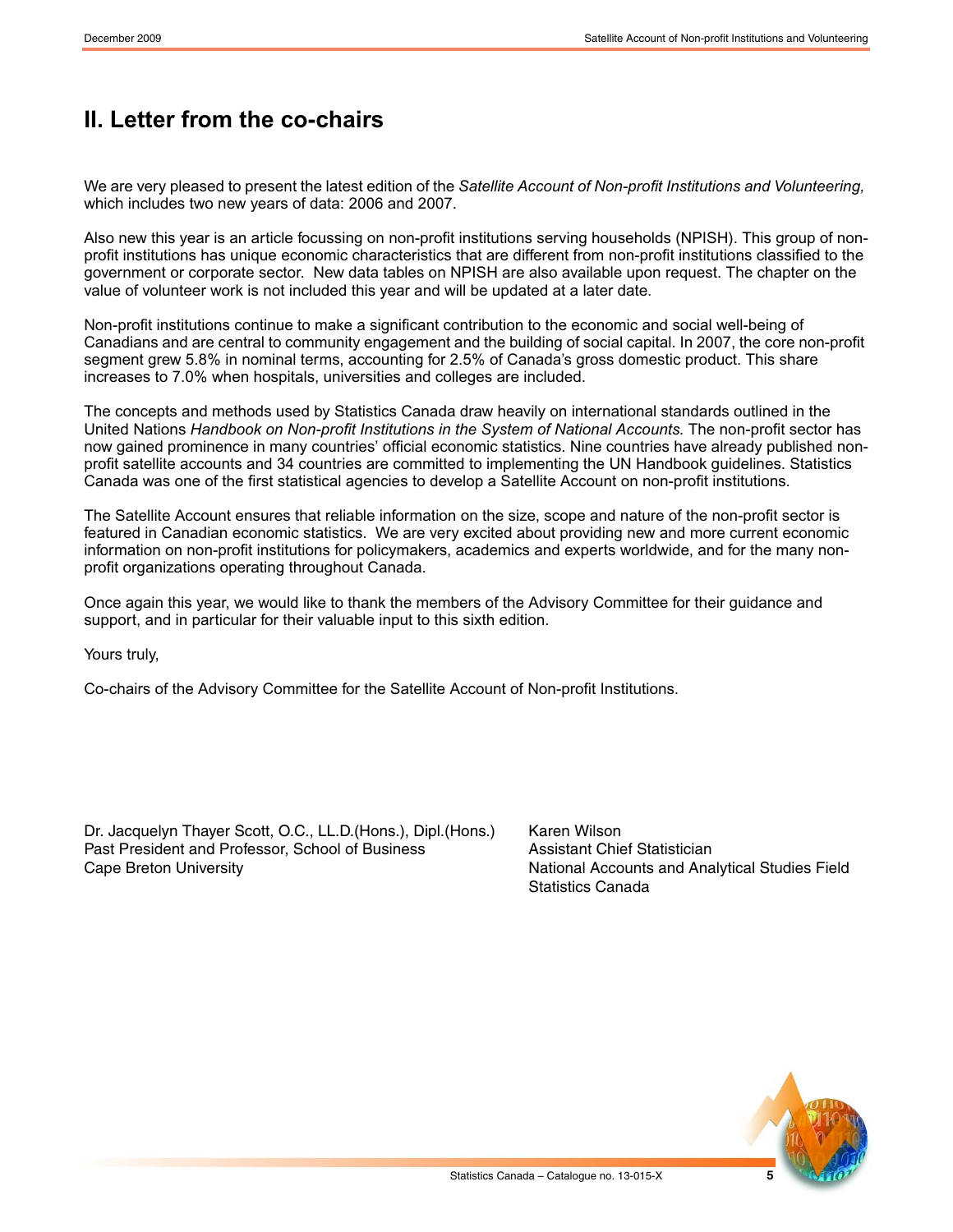# <span id="page-5-0"></span>**III. Introduction**

The non-profit sector has been at the centre of a growing effort to document and study its role in recent years, both in Canada and internationally. Often referred to interchangeably as "civil society", the "voluntary", "third" or "independent" sector, this group of organizations plays a critical role in society, separate from that of governments or corporations, and is central to community engagement and the building of social capital. The non-profit sector has now gained prominence in many countries' official economic statistics.

Statistics Canada is among the first statistical agencies in the world to have created a new sector for non-profit institutions through the development of the Satellite Account of Non-profit Institutions and Volunteering*.* In doing so, the satellite account recognizes the non-profit sector as making an important contribution to the Canadian economy along with the private and public sectors.

The concepts and methods<sup>1</sup> used in the satellite account draw heavily on international standards described in the *Handbook on Non-Profit Institutions in the System of National Accounts*. Published by the United Nations in 2003, the *Handbook* is now available as a guide for statistical agencies around the world and Canada is one of the first countries to proceed with its implementation.

The *Handbook* recommends compiling economic statistics for a broad non-profit sector, the boundaries of which are defined by structural and operational criteria. Conceptually, all non-profit institutions operating throughout the Canadian economy have similar structural and operational characteristics. They are institutionalized to some extent with a specific purpose or mandate. They do not generate profits for the purpose of distributing profits among specific persons, owners or directors. They are self-governing and able to control their activities, and, finally, membership and contributions of time and money are not required by law or as a condition of citizenship.

This is achieved by identifying non-profit activity throughout the economic sectors in which non-profit institutions currently reside. Gaining a clear, quantifiable overview of entities in this broadly-defined non-profit sector is portrayed as crucial for a variety of reasons: they have been found to be a significant and growing economic force in countries throughout the world; they have a range of distinct features that justify their separate treatment for analytical purposes; and they are increasingly a focus of public policy concern. Since comprehensive statistics have not been compiled separately for non-profit institutions, there is also a need for improved coverage and a more precise specification of these units in national statistical systems.<sup>2</sup>

The first publication of the satellite account in 2004 was a milestone in knowledge development on Canada's nonprofit sector. Providing estimates of the economic contribution of the non-profit sector in Canada, it revealed the size, scope and nature of a key sector that performs a myriad of activities in local communities and engages millions of Canadians who join it as members and donate their time and money in support of its activities. This ground-breaking achievement was the culmination of extensive research, along with a data integration project undertaken by the Income and Expenditure Accounts Division, to build comprehensive statistics on the sector within the Canadian System of National Accounts (SNA).

The development of the Satellite Account was initially funded through the Voluntary Sector Initiative to ensure that information on the size, scope and nature of the sector is now a permanent feature of Canada's official economic statistics. It includes a set of standard economic accounts covering the production, incomes and outlays of the nonprofit sector, mirroring information already available for other sectors in the Canadian economy. The satellite account now receives ongoing funding as an annual program at Statistics Canada.

<sup>2.</sup> See Handbook on Non-Profit Institutions in the System of National Accounts, United Nations (2003).



<sup>1.</sup> For a more detailed description of concepts, data sources and estimation methods implemented in the Canadian Satellite Account of Non-profit Institutions and Volunteering, refer to Sections IX and X of this report.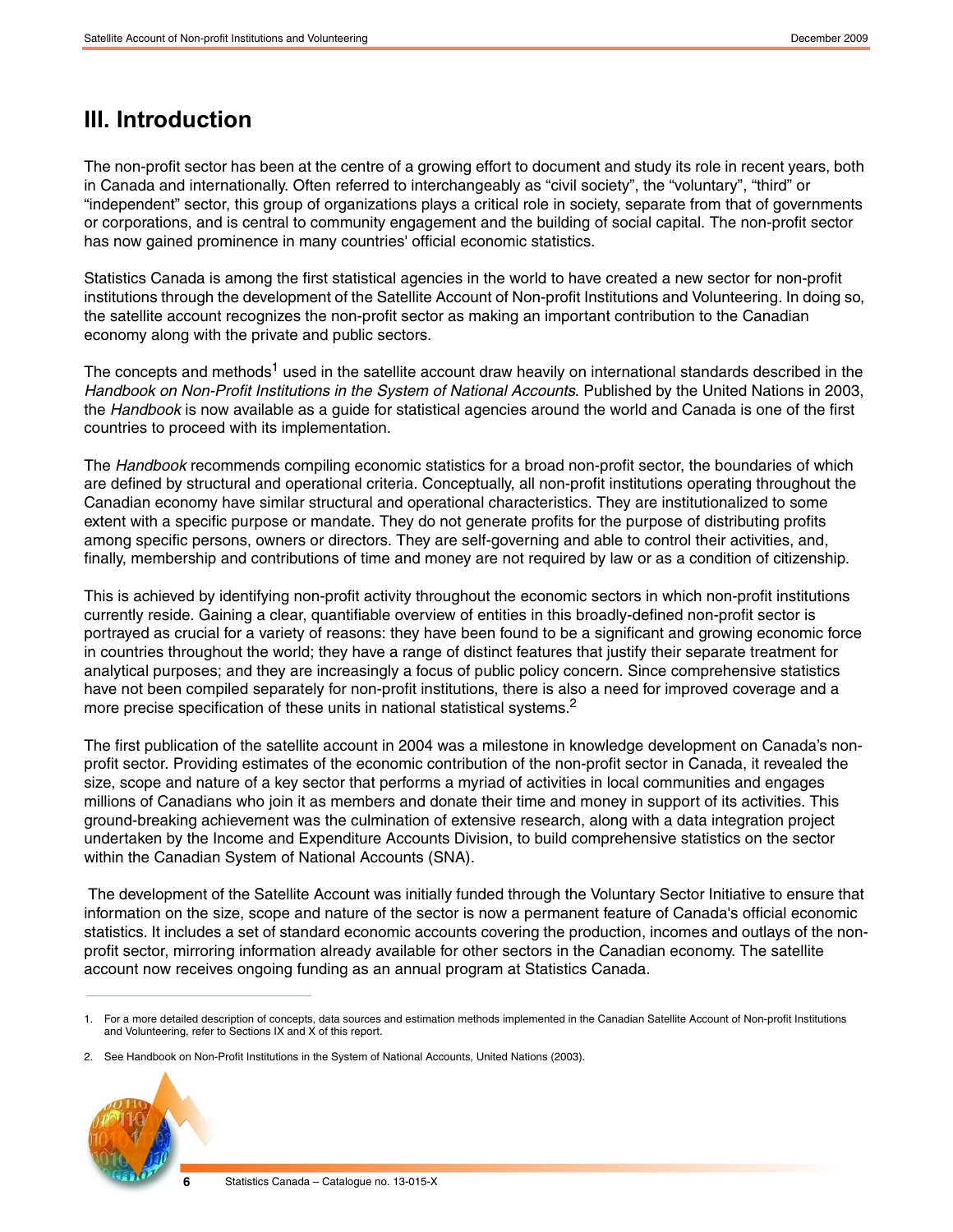It is important to note that the non-profit sector's economic contribution is but one dimension of its much larger impact in society, and complementary statistical initiatives were also funded to address other aspects of the question. The first of these initiatives was a triennial repeat of the *Canada Survey of Giving, Volunteering and Participating* (CSGVP), a household survey of charitable giving, volunteering and participatory behaviour. Subsequent to this was the *National Survey of Nonprofit and Voluntary Organizations* (NSNVO), a first-ever survey of organizations that collected information on the areas in which they work, the populations they serve, the extent to which they provide public benefits, and the financial and human resources they engage.

With this sixth edition of the *Satellite Account of Non-profit Institutions and Volunteering*, two additional reference years for the standard accounts are added, 2006 and 2007, while existing estimates are revised back to 1997. These revisions either stem from data source updates or refinements to our estimation methodology.

Throughout this publication, all references to the core non-profit sector combine non-profit institutions serving households (NPISH) and non-profit institutions classified to the corporate sector. All references to the overall or broad sector include the core non-profit sector combined with non-profit institutions classified to the government sector.

In this publication, there is an article focussing specifically on NPISH. This replaces the section on volunteer work and extended measures, which will be updated at a later date.

The remainder of this publication is structured as follows: section IV discusses the scope of the Canadian satellite account in the context of the international definition. Analytical findings are presented in Section V which is divided into three sub-sections: the first gives an overview of the sector in macro-economic terms; the second describes its economic activity as measured by GDP; and the third provides an overview of the sources and uses of incomes. An article on NPISH is provided in Section VII**.** Data tables follow in Section VIII for the years 2000 to 2007, however all data series from 1997 onward are available through CANSIM. Sections IX and X lay out the conceptual framework and estimation methodology of the Canadian satellite account. Appendices include: a description of reconciliation work with the National Survey of Nonprofit and Voluntary Organizations; details on the International Classification of Non-profit Organizations; and glossary of main terms used throughout the document. A bibliography and list of the national accounts technical research series are provided at the end of the publication.

This report presents analysis for the period 1997 to 2007, with a focus on 2006 and 2007. Wherever possible, analysis is presented for the non-profit sector as a whole, and for the core segment. Gross Domestic Product (GDP) and total income are shown by primary area of activity according to the International Classification of Nonprofit Organizations (ICNPO). For the time being, all estimates are presented in nominal terms, that is not adjusted for inflation.

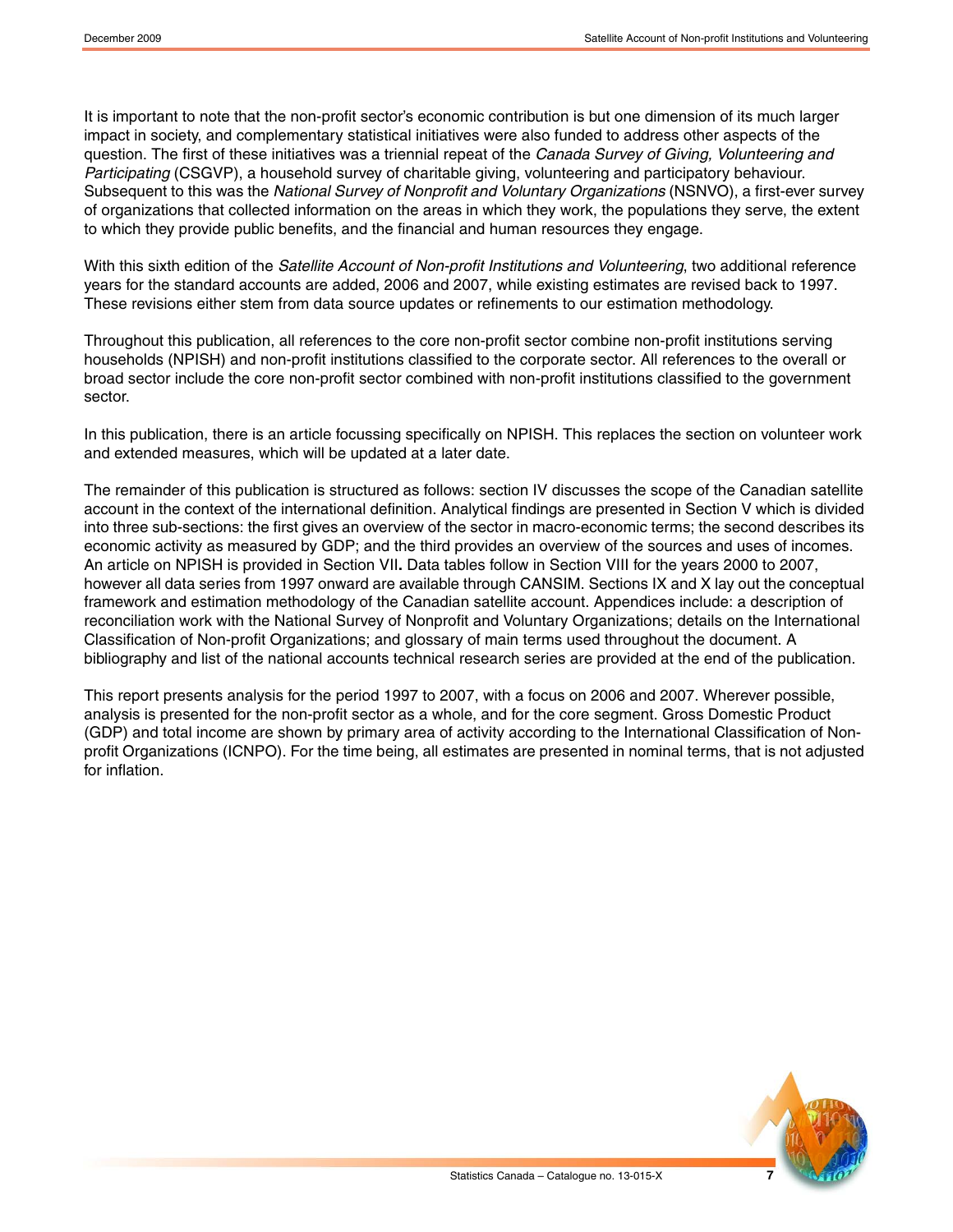# <span id="page-7-0"></span>**IV. The scope of the Canadian satellite account**

For the Canadian satellite account, a number of organizations classified to the government sector in national accounts statistics are considered non-profit institutions. These include hospitals, residential care facilities, universities and colleges. All other entities classified to general government in the Canadian SNA have been excluded, irrespective of whether they are registered as charities or are designated as legal non-profit institutions.<sup>3</sup> This is because these organizations are not considered to have sufficient organizational autonomy to meet the "institutionally separate from government" and "self-governing" criteria of the international definition. An important example is public elementary and secondary schools and school boards, which frequently register as charities but are excluded from the satellite account because they fail to meet these criteria. These organizations are considered to be under the effective control of governments in many respects, for example, in terms of their budgets, curricula and personnel practices.

The inclusion of Canadian hospitals in the non-profit sector warrants further elaboration. Consultations with stakeholders prior to developing satellite account estimates clearly indicated that hospitals be retained in scope for the sector because they compete for, and receive charitable donations, as well as mobilize significant volunteer resources. They have, therefore, been included despite the fact that they would not be considered to have sufficient autonomy to meet the "institutionally separate from government" and "self-governing" criteria of the international definition. Hospitals are typically large organizations and represent significant financial weight in satellite account estimates, more than one-third of the overall non-profit sector in terms of revenue, and over 40% in terms of GDP. Throughout this publication, all references to hospitals include residential care facilities.

Universities and colleges<sup>4</sup>, are also shown together. These non-profit institutions classified to the government sector are separated from the core segment in the satellite account.

Estimates are available for (i) the overall non-profit sector including hospitals, universities and colleges and (ii) the core non-profit sector. Wherever possible, analysis is presented for the non-profit sector as a whole, and for the core sector.

Whether universities and colleges meet the international definition is still a matter of debate.



<sup>3.</sup> For more information on entities classified to the public sector, see *Guide to the public sector of Canada, Catalogue 12-589-XWE, Statistics Canada (2008).*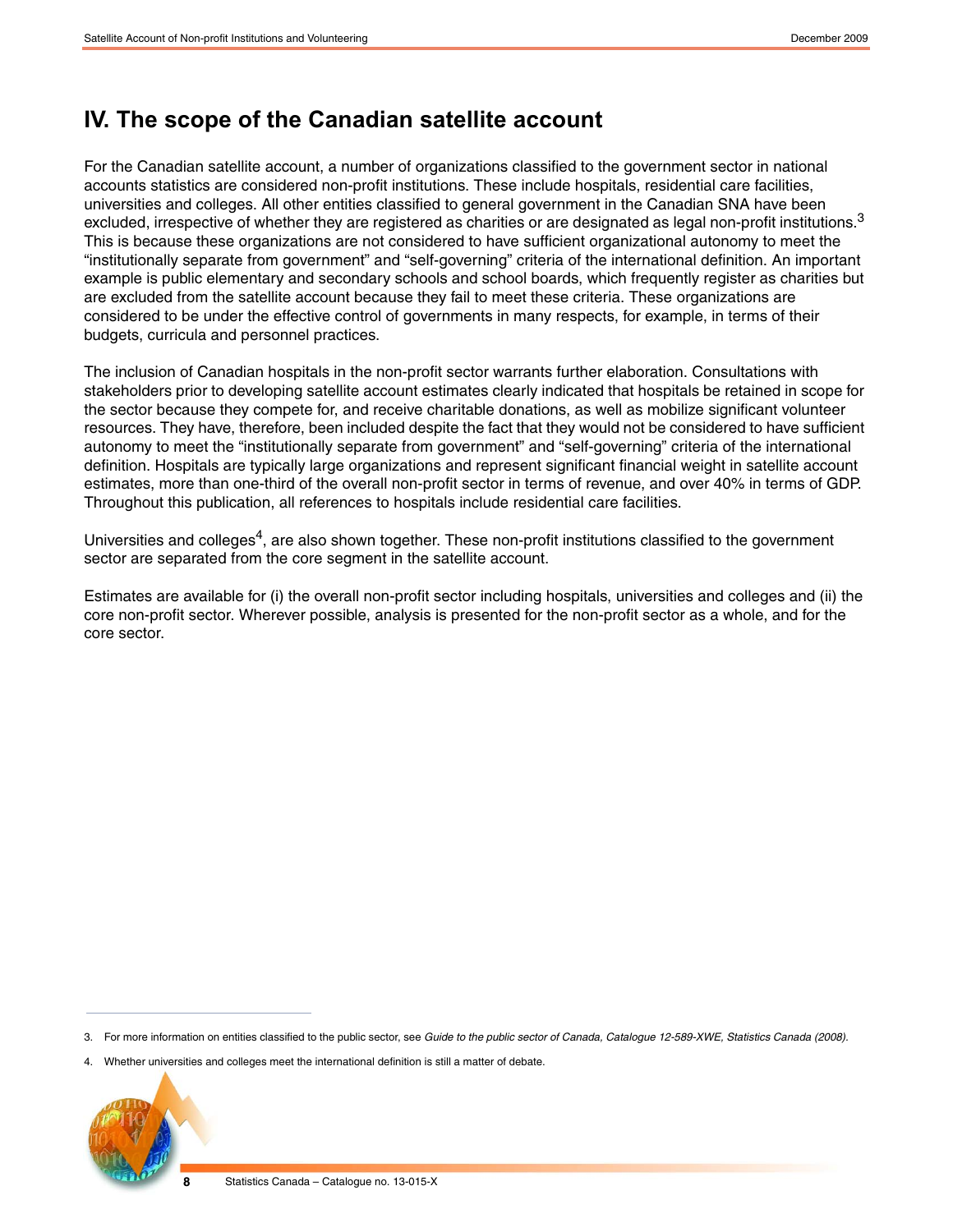# <span id="page-8-0"></span>**V. Presentation of results**

# **Canada's non-profit sector in macro-economic terms**

Non-profit institutions<sup>5</sup> (NPI) continue to make a significant contribution to the economic and social well-being of Canadians. In 2007, the value added or gross domestic product (GDP)<sup>6</sup> of the core non-profit sector<sup>7</sup> amounted to \$35.6 billion, accounting for 2.5% of the total Canadian economy. This share increases to 7.0% when hospitals, universities and colleges are included, reaching \$100.7 billion in 2007.

In 2007, GDP of the core non-profit sector grew<sup>8</sup> by 5.8%, slightly slower than the Canadian economy (+ 6.0%). However, the core segment grew faster (+6.4%) than the economy as a whole in 2006. Over the 1997 to 2007 period, its growth in economic activity outpaced that of the overall Canadian economy in six out of eleven years.

### **Figure 1 Growth of gross domestic product**



Annual % change, current prices

- 6. GDP measures the productive activity generated as non-profit organizations undertake their missions in Canadian society. GDP refers to all goods and services produced in Canada's economic territory. It is also referred to as value added, output or economic activity.
- 7. Throughout this document, the "core non-profit sector" refers to non-profit institutions serving households (NPISH) and non-profit institutions classified to the corporate sector.
- 8. All growth rates in this publication are calculated using nominal (current) values; that is, not adjusted for inflation.



<sup>5.</sup> What are referred to as non-profit institutions (NPI) in the System of National Accounts are commonly referred to as "non-profit organizations" in Canada. We will use the former term throughout this publication.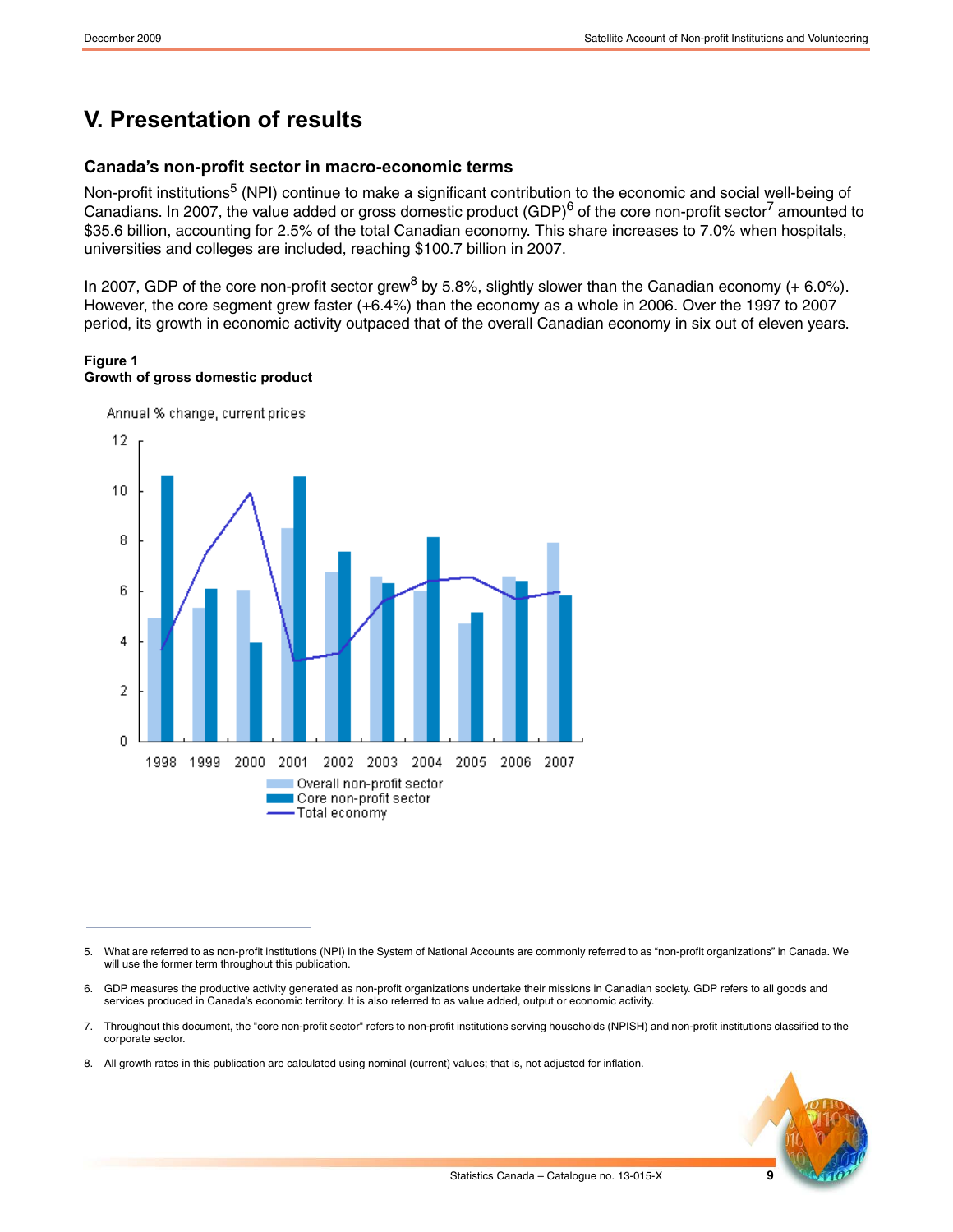#### **On average economic activity in the core non-profit sector outpaced that of the total economy**

GDP of the core non-profit sector grew by an annual average of 7.1% over the eleven-year period. This was faster than the Canadian economy as a whole  $(+5.8%)$ , and also faster than the aggregate of hospitals,  $9$  universities and colleges, which grew by 6.0%. As a result the level of economic activity in the core non-profit sector nearly doubled between 1997 and 2007.

#### **Figure 2**

#### **Cumulative growth of gross domestic product, 1997 to 2007**



### **The economic contribution of the non-profit sector continues to exceed that of many key industries in Canada**

Although the non-profit sector is not a specific industry, its GDP can be compared with selected key industries in Canada to provide a point of reference.<sup>10</sup> It should be noted that this comparison does not consider the contribution of volunteering, which is particularly significant for the core non-profit sector.

In 2006, the latest year for which GDP by industry for Canada is available, the core non-profit sector generated 20% more value added than the entire accommodation and food services industry, more than 2.5 times that of agriculture, and generated nearly six times as much value added as the motor vehicle manufacturing industry.

<sup>10.</sup> Industries (e.g., manufacturing, construction) are defined on an activity basis, while institutional sectors (e.g., households, businesses, governments) are defined on the basis of their role or motivation in an economic system. Institutional units included in the non-profit sector span a range of industry groups.



<sup>9.</sup> All references to hospitals throughout this document include residential care facilities.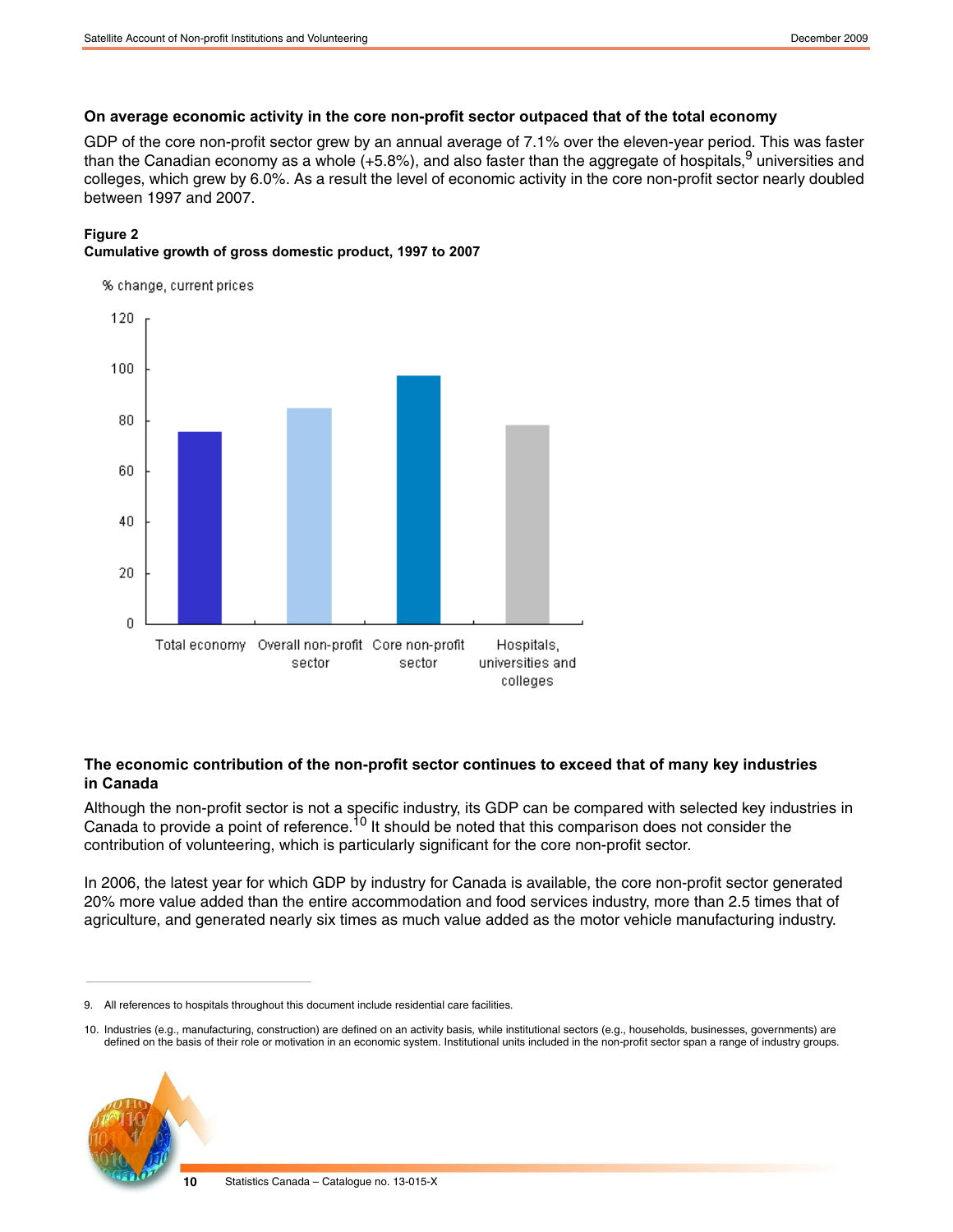The broader non-profit sector, which includes hospitals, universities and colleges, exceeded by more than one third the value added of the entire retail trade industry, and outpaced the value added of the mining, oil and gas extraction industry.





Note: Data by industry is not yet available for 2007.

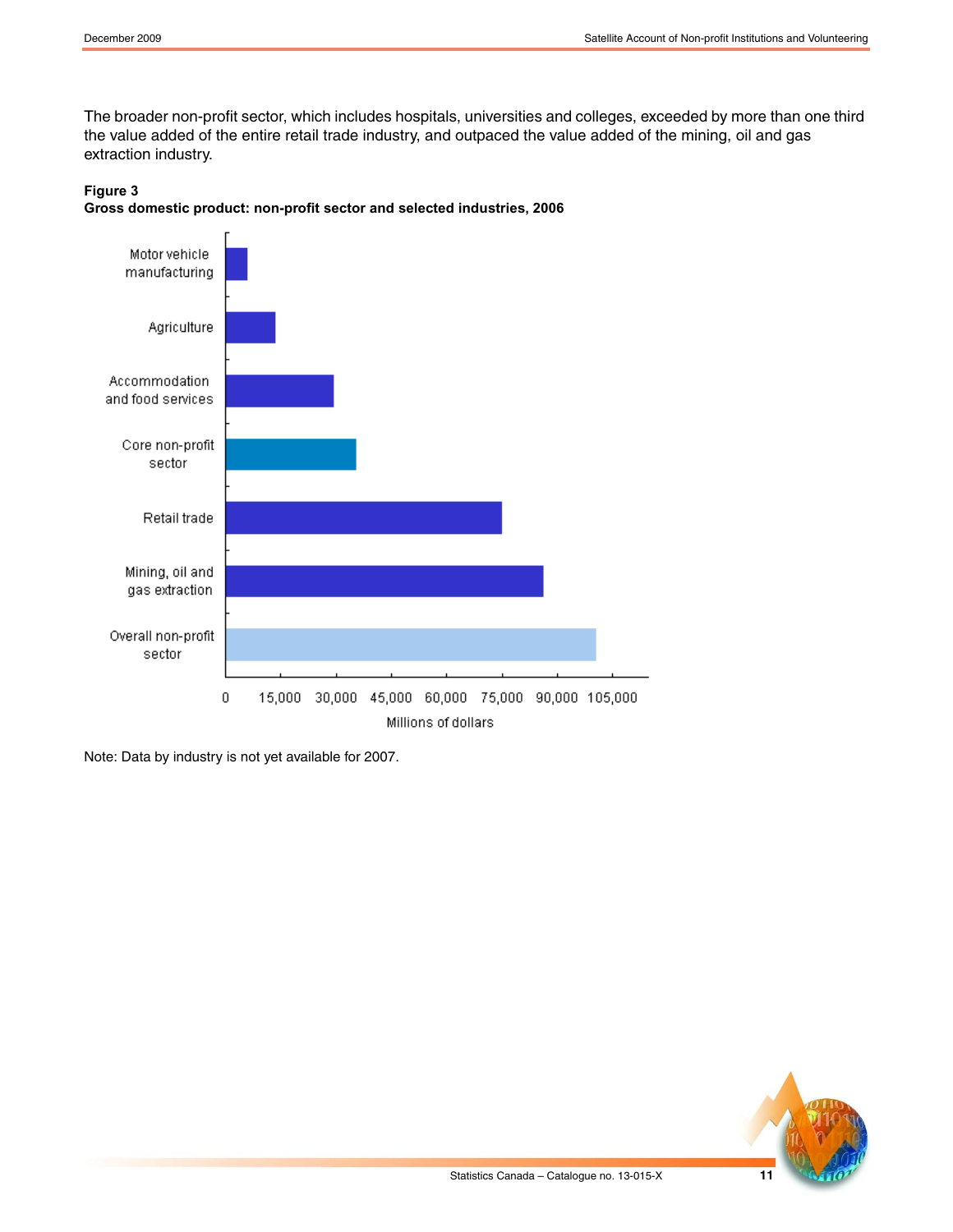# **Economic activity in the non-profit sector, 1997 to 2007**

# **The core non-profit sector increases its share of GDP, but hospitals, universities and colleges continue to dominate**

With GDP totalling \$65.1 billion in 2007, hospitals, universities and colleges accounted for the bulk of economic activity in the broader non-profit sector throughout the eleven-year period. Of this total, hospitals generated \$43.1 billion, almost twice as much as universities and colleges (\$22.0 billion). However, the hospitals, universities and colleges group lost ground over the eleven-year period, as the core non-profit sector increased its share in the overall NPI sector from 33.0% in 1997 to 35.3% in 2007.

### **Figure 4**



#### **Gross domestic product: hospitals, universities and colleges and core non-profit sector**

# **Top contributors to GDP in the core non-profit sector are social services and development and housing**

The core segment, accounting for over one-third of GDP in the broader non-profit sector, typically comprises smaller, heterogeneous, organizations, which play an increasingly important role in Canadian society. Organizations in social services, development and housing, culture and recreation, and religion groups when combined made up nearly two-thirds of core NPI economic activity in each of the eleven years.

Social services organizations accounted for 23.0% of core NPI GDP in 2007 and this share has remained stable throughout the 1997 to 2007 period. When combining development and housing, culture and recreation, religion, business and professional associations and other health organizations<sup>11</sup> with social services, these six fields of activity accounted for 78.8% of the core segment in 2007 down from 82.9% in 1997.

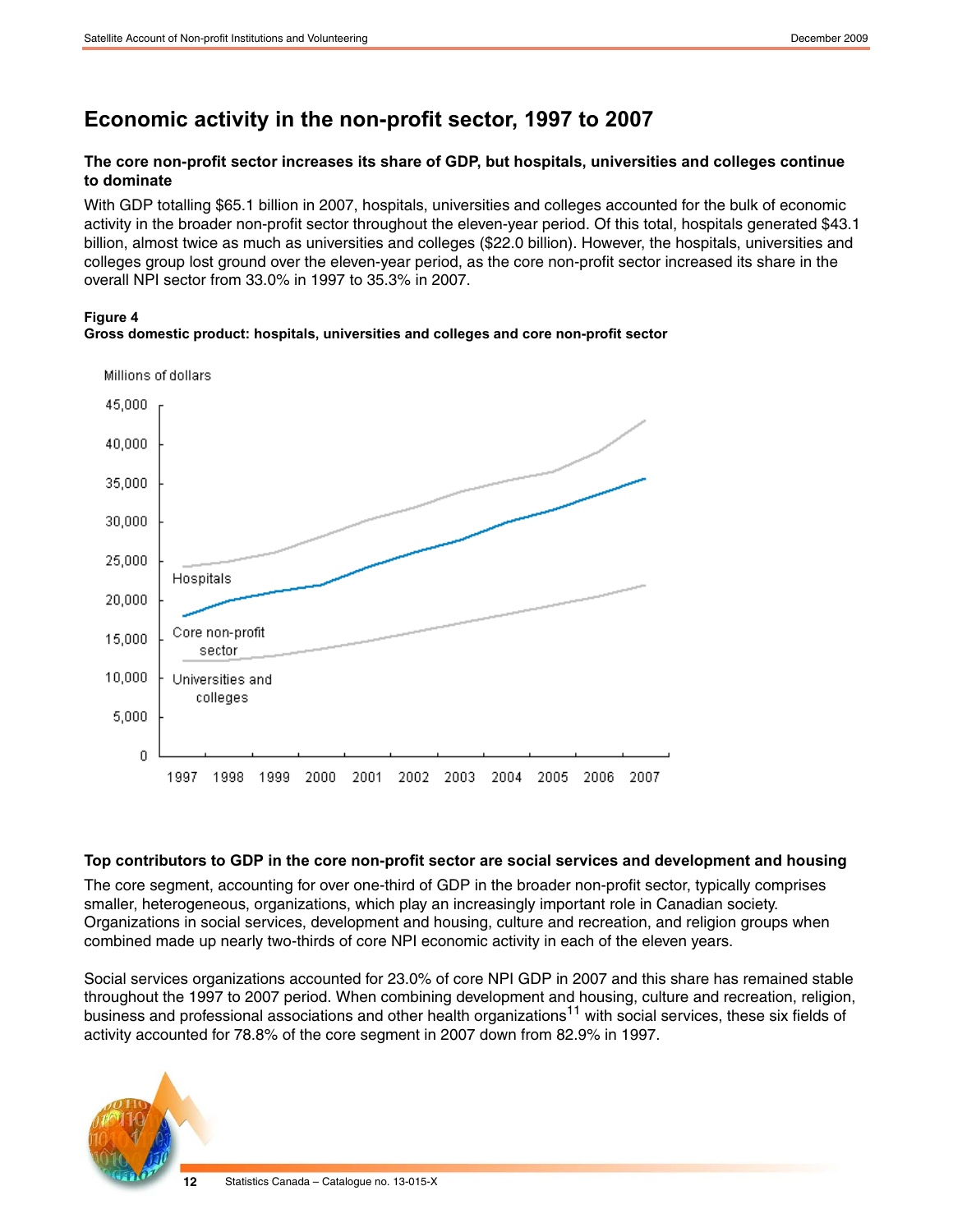

**Figure 5 Distribution of gross domestic product by area of activity: core non-profit sector, 2007**

Note: The "other" category includes environment, law, advocacy and politics, international, and not elsewhere classified.

### **Development and housing, and social services increase their share**

On the whole, the composition of the core non-profit sector by field of activity remained stable over the 1997 to 2007 period. However, a detailed analysis of the variations reveals that the share of development and housing  $(+3.4$  percentage points), social services  $(+1.0$  percentage points) and other education and research<sup>12</sup> (+0.6) percentage points) rose between 1997 and 2007, largely at the expense of religion (-3.5 percentage points), other health (-2.7 percentage points), business and professional associations (-1.5 percentage points), and culture and recreation (-0.9 percentage points).

<sup>12.</sup> Throughout this publication, the category "other education and research" refers to education other than universities and colleges.



<sup>11.</sup> Throughout this publication, the category "other health" refers to health other than hospitals.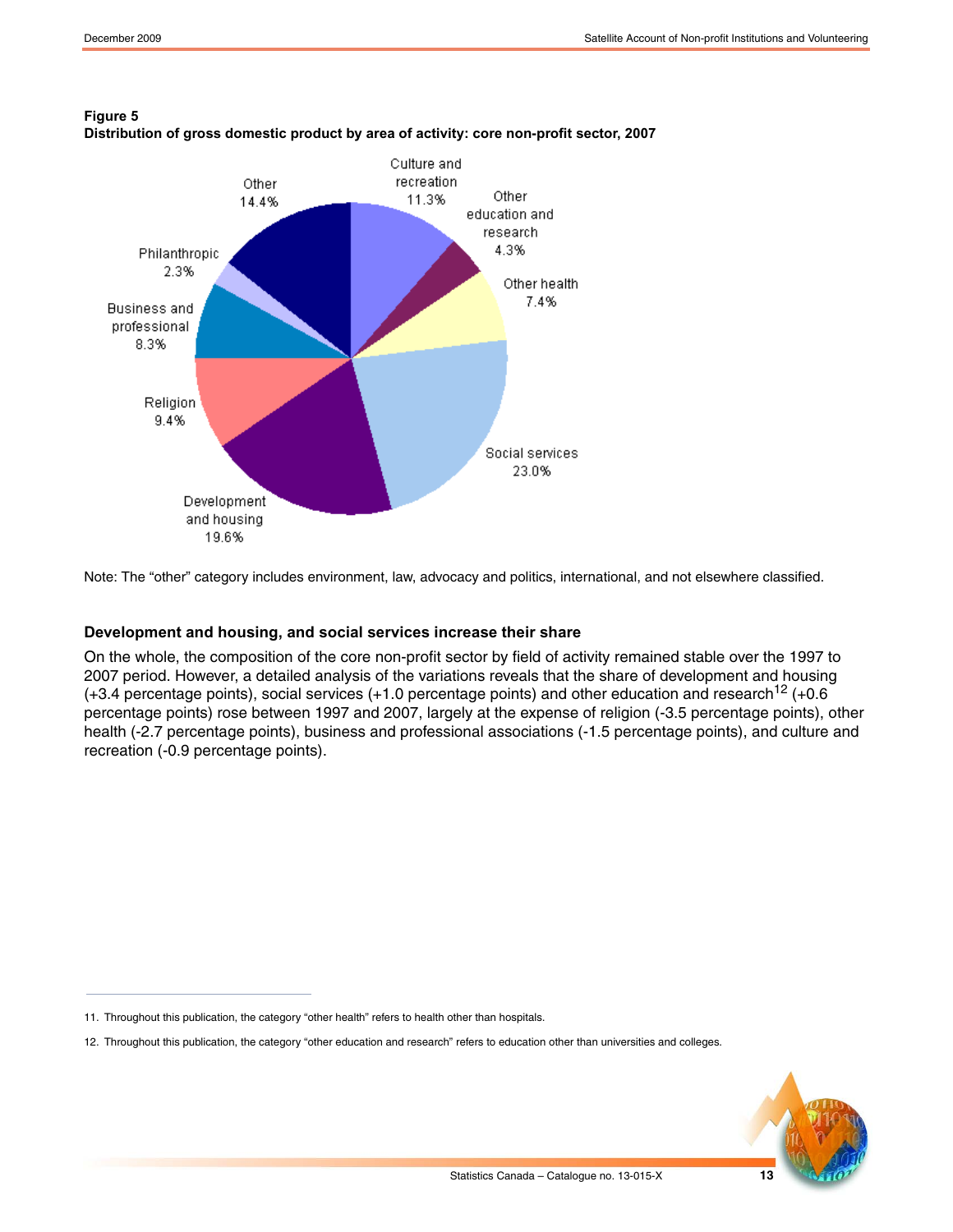

**Figure 6 Distribution of gross domestic product by area of activity: core non-profit sector**

### **GDP growth wide-ranging across non-profit institutions' fields**

Economic activity in the broader non-profit sector grew by an annual average of 6.3% over the 1997 to 2007 period, with growth varying widely across areas of activity.

Law advocacy and politics, development and housing, other education and research, and social services grew the fastest over the period. This performance was roughly twice that of religious organizations and other health. Given its significant weight, however, social services contributed the most to the GDP of the non-profit sector with a cumulative increase of \$4.8 billion between 1997 and 2007.

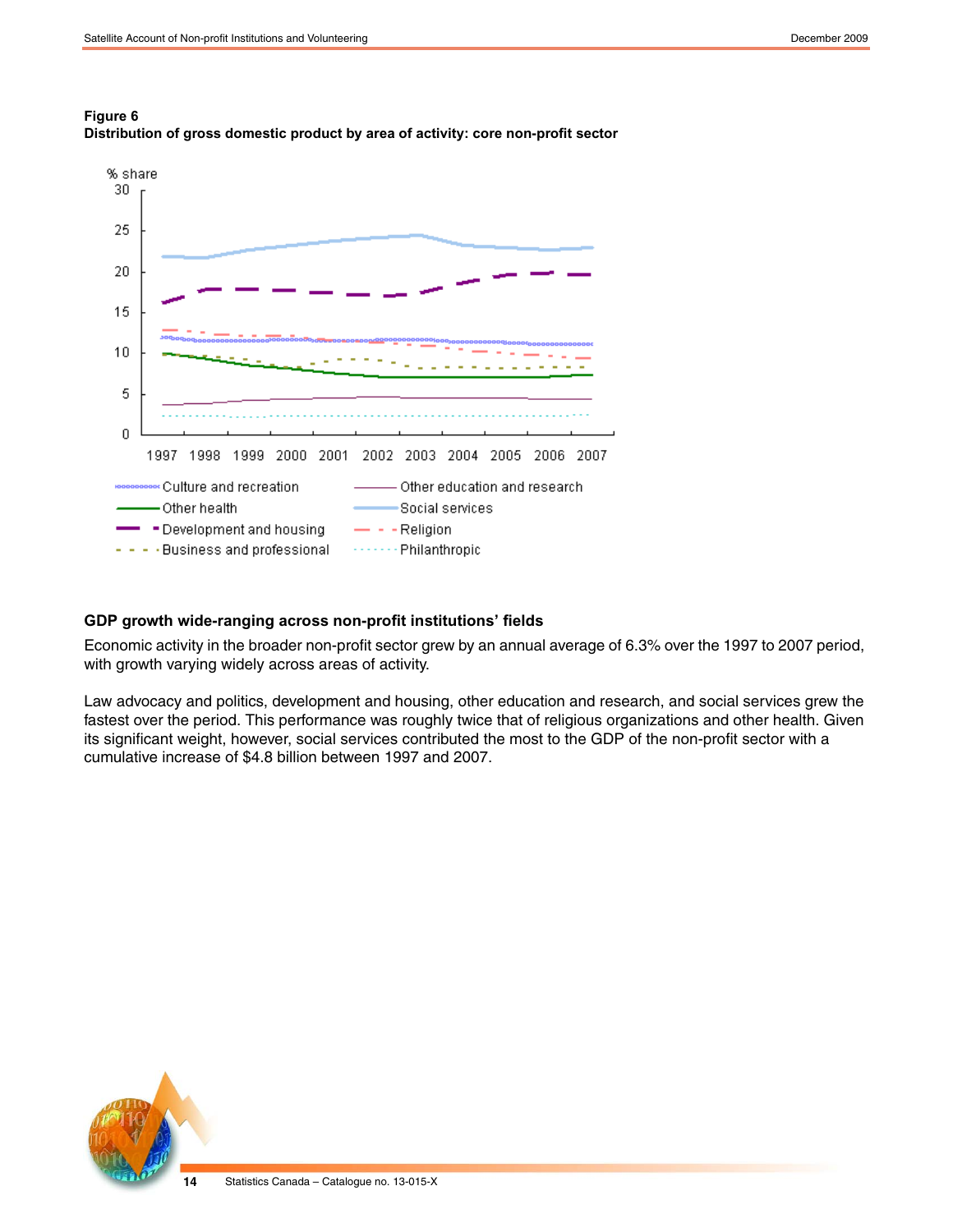

# **Figure 7**

**Average annual GDP growth by area of activity: overall non-profit sector, 1997 to 2007**

Note: Activities are sorted in descending order according to their average share of overall non-profit sector GDP (from 9.4% for social services to 0.3% for international).

# **NPI economic activity dominated by labour compensation13**

Labour compensation accounted for, on average, 86.7% of the overall non-profit sector's GDP over the period 1997 to 2007. Capital consumption allowances (7.0%), other operating surplus (3.9%), and indirect taxes less subsidies on factors of production (2.3%) accounted for the remainder.

Compensation of employees in the overall non-profit sector grew to a level of \$86.9 billion in 2007, up from \$47.7 billion in 1997. Labour compensation in the core non-profit sector amounted to \$27.7 billion in 2007, nearly one third of total labour compensation in the overall non-profit sector.

Compensation of employees in the core segment grew at a faster average annual rate (+6.7%) than in the hospitals and universities and colleges combined (+6.0%) over the period. However, annual growth in paid labour compensation in the core non-profit sector slowed from 9.4% in 1998 to 6.7% in 2007. On the other hand, growth in compensation of employees in hospitals, universities and colleges reached 9.0% by 2007, up from 2.2% in 1998.

<sup>13.</sup> The GDP of the non-profit sector measures the output of goods and services produced by non-profit organizations less the intermediate purchases required to produce this output. At basic prices, GDP includes compensation of employees, capital consumption allowances (depreciation on capital structures and equipment), other operating surplus and taxes less subsidies on factors of production. Compensation of employees, also referred to as paid remuneration, comprises wages and salaries, employer contributions to pension funds, employment insurance, and other paid benefits plans.

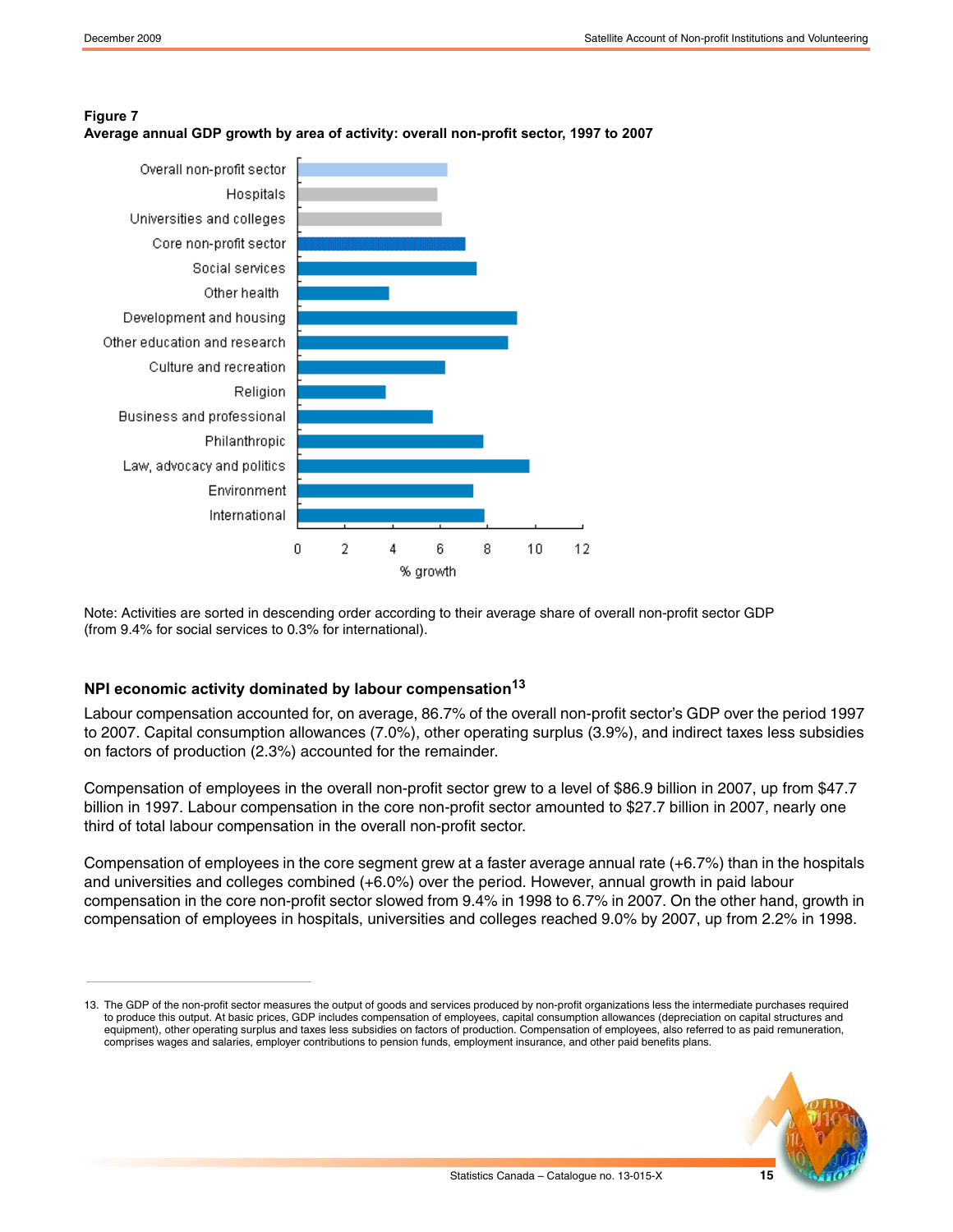### **Figure 8 GDP and compensation of employees**



The share of paid remuneration for hospitals, universities and colleges remained steady, accounting for, on average, 91.0% of their GDP over the period. The remaining expenditures consisted of capital consumption allowances (7.4%)—reflecting the importance of capital investment in health and education— and taxes less subsidies on production  $(1.5\%)$ .<sup>14</sup>

In the core non-profit sector, compensation of employees accounted for a relatively smaller share of GDP, roughly 79% on average over the period. While one of the key distinguishing characteristics of non-profit institutions is that they do not exist primarily to generate profits<sup>15</sup>, those with significant market activity can generate surplus or losses in any given year.<sup>16</sup> Operating surplus represented an 11.1% annual average share of GDP over the 1997 to 2007 period. The remaining components of core NPI GDP included depreciation of structures and equipment (6.3%) and taxes less subsidies on factors of production (3.7%).

<sup>16.</sup> This surplus must be re-invested in the mission of the organization, and not distributed to its owners or directors.



<sup>14.</sup> Since these organizations are non-market producers, by convention, their production is valued at cost in the System of National Accounts.

<sup>15.</sup> These organizations are considered to be market producers as they provide goods and services valued at economically significant price.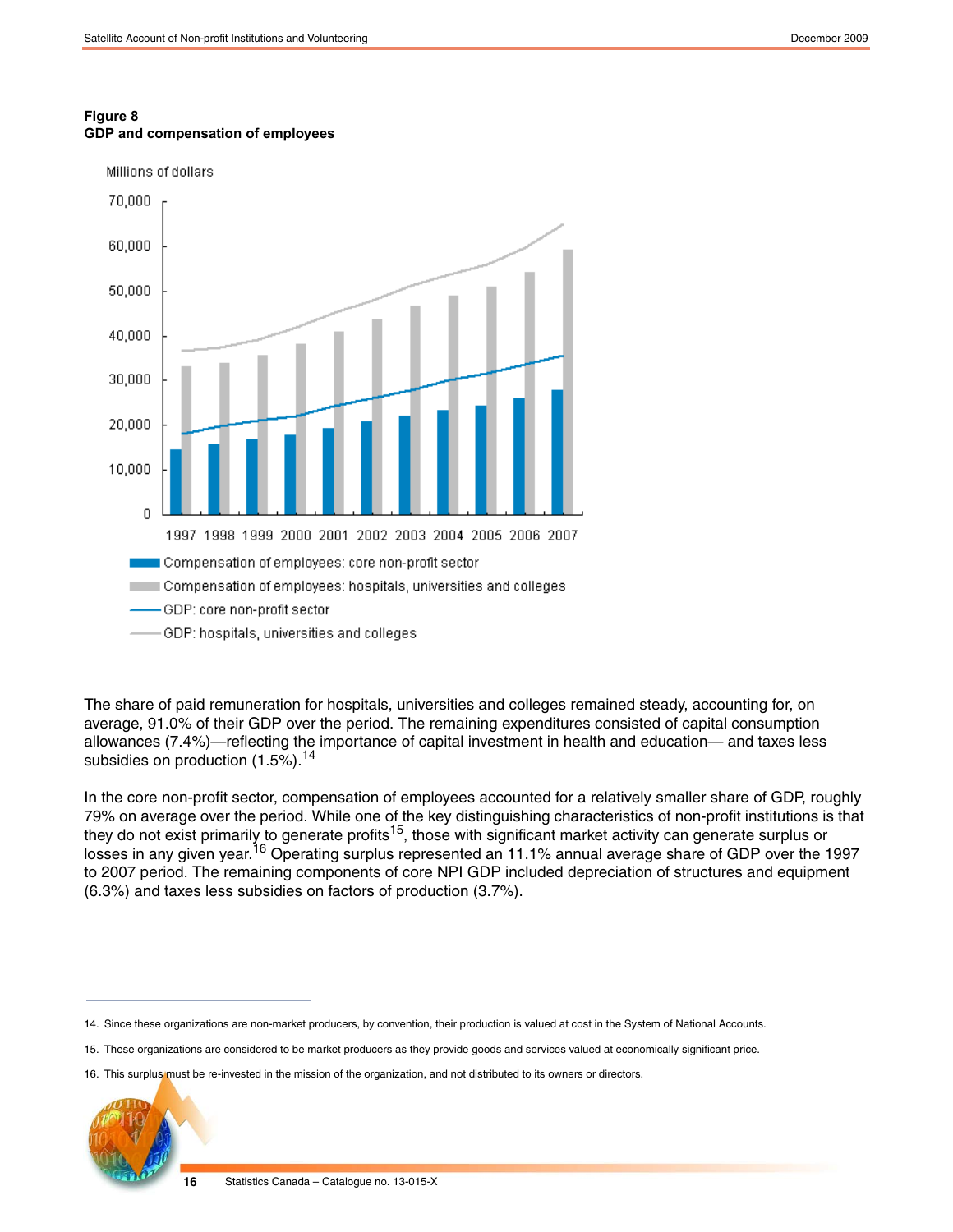# **Incomes and outlays of the non-profit sector, 1997 to 2007**

## **Income growth in the core non-profit sector remains strong**

Over the 1997 to 2007 period, core non-profit institutions led the way in the overall non-profit sector growing at a faster annual average of 7.6%. The strong performance of the core segment over this period stems largely from stronger average growth in almost all sources of revenue including transfers. Income growth in the core non-profit sector grew 5.1% in 2007, below growth in the overall non-profit sector (+7.5%) due to slower growth in transfers from households and memberships fees.

### **Figure 9**



**Average annual growth of revenue by source, 1997 to 2007**

■ Core non-profit sector ■ Hospitals, universities and colleges

## **Primary source of funds for hospitals, universities and colleges are government transfers and sales of goods and services**

Government transfers represent the largest source of revenue, accounting for about three-quarters of total income for hospitals, universities and colleges, followed distantly by sales of goods and services which typically make up about one-fifth. The remaining 5.3% of revenue sources comprise transfers from other NPIs, donations from households, investment income and transfers from businesses. Although donations from households are small, they have recorded 13.6% average growth over the period.

Hospitals draw heavily on provincial government funding, receiving, on average, 85.0% of their revenue from this source.<sup>17</sup> Universities and colleges rely less on public funding but considerably more on sales of goods and services (which are dominated by tuition fees) as only half of their revenue was in the form of government transfers

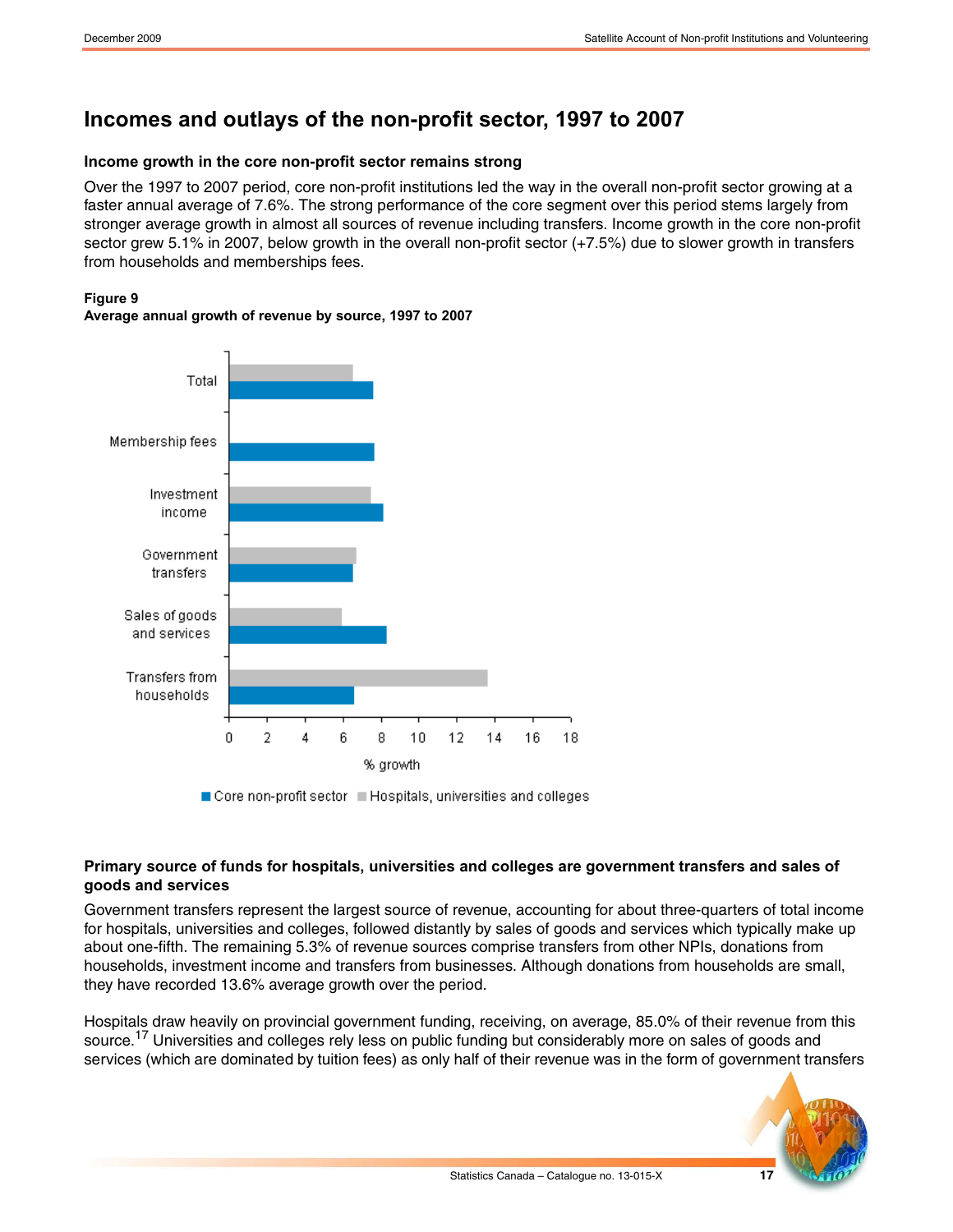from provincial sources. This group derived one-third of its revenue from such sales, more than twice as much as did hospitals.

Typically, throughout the period, as much as 81.2% of all government transfers destined for the non-profit sector went to hospitals, universities and colleges, with 60.4% going to hospitals alone.

The remaining nearly one-fifth was received by the core non-profit sector.

#### **Figure 10**

**Revenue by source: hospitals, universities and colleges, 2007**



Note: The "other" category contains transfers from other non-profit institutions (2.3%), transfers from households (1.3%), investment income (1.2%), and transfers from businesses (0.8%).

#### **Core non-profit institutions rely on diverse sources of revenue; sales of goods and services top the list**

As was the case in previous years, sales of goods and services are, by far, the most important source of revenue for the core non-profit group in 2007, accounting for 45.6% of the total income. Government transfers were also significant at 19.7%. In addition to these funds, core non-profit institutions derived roughly one-third of their revenue from three additional sources: membership fees (15.9%), donations from households (12.0%) and investment income (4.9%).

By comparison, these same sources contributed only 2.5% of revenue for hospitals, universities and colleges.

<sup>17.</sup> These transfers are allocated to sectors based on the end-payer in the Canadian SNA. For example, federal payments to provincial governments to fund health and education are shown as intergovernmental transfers, not as transfers to hospitals, universities and colleges.

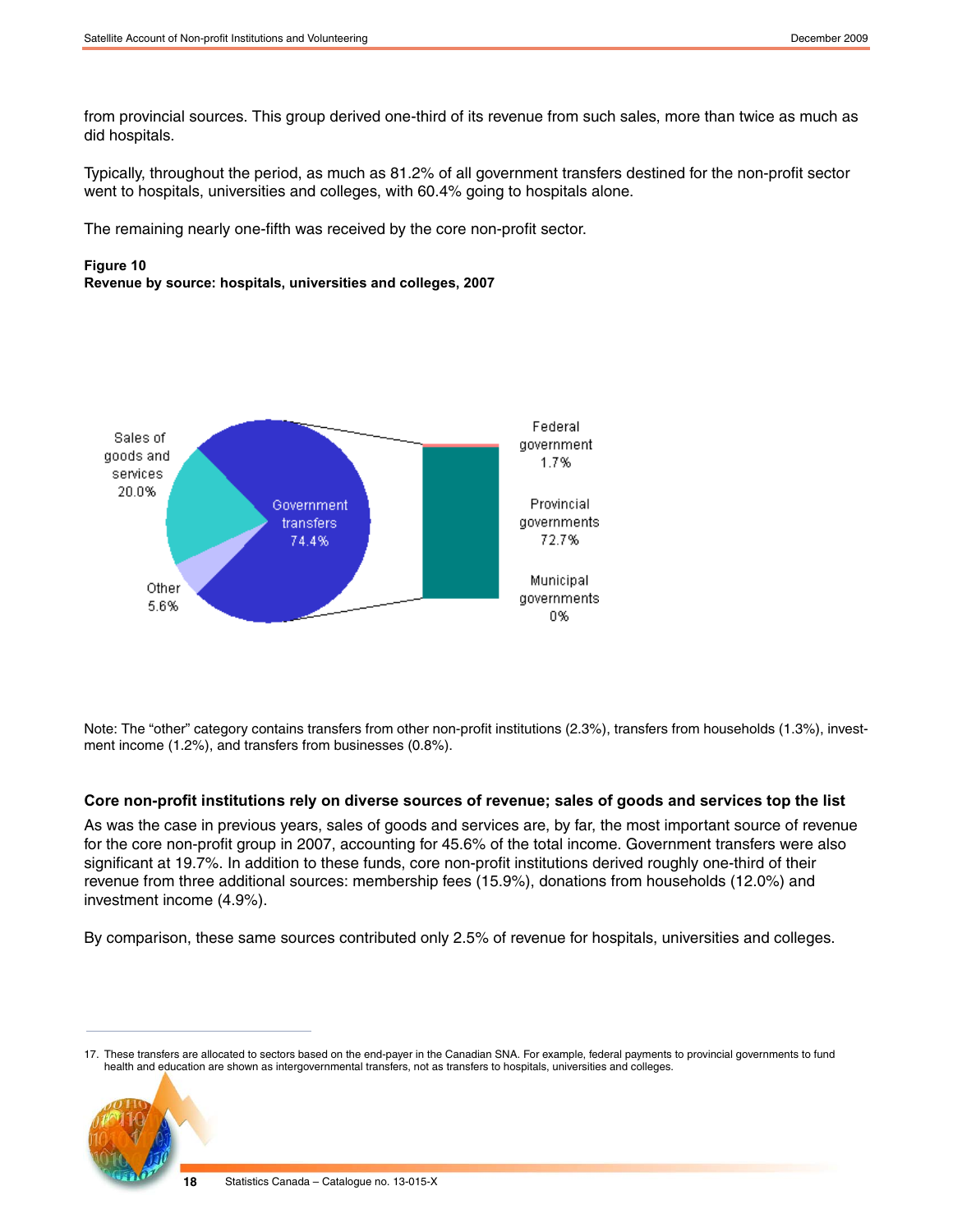

# **Figure 11 Revenue by source: core non-profit sector, 2007**

Government transfers and sales of goods and services<sup>18</sup>, the two largest sources of funds for the hospitals, universities and colleges group, accounted for on average 94.7% of its revenue over the eleven-year period (97.8% for hospitals and 88.9% for universities and colleges). By contrast, the core non-profit sector reached a similar level (95.4%) with revenue contributions from an additional three sources: membership fees, donations from households, and corporate donations.

<sup>18.</sup> In accordance with national accounts guidelines, in the components of current income for the satellite account, payments by governments to non-profit institutions in return for goods and services provided are recorded as sales, not as government transfers. Sales of goods and services from non-profit institutions to government cannot be separately identified.

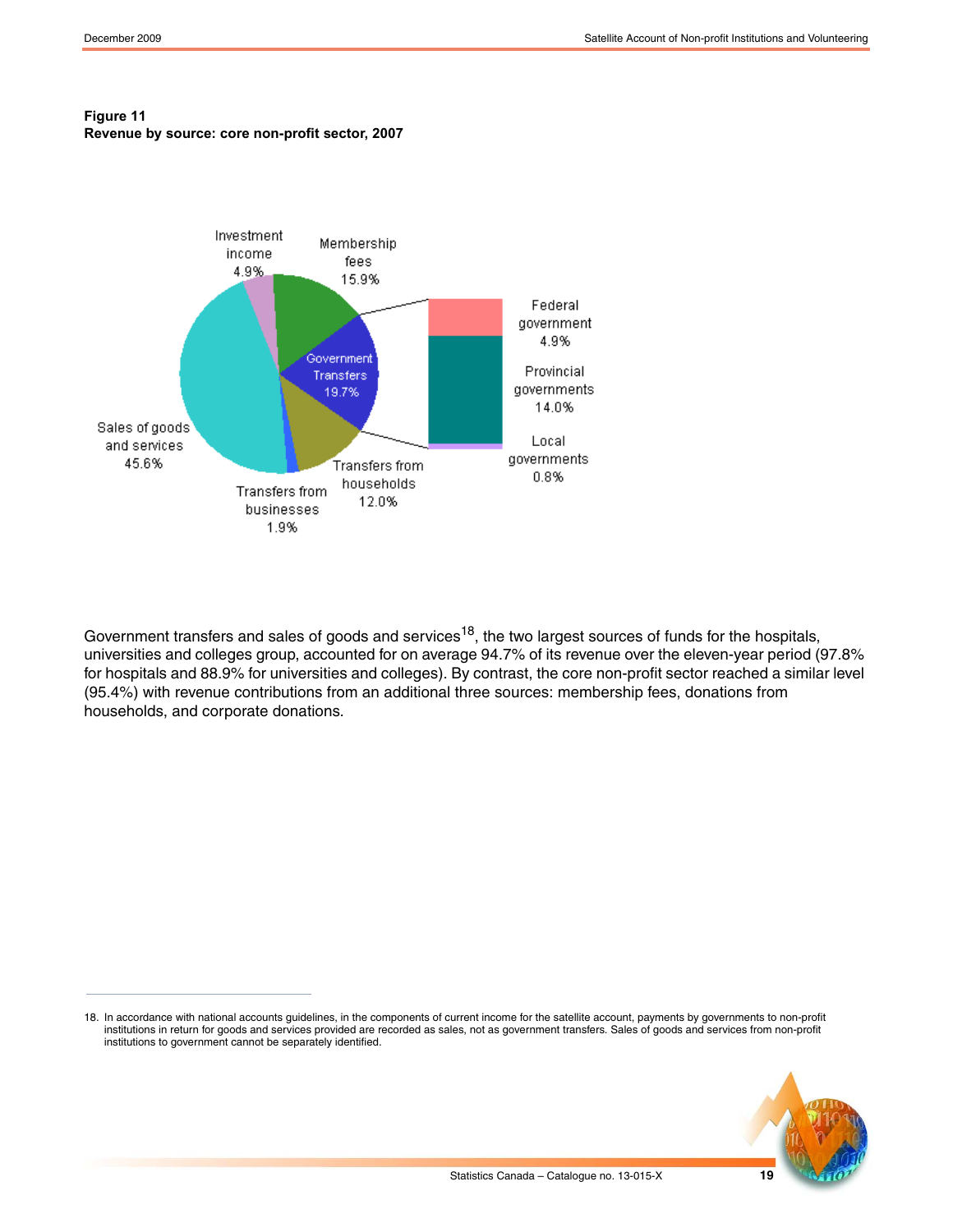



Note: Not labelled on this figure are the following sources of revenue: Hospitals, universities and colleges: transfers from other NPIs (2.1%), investment income (1.1%), transfers from households (1.1 %), and transfers from businesses (0.9%). Core-nonprofit sector: transfers from businesses (1.9%).

### **Household donations remain the domain of the core, but hospitals, universities and colleges get bigger slice of the pie**

Core non-profit institutions remain the main recipients of transfers from households, receiving 88.9% of these donations in 2007. Transfers from households to core non-profit institutions advanced on average 6.6% per year**.**

Hospitals, universities and colleges gained ground, with transfers from households more than doubling over the period; their share of total household donations advanced to 11.1% in 2007, up from 6.7% in 1997.

### **Government funding for core non-profit institutions is mostly from provincial sources, but federal funds on the rise**

The majority of government funding to the core non-profit sector came from provincial governments. Of all provincial transfers to the overall non-profit sector, the core segment received on average 15%, with the share of total provincial transfers representing 13.9% in 2007.

Provincial government transfers rose \$4.2 billion over the eleven-year period to reach \$10.9 billion in 2007, growing 62.8% over this period. The share of provincial government transfers has been declining from 82.2% in 1997 to 71.3% in 2007.

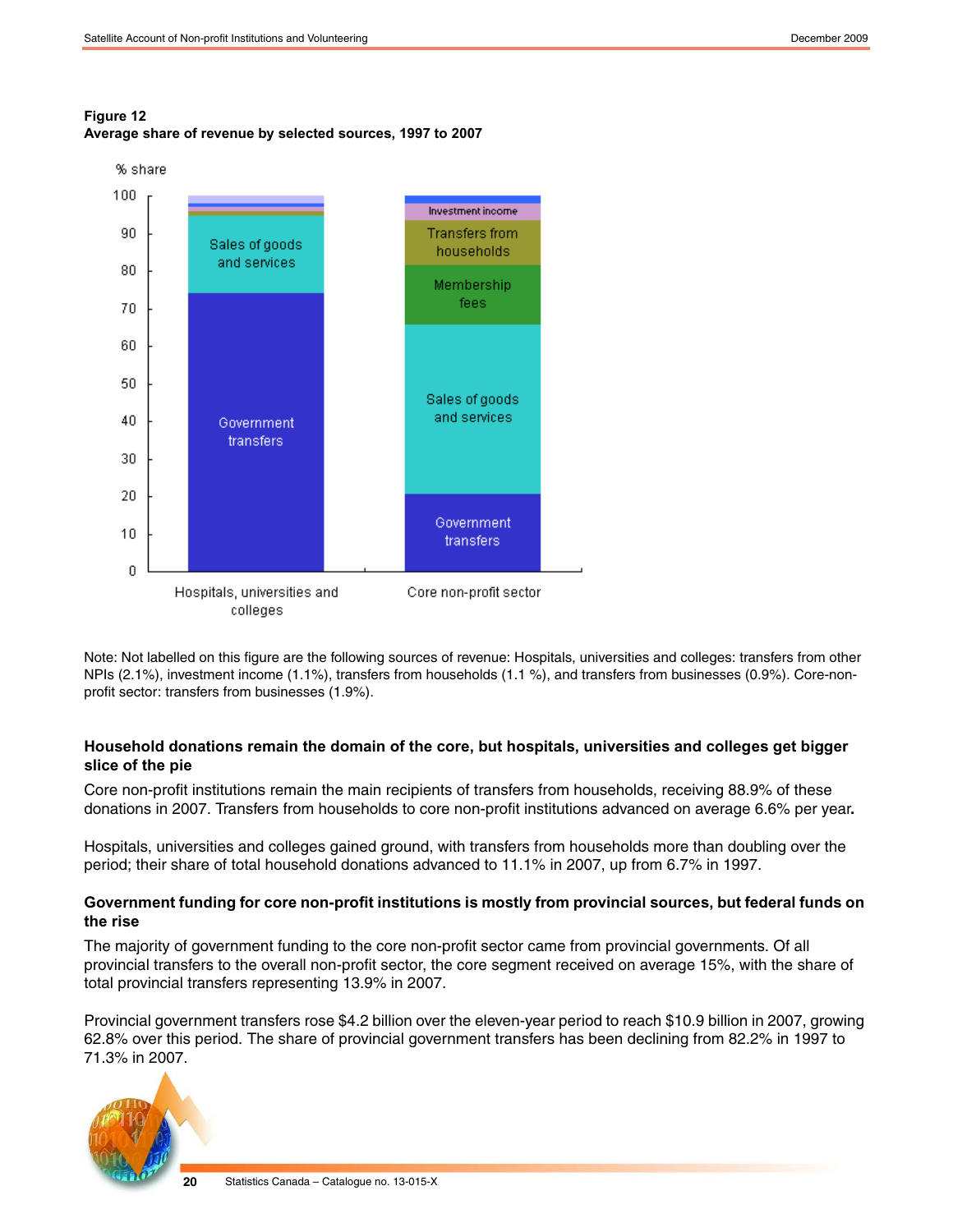Of the remaining government funds, federal transfers to the core non-profit sector more than doubled over the eleven-year period, from \$1.4 billion in 1997 to \$3.8 billion in 2007, with the federal share increasing from 16.9% to 24.8% over the period. In 2007, the federal funding to the core non-profit sector advanced 33.5%, accounting for 4.9% of its total revenue. Of all federal transfers destined to the overall non-profit sector, the core segment received on average 69.2%, with the share of total federal transfers representing 70.7% in 2007.

The share of local government transfers, negligible before 2001, has increased gradually since 2003, to reach 3.9% in 2007.



#### **Figure 13 Share of federal, provincial, and local government transfers: core non-profit sector**

The sources of funds in the core non-profit sector preserved their relative positions in almost all years, with sales of goods and services contributing the largest share of revenue (45.4% on average). The distribution of income sources has been mostly stable with the exception of 2000.<sup>19</sup> In 2007, investment income and government transfers outpaced their annual average growth posted over the period.

<sup>19.</sup> An exceptionally large corporate donation to a newly-created private foundation in 2000 more than quadrupled both the share of revenue and the level of corporate donations over the previous year, creating a temporary redistribution of revenue shares.

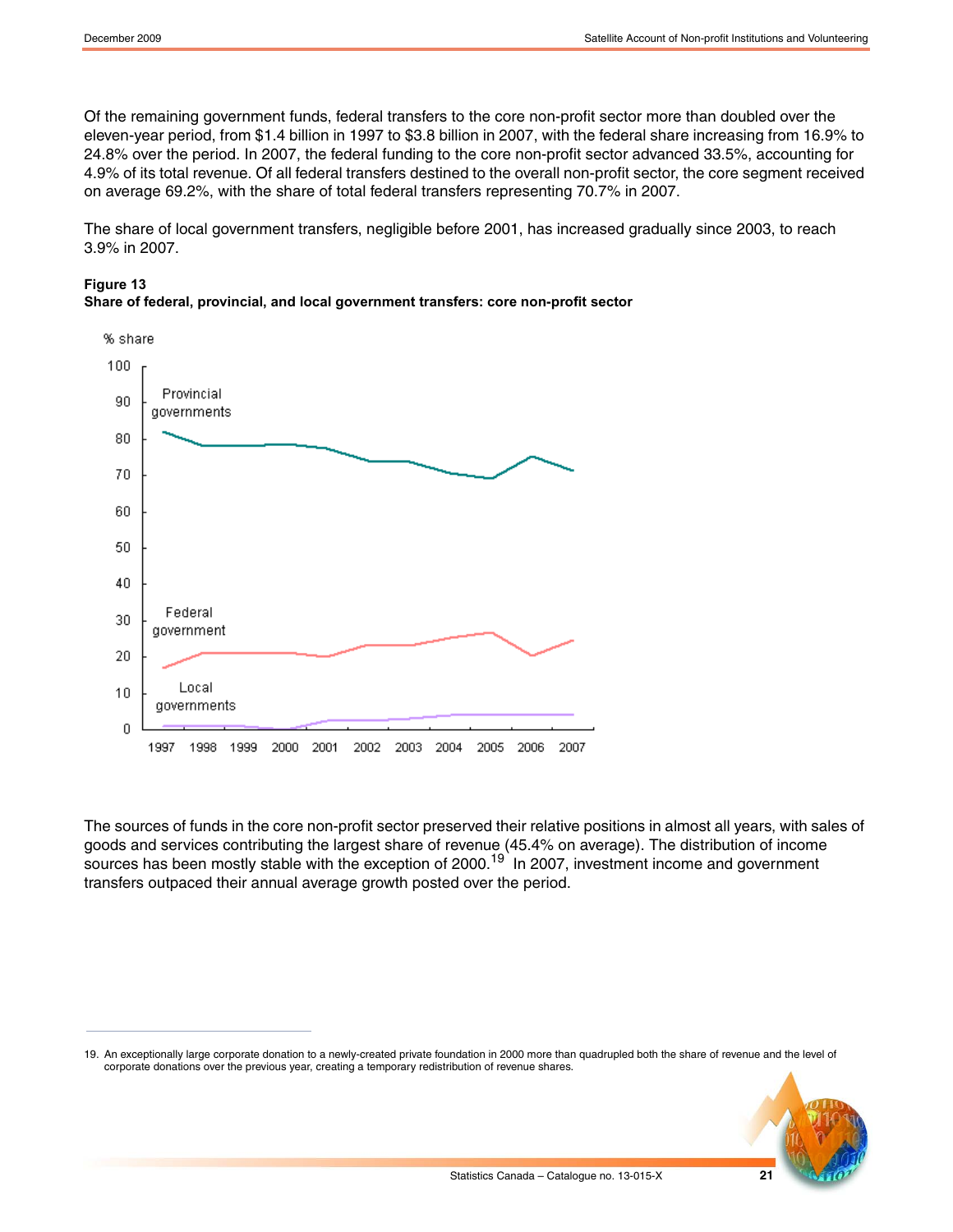



### **Revenue spans broad range of fields in the core non-profit sector**

The fields of health and education account for a significant share of total sector revenues (about 60% in each of the eleven years), the bulk of which flows to hospitals, universities and colleges (55%).

The remaining 40% of revenues span a broad spectrum of activities. The six primary activities — development and housing, culture and recreation, social services, business and professional associations, religion, and philanthropic intermediaries—consistently accounted for more than three-quarters of total revenue received by core non-profit institutions throughout the eleven-year period.

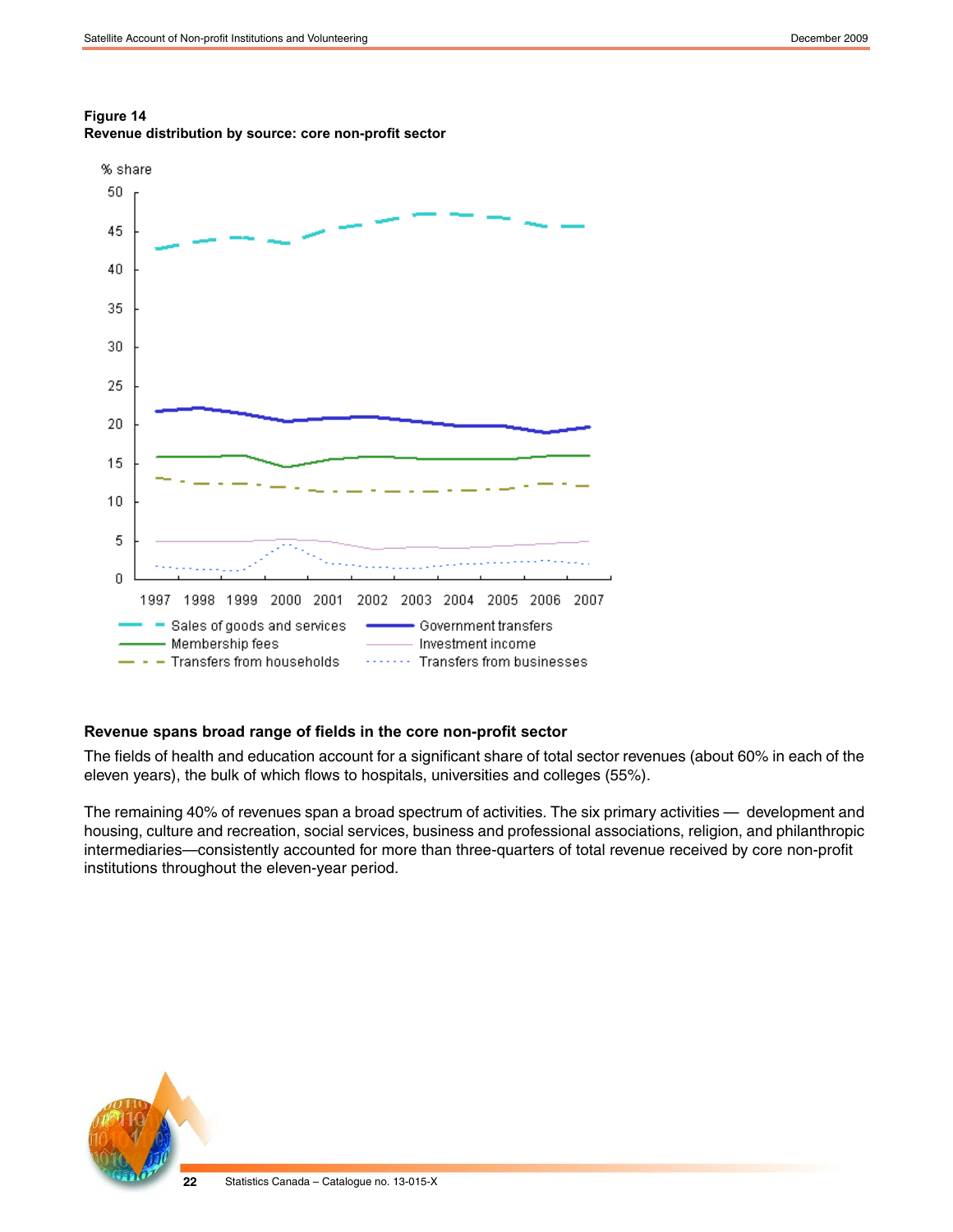

### **Figure 15 Distribution of revenue by area of activity: core non-profit sector, 2007**

Note: The "other" category includes environment, law, advocacy and politics, international, and not elsewhere classified.

# **Two-thirds of income in the core segment concentrated in the five top fields of activities**

Total income in the core non-profit sector rose by a cumulative \$40.4 billion over the eleven-year period, reaching \$77.9 billion in 2007.

Nearly two-thirds of this increase is attributable to five areas of activity that recorded the largest increases in income: development and housing (\$7.6 billion), social services (\$5.8 billion), culture and recreation (\$5.8 billion), business and professional associations (\$4.4 billion), and religion (\$2.4 billion). This first group of activities accounted for, on average, 68.2% of revenue in the core segment over the eleven-year period, growing on average 7.2%.

The second group of NPI activities that recorded medium-sized increases in income comprises other education and research, other health, and philanthropic intermediaries. This group contributed, on average, 17.3% of core non-profit sector revenue growing 7.9% over the period.

The third group that recorded the smallest increases in levels of income comprises environment, law, advocacy and politics, and international fields. This group accounted for, on average 5.3% of total revenue in the core segment, but recorded a higher average growth over the period (+9.0%).

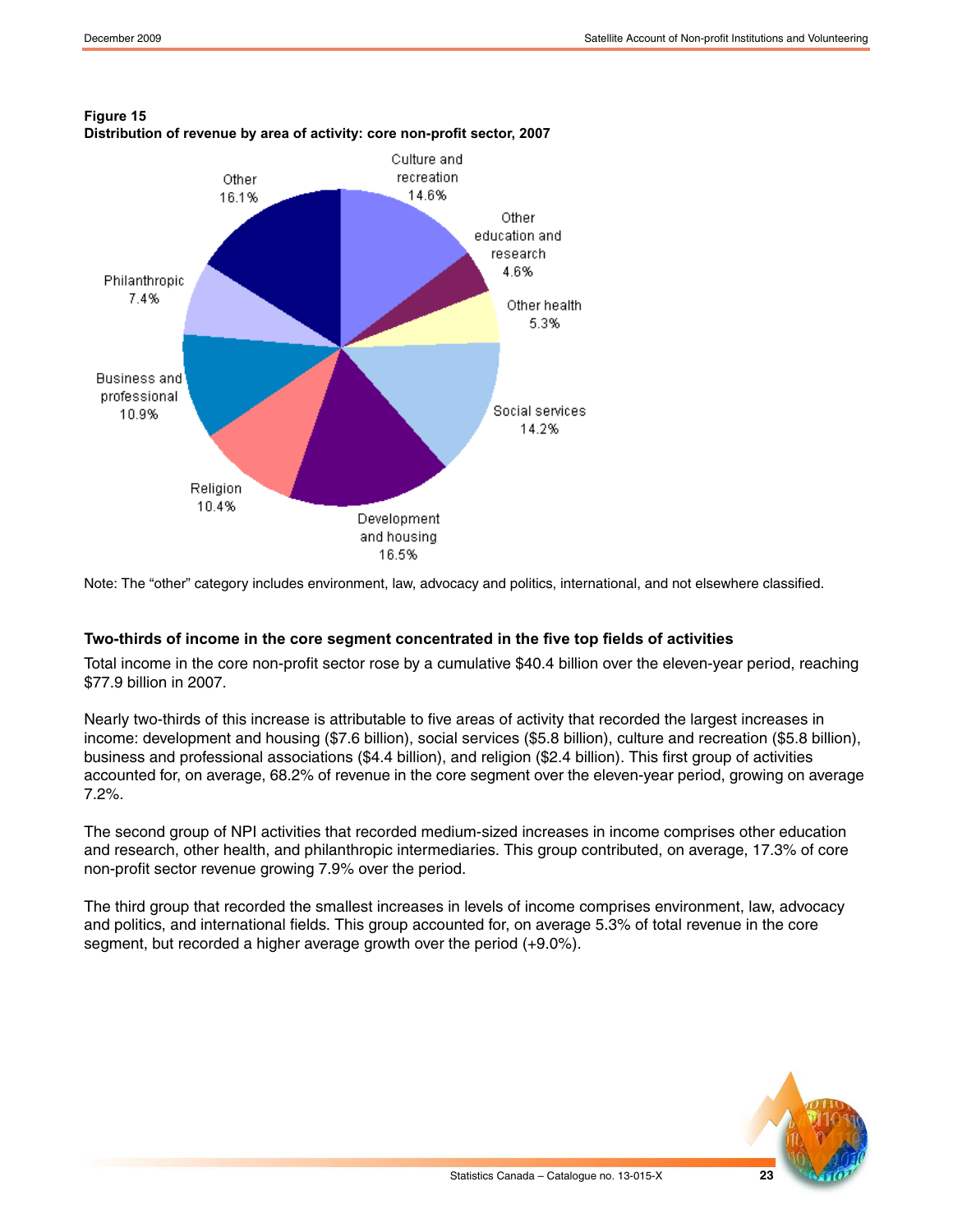

# **Figure 16 Combined share of revenue for activity groupings: core non-profit sector**

Perhaps a reflection of increasing awareness about environmental issues, the small group of environment was by far the top gainer in terms of revenue growth (+11.6%) in 2007. It was followed by groups with low contributions to total revenue: other health (+8.5%), other education (+7.8%).

On the other hand, organizations with the largest contributions, such as, culture and recreation (+9.2%), social services groups (+6.8%), religion (+5.9%), and development and housing (+5.3%) experienced relatively less growth.

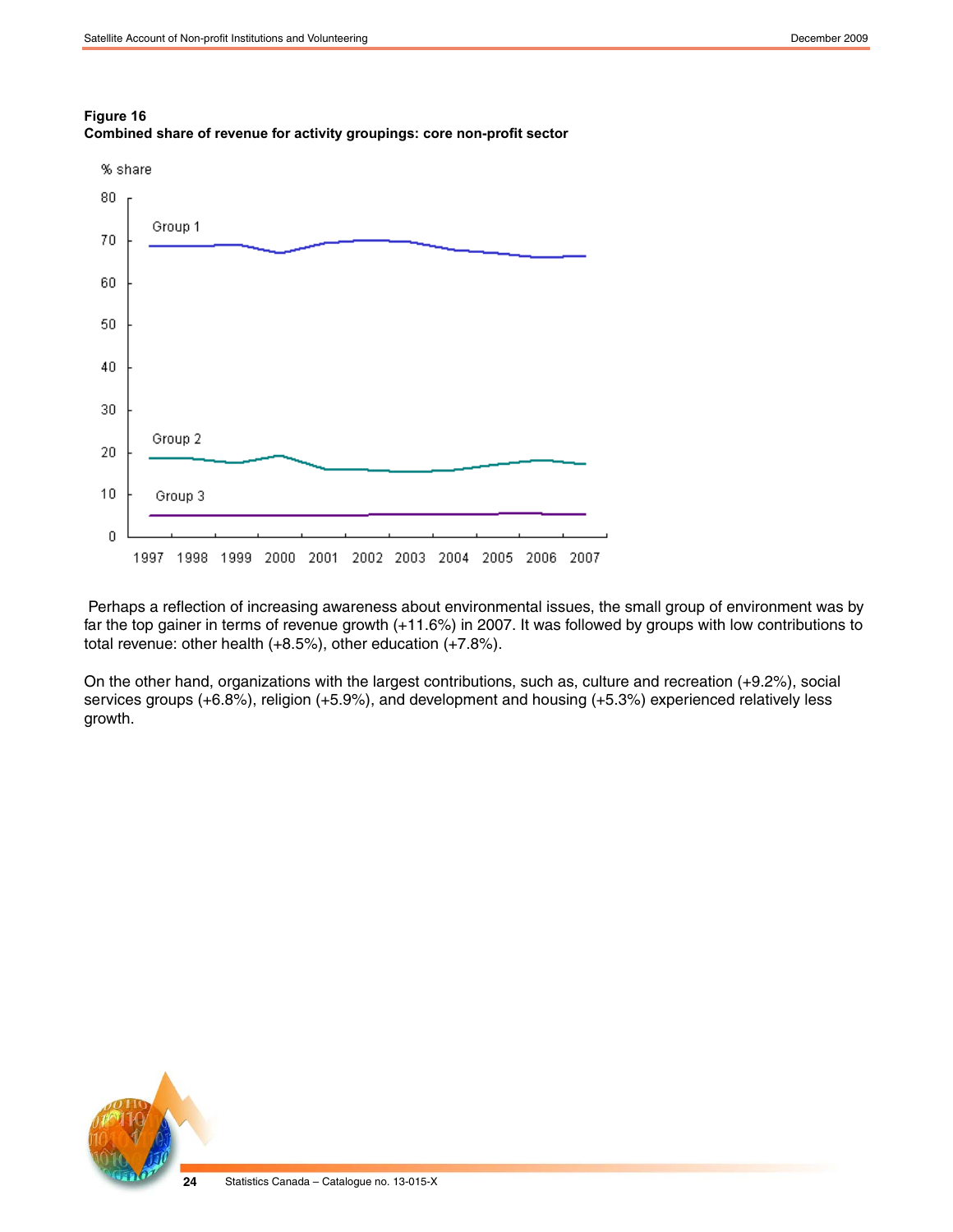### **Figure 17**

**Growth of revenue by area of activity: core non-profit sector, 2007**



Note: Activities are sorted in descending order according to their share of revenue in 2007.

Between 1997 and 2007, average annual revenue generated in the top eight areas of activity ranked by average growth, grew by nearly 8.9%, ranging from 7.7% for environment to 11.4% for law, advocacy and politics. Philanthropic intermediaries, development and housing, and other education and research organizations were among these high performers. Social services, international, and business and professional associations grew at a similar pace (+7.8%). The remaining organizations registered much slower growth, with religion and other health experiencing the lowest average growth rates.

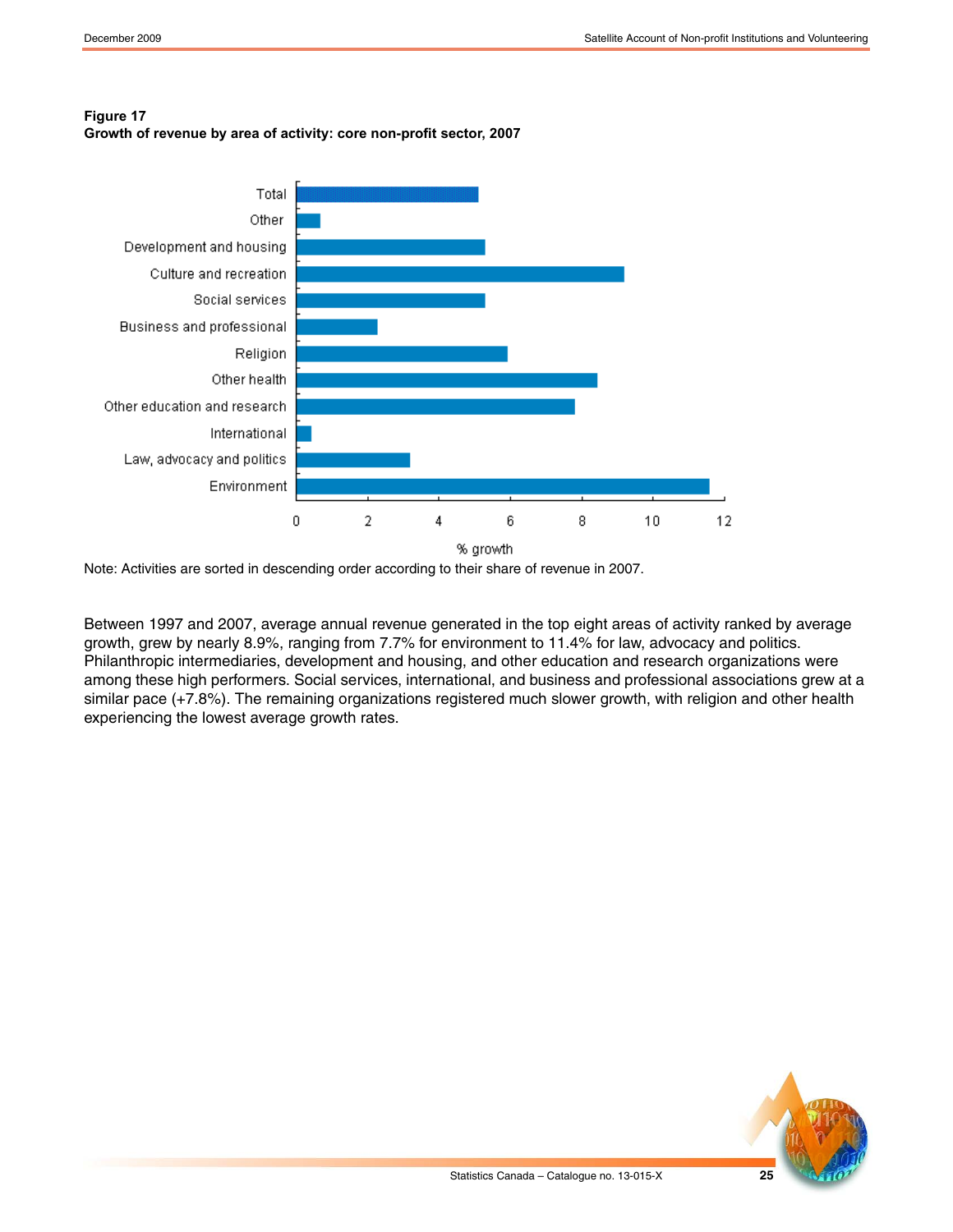# **Figure 18**

**Average growth of revenue by area of activity: core non-profit sector, 1997 to 2007**



Note: Activities are sorted in descending order according to their average revenue share (from 15.4% for development and housing to 1.3% for environment).

# **Compensation of employees represents a smaller share of expenses for the core segment than for hospitals, universities and colleges**

Increasing 3.9% in 2007, total expenses for the core non-profit sector reached \$68.2 billion in 2007, up from \$32.4 billion in 1997. Outlays for the overall non-profit sector grew at a faster pace (+6.3%) topping \$159.8 billion in 2007. Operating expenditures accounted for more than 93% of these two groups' outlays, with the remainder comprising transfers to other sectors (households and non-residents) and transfers to other non-profit institutions.

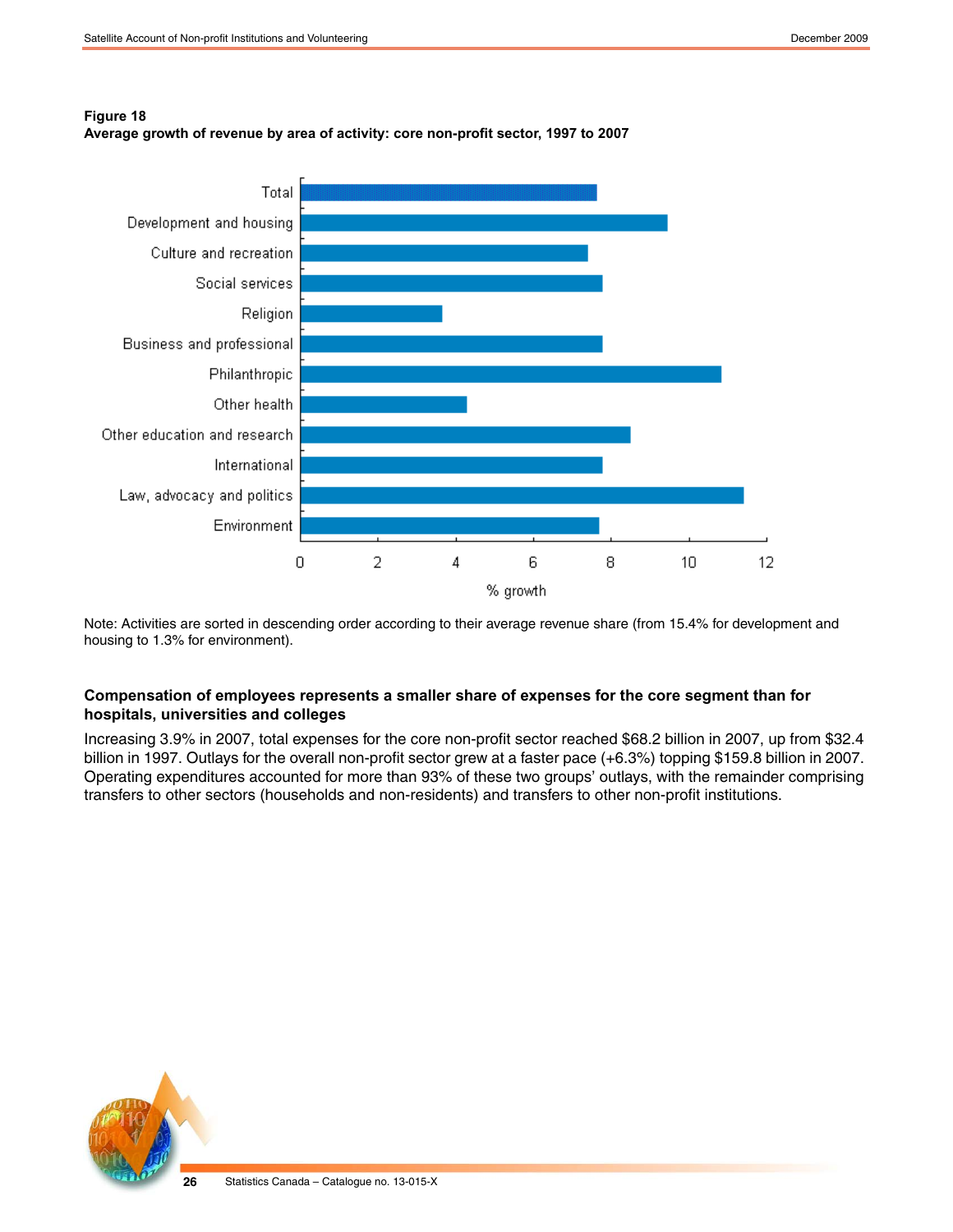

#### **Figure 19 Components of current expenditures, 2007**

Labour compensation forms the majority of operating expenses for hospitals, universities, and colleges. In 2007, compensation of employees accounted for 63.7%, more than twice this group's purchases of goods and services used in the production process, also called intermediate purchases (29.9%). In contrast, organizations in the core non-profit sector spent more on intermediate purchases (50.8%) than on labour services (43.5%). However, core non-profit institutions benefit also from the bulk of volunteer effort, painting an entirely different portrait of this group when extending the value of labour services to include a value of volunteer work.

The remaining 6% of operating expenses for each group is divided between capital consumption allowances (depreciation of fixed capital), and taxes less subsidies on factors of production.

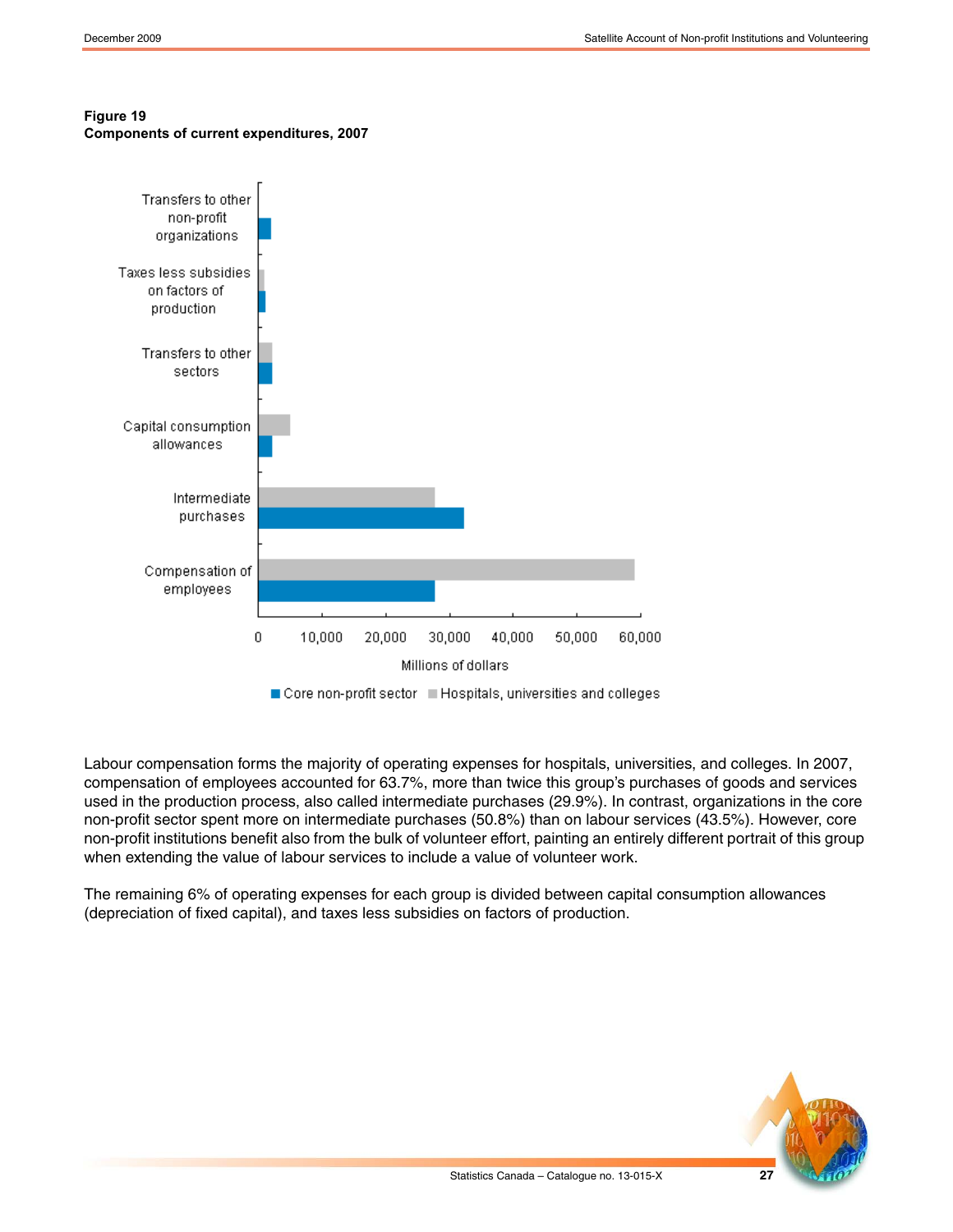

# **Figure 20 Compensation of employees and other operating expenses, 2007**

Over the 1997 to 2007 period, the composition of operating expenses remained relatively stable for both core nonprofit institutions, and hospitals, universities and colleges. However, expenses of the core non-profit sector (+7.7%) grew at a faster pace than hospitals, universities and colleges (+6.7%).

# **NPI saving concentrated in specific organizations**

Non-profit institutions cover their expenses with the incomes they receive, either earned from market activity or received as transfers. The revenue of the core non-profit sector exceeded its outlays over the 1997 to 2007 period. Hospitals, universities and colleges recorded positive saving until 2000 at which point their outlays began to exceed revenues. Hospitals recorded considerable negative saving since 2001.

For the core non-profit sector, the bulk of this saving comes from specific organization types including non-profit transportation authorities, health insurance providers, foundations, boards of trade and large business and professional associations. Most of these non-profit institutions tend to serve the needs of business,<sup>20</sup> have significant market activity, or are engaged in distributing revenue to other non-profit institutions.

<sup>20.</sup> These NPIs are classified to corporate sector in the standard accounts of the Canadian SNA.

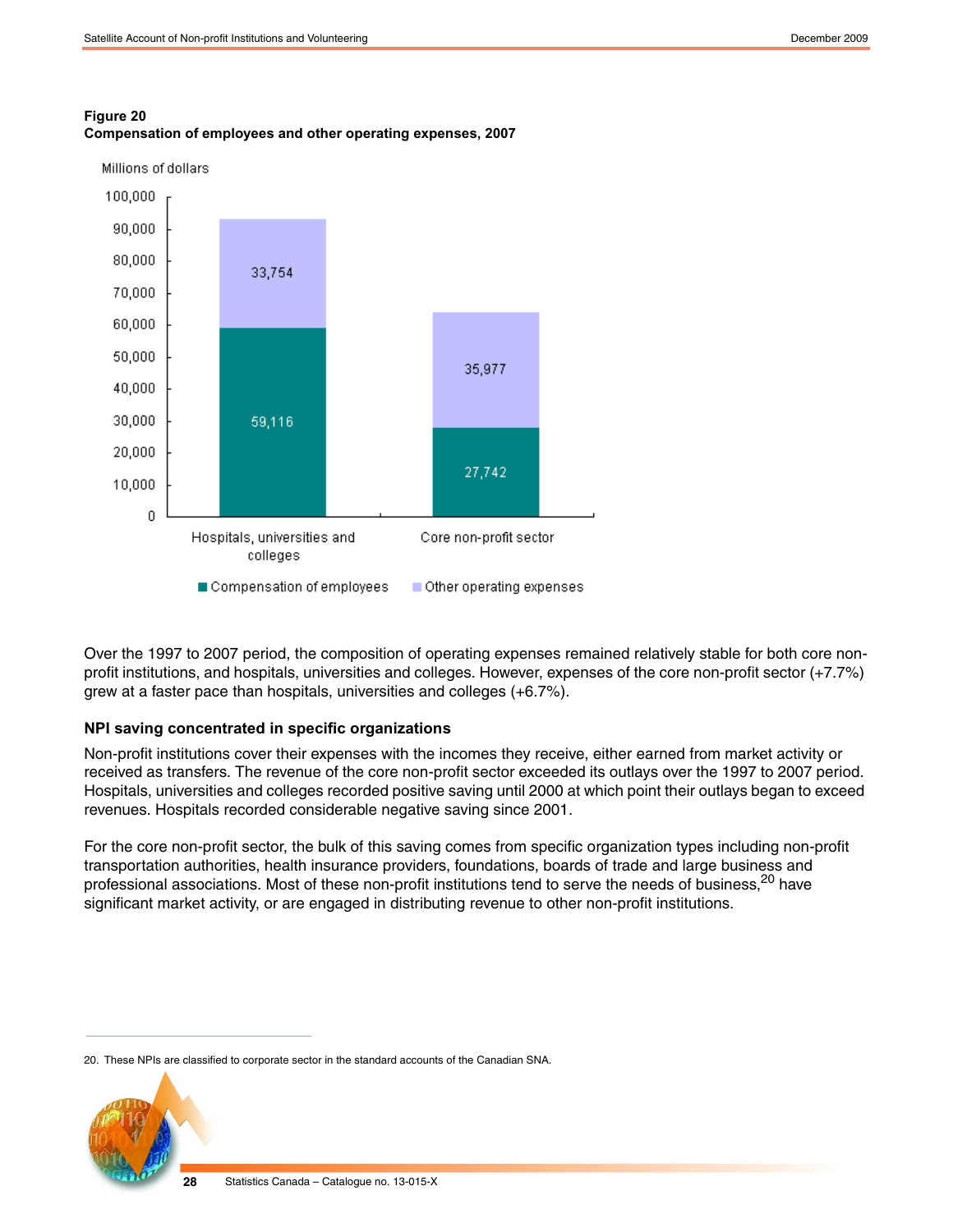# <span id="page-28-0"></span>**VI. A Focus on non-profit institutions serving households (NPISH)<sup>21</sup>**

The Canadian System of National Accounts (CSNA) presents a full sequence of accounts for the Canadian economy, currently representing four institutional sectors<sup>22</sup> each characterized by different economic behaviour. One of these sectors is the household sector, which comprises households including unincorporated businesses and non-profit institutions serving households (NPISH).

International guidelines for the national accounts specify separate NPISH and household sectors<sup>23</sup>. A complete set of accounts for NPISH is being researched by the Income and Expenditure Accounts Division<sup>24</sup> as part of the next comprehensive historical revision, where System of National Accounts 2008 (*SNA 2008)*25 will be implemented.

Creating a separate NPISH sector offers several benefits to researchers, economists, policy makers and national accountants. An understanding of the economic contribution of NPISH to the production of goods and services in Canada points to the importance of NPISH within the Canadian economy. As well, the contribution of NPISH to the GDP of non-profit institutions illuminates its significance in providing social services to households in Canada. Finally, the impact of NPISH saving can be removed from the household sector, resulting in a clearer picture of household economic activities.

The NPISH sector is the focus of this article presenting economic information on its unique characteristics.

# **The NPISH sector**

Non-profit institutions in the NPISH sector can be determined by the use of a set of international criteria that classifies non-profit institutions into institutional sectors and the subsectors under which they fall.

Firstly, the establishment of country of residence is paramount. Non-profit institutions must have a centre of economic interest in Canada and larger international organizations must be legally constituted and registered in Canada. Secondly, non-profit institutions cannot be individual households or groups of households.

Next, a determination is made as to whether the non-profit institution is a market or non-market producer. If it is a market producer it is classified in the financial or non-financial corporate sector. If it is a non-market producer and is controlled by government<sup>26</sup> it is classified in the government sector. The remaining non-market producers are classified to the NPISH sector.

NPISH are non-market producers with the primary purpose of providing goods and services free or at prices that are not economically significant to individual households or the community at large.

<sup>26.</sup> Non-profit organizations classified in the government sector in Canada are found in all levels of government. See *Guide to the Public Sector of Canada*, catalogue 12-589 XWE.



<sup>21.</sup> Volunteer work and extended measures will be updated at a later date.

<sup>22.</sup> In Canada, the household sector is more precisely called the persons and unincorporated business sector as it includes non-profit institutions serving households. The financial corporation and non-financial corporation sectors are called the corporate and government business enterprise sector. Federal, provincial and local government including hospitals, residential care facilities, colleges, universities, municipal school boards, and Canada and Quebec pension plans are called the government sector. Lastly, the rest of the world sector is called the non-resident sector. See section IX.

<sup>23.</sup> The household sector would comprise individual households including unincorporated businesses.

<sup>24.</sup> Currently in the Income and Expenditures Accounts, income of NPISH is included in some of the income components while NPISH expenditures are included as part of personal expenditures.

<sup>25.</sup> [System of National Accounts 2008, chapters 4 and 23 at http://unstats.un.or/unsd/nationalaccount/sna2008.asp](http://unstats.un.or/unsd/nationalaccount/sna2008.asp)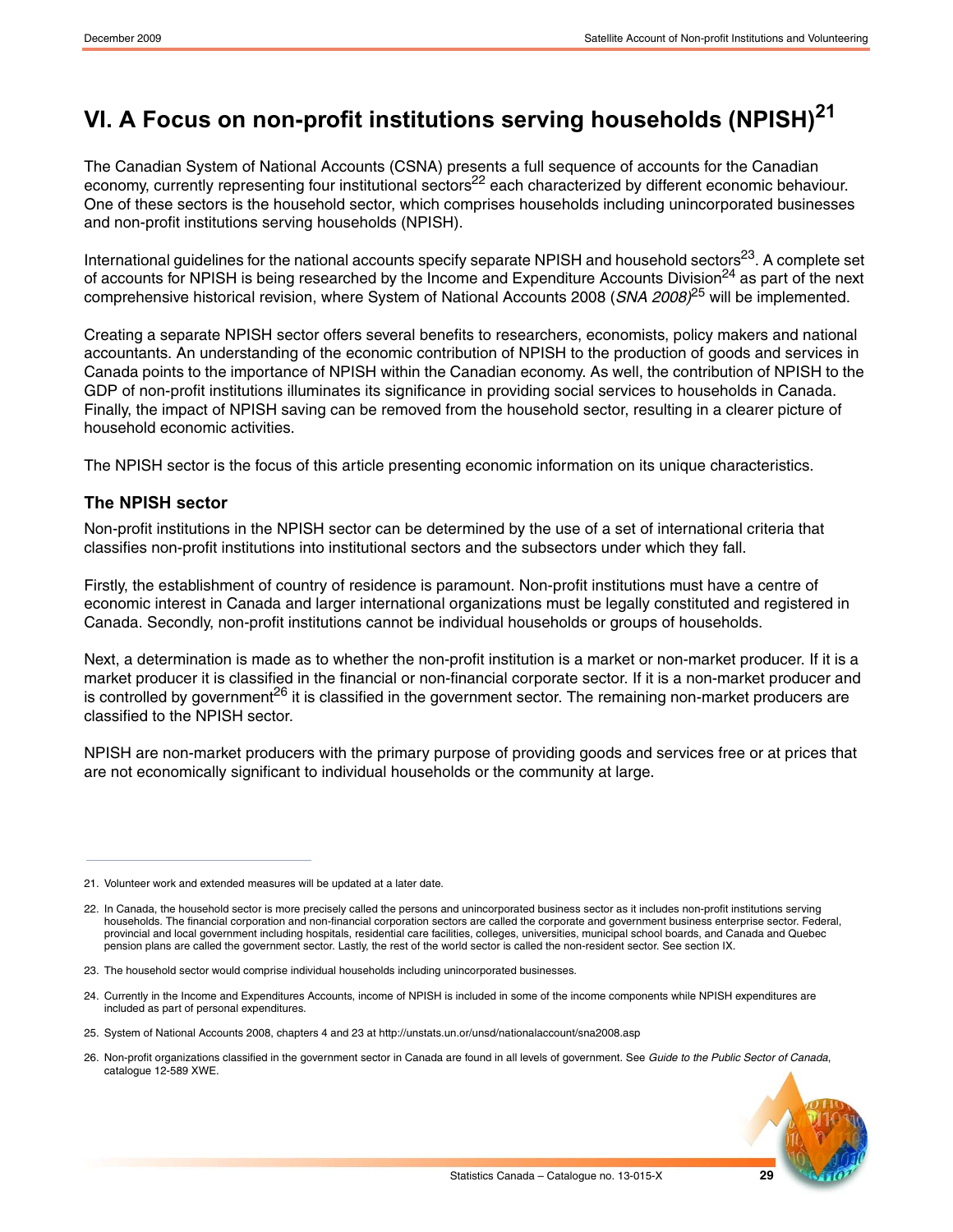# **The operational definition**

The universe of NPISH is in practice established by identifying non-profit institutions operating in Canada that are not classified in the government or corporate sectors. A variety of tax files and classification systems are used as a starting point to collect data on NPISH.

NPISH can be characterized by the International Classification of Non-profit Organizations (ICNPO), or by industrial activity using the North American Industrial Classification System (NAICS). For example, all NPISH with activity in the following industries $^{27}$  are part of the NPISH universe:

|    | 1. Child and Youth Services  NAICS 624110             |  |
|----|-------------------------------------------------------|--|
|    | 2. Other Individual and Family Services  NAICS 624190 |  |
|    | 3. Community Food Services  NAICS 624210              |  |
|    |                                                       |  |
|    | 5. Emergency and Other Relief Services  NAICS 624230  |  |
| 6. |                                                       |  |
|    | 7. Grant Making and Giving Services  NAICS 813210     |  |
|    |                                                       |  |
|    |                                                       |  |
|    |                                                       |  |
|    |                                                       |  |

Furthermore, economic data on NPISH can be gathered from several tax files, of which the most important are the Registered Charities Information Return and the Non-profit Organizations Information Return files.

# **An economic profile of NPISH**

### **The second largest share of GDP**

Of all economic activity of non-profit institutions operating in the Canadian economy, NPISH had the second largest share of GDP in 2007, behind non-profit institutions classified in the government sector, which had the largest share of GDP (65%).

<sup>27.</sup> *North American Industry Classification System – NAICS Canada 2007*. Catalogue no. 12-501.

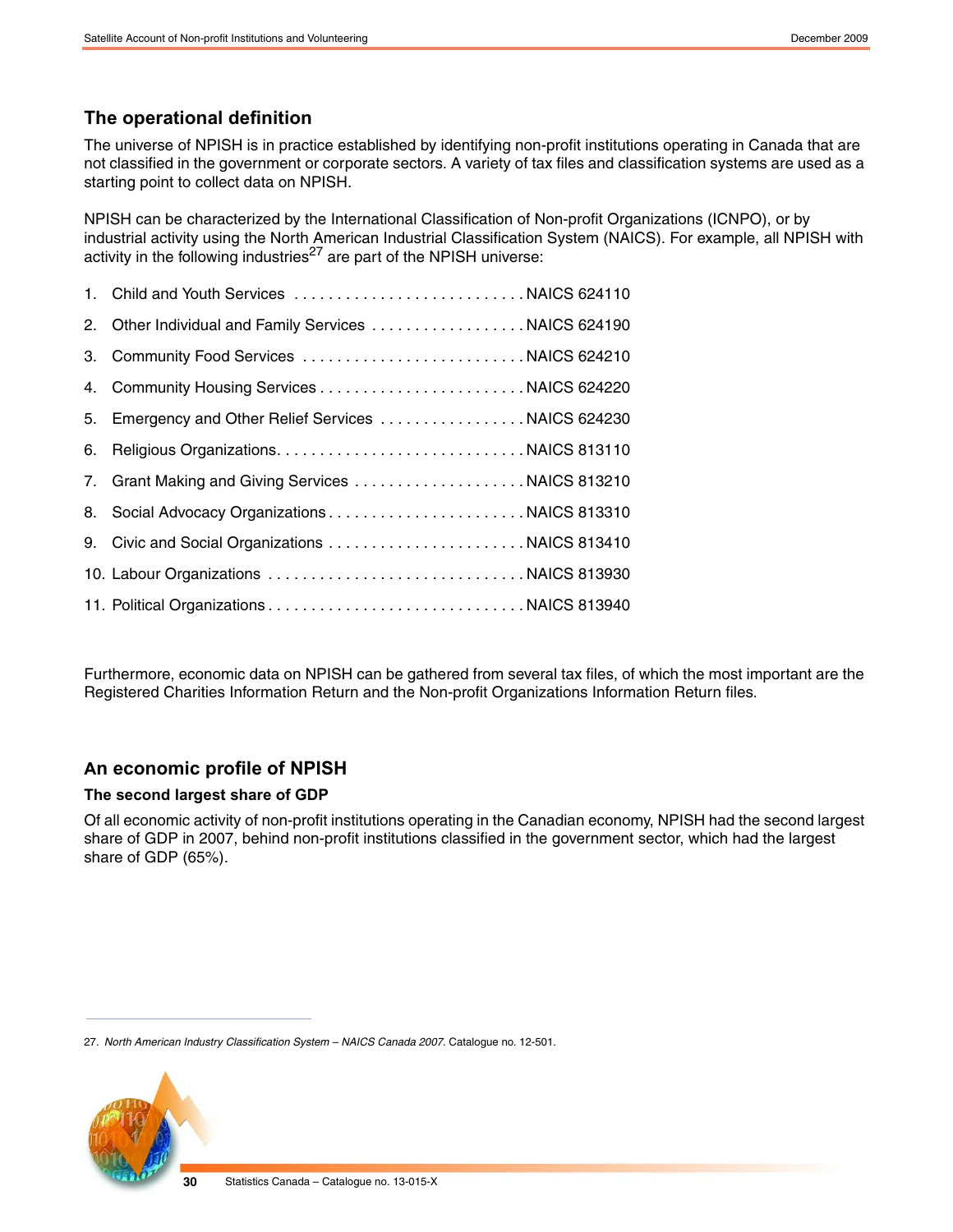#### **Figure 21 Share of gross domestic product: non-profit institutions, 2007**



NPISH contributed around 22% to overall GDP of non-profit institutions in 2007, and this share has remained stable since 1997. Non-profit institutions classified to the corporate sector made up the remaining 13% of GDP in 2007.

### **Growth in GDP for NPISH**

In 1997, economic activity of NPISH was valued at \$12.1 billion, whereas the most current estimates for 2007 show GDP valued at \$22.1 billion. The contribution of NPISH to total economy GDP for Canada has remained at around 1.5% since 1997, when data was first collected. The growth in GDP for NPISH ranged from a low of 4.0% in 2005 to a high of 8.8% in 2001. In 2007, GDP for the NPISH sector grew 7.6%, recording the third strongest year of growth over the entire period.

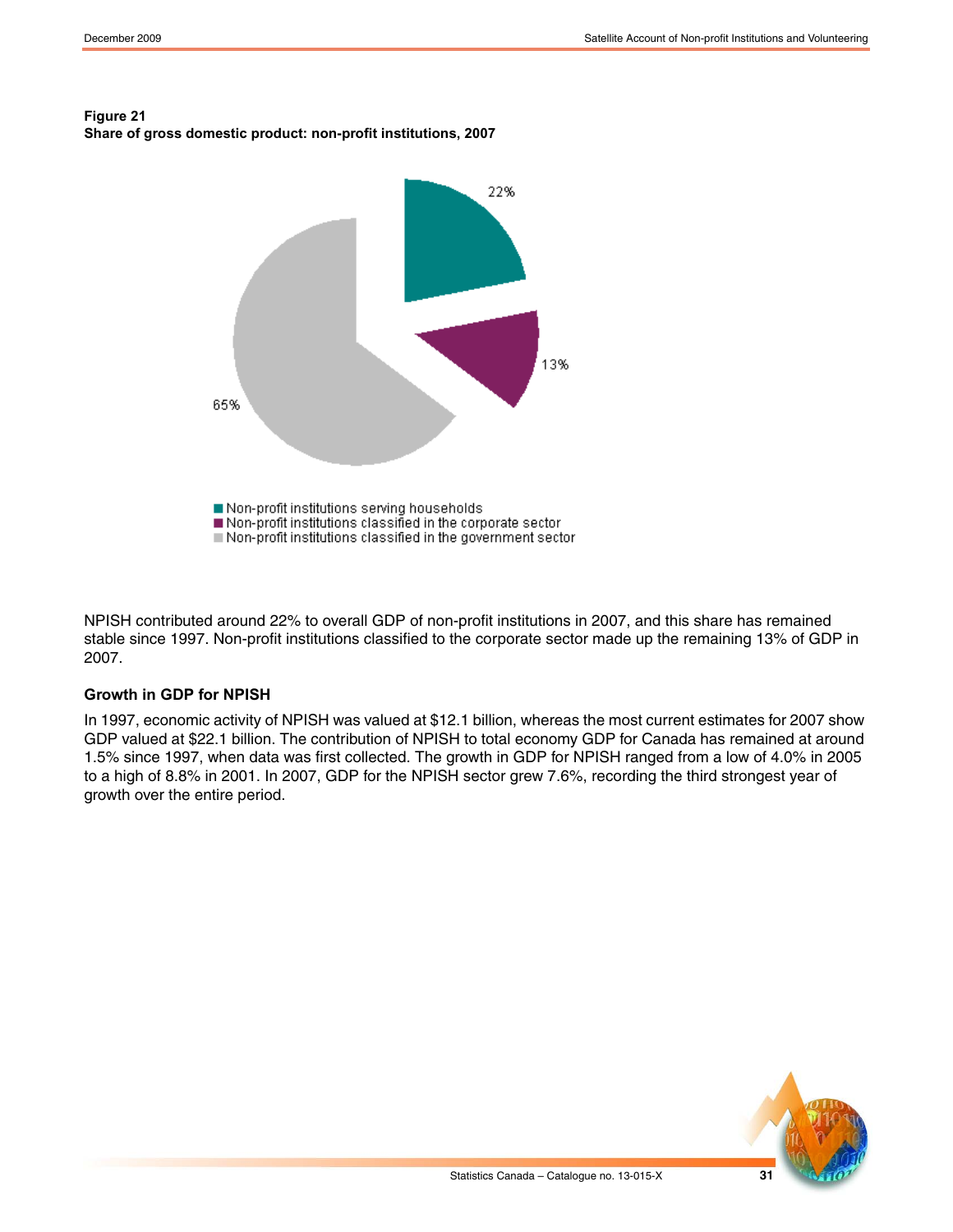



### **NPISH goods and services by ICNPO**

Non-profit institutions serving households provide goods and services in many different areas of the economy. In 2007, almost one third of economic activity produced by NPISH was social services<sup>28</sup>, which mostly comprised child and youth services, individual and family services, and community food and housing services. Combined together, health and social services made up 43% of GDP produced by NPISH in 2007, and this share has remained virtually unchanged over the eleven-year period. Also, value added by religious activities (15%) and culture and recreation (10%) contributed to the economic activity of NPISH in 2007.

<sup>28.</sup> The activities of non-profit institutions are classified using the *International Classification of Non-Profit Institutions* (ICNPO).

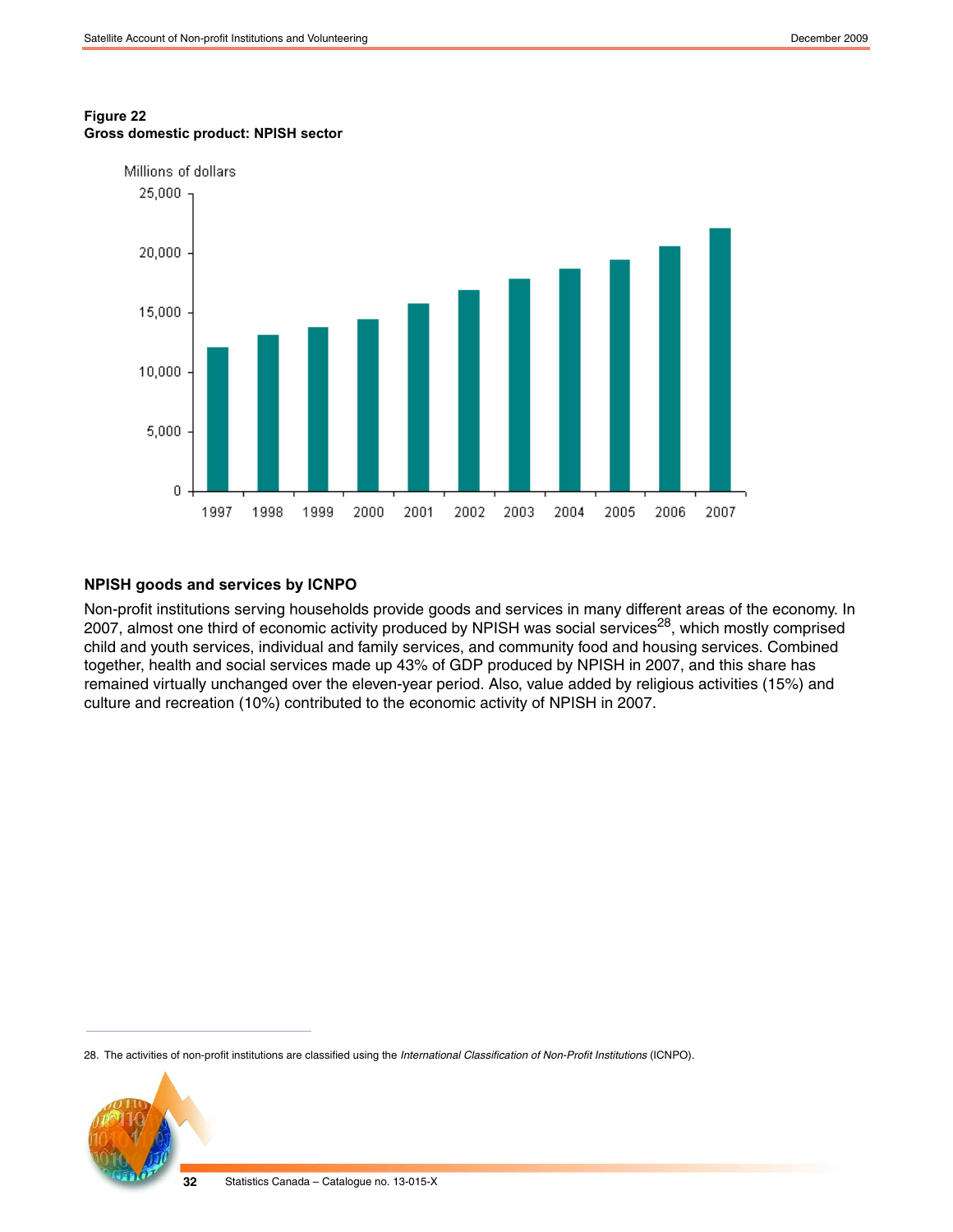

### **Figure 23 Gross domestic product by area of activity: NPISH sector, 2007**

### **Employment and earnings of NPISH29**

The number of paid jobs in the NPISH sector has been estimated at about 488,000 in 2007, up from 324,000 in 1997. In 2007, employee compensation per job in the NPISH sector grew 2.3%, attaining close to \$40,000 per annum. Weekly hours worked have continued to expand each year since 1997, growing on average 4.0%. The growth in weekly hours combined with an increase in the hourly wage rate resulted in employee compensation growing more than 6.6% in 2007.

### **Income and outlays of NPISH**

The income and outlay estimates of NPISH can provide specific information on the sources of revenue, as well as the use of revenue for expenditures and other outlays. The largest sources of revenue for NPISH over the elevenyear period came from sales of goods and services (38%), followed by government transfers (24%), and donations from households and business (21%).

The pace of growth in NPISH income has been slowing since the latest peak in 2004 (+9.7%).Outlays have not grown as quickly as income, although growth in employee compensation, reflected by wages and salaries and supplementary labour income has remained strong, up 7.6% in 2007. As a result of slower growth in NPISH operating expenses and transfers from NPISH to other sectors, NPISH saving<sup>30</sup> has remained above \$2 billion since 2004.

<sup>30.</sup> Saving can be used to purchase financial and non-financial assets or reduce liabilities. Work to date has not included the estimation of a capital and financial account for NPISH where such transactions be recorded.



<sup>29.</sup> Estimates of labour productivity, CANSIM 383-0010.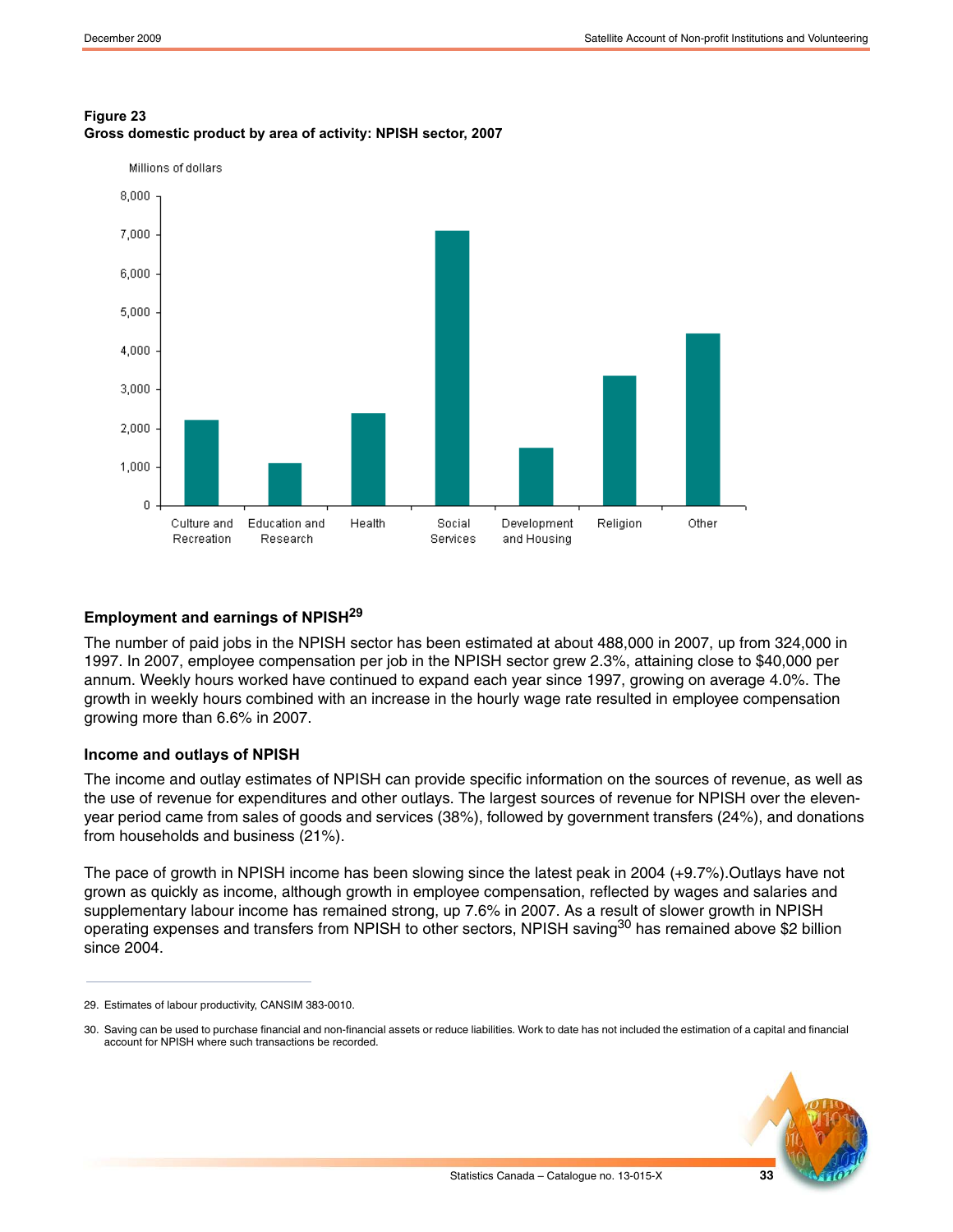### **Figure 24 Revenue and expenditures: NPISH sector**



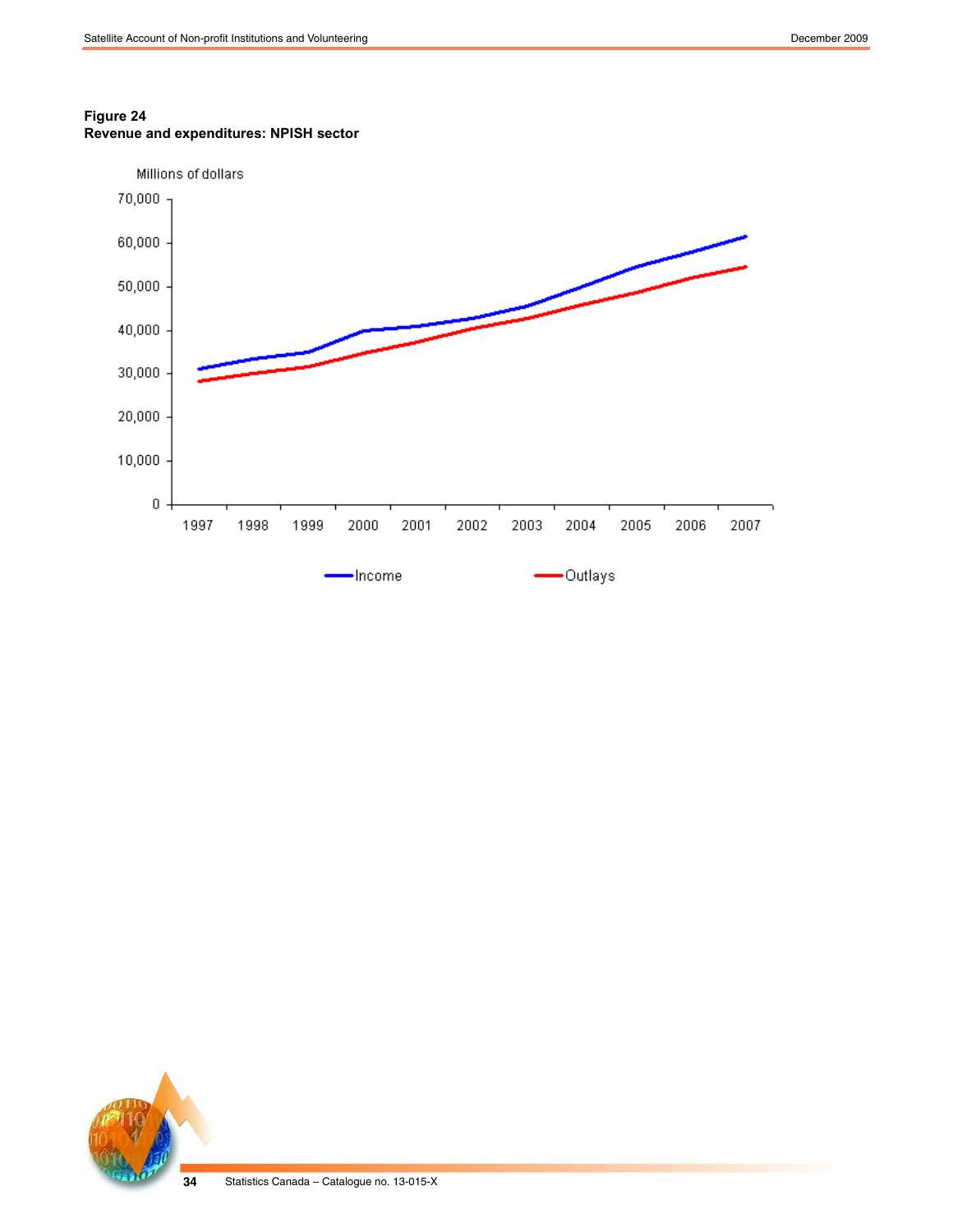# <span id="page-34-0"></span>**VII. Summary and conclusions**

Non-profit institutions not only play an important role in the well-being of Canadians, they also constitute an economic force. Satellite Account estimates reveal that the size of both Canada's core and overall non-profit sectors exceeds that of certain key industries, regardless of whether the contribution of volunteers is included in the valuation.

Economic activity in the overall non-profit sector is dominated by hospitals, universities and colleges, which are classified to the government sector in standard national accounts statistics. The generally smaller organizations, known as the core non-profit sector, function in a diverse array of fields and play an increasingly important role in society.

Over the 1997 to 2007 period, economic activity in both the overall and the core non-profit sectors outpaced that of the total economy, with GDP in the core segment growing significantly faster on average. As a result, by 2007, the core segment's share in the overall NPI sector had gained ground.

Organizations in the social services, development and housing, culture and recreation, and religion groups combined made up nearly two-thirds of core NPI economic activity in each of the eleven years. Over the period, the large social services, and development and housing groups, and the considerably smaller ones of law, advocacy and politics, other education and research, international, philanthropic, and environment grew the fastest.

Hospitals, universities and colleges are the heavyweights of NPI sector revenue, with the overwhelming bulk of their revenue received from only two sources: government transfers and sales of goods and services. The composition of revenue sources was notably stable over the period, but hospitals, universities and colleges received increased revenue in the form of donations from households. The share of donations from individuals to hospitals, universities and colleges nearly doubled over the period.

The core non-profit sector relies on a significantly broader set of revenue sources, with sales of goods and services ranking at the top of their list. While transfers from households remained the domain of the core segment, these organizations also obtain significant revenue from membership fees. The federal share of government transfers to the core sector rose over the period while the provincial share declined, although provincial governments remained, by far, the main providers of public funds to the non-profit sector.

Revenue in the core non-profit sector grew faster on average than revenue in the combined hospitals, universities and colleges group. The performance of the core segment can largely be explained by stronger average growth in many sources of income.

Compensation of employees was the largest expense, particularly for hospitals, universities and colleges, whereas core non-profit institutions spent comparatively more on goods and services used in the production process. Over the 1997 to 2007 period, the difference between the non-profit sector's income and outlay produced positive saving which was concentrated in certain segments.

Amongst all non-profit institutions in Canada, NPISH had the second largest share of GDP, and this has remained stable since 1997. GDP of NPISH continued to expand over the eleven-year period. The NPISH sector contributes 1.5% to the overall GDP in Canada. The GDP of NPISH is heavily concentrated in health and social services activities, religion, and culture and recreation. As growth in NPISH outlays has slowed at about the same pace as NPISH income growth, the saving of non-profit institutions serving households has remained over \$2 billion in each of the last four years. The saving in the NPISH sector may have already been used to acquire financial and nonfinancial assets or reduce liabilities. The future development of a capital and financial account will illustrate the use of NPISH saving.

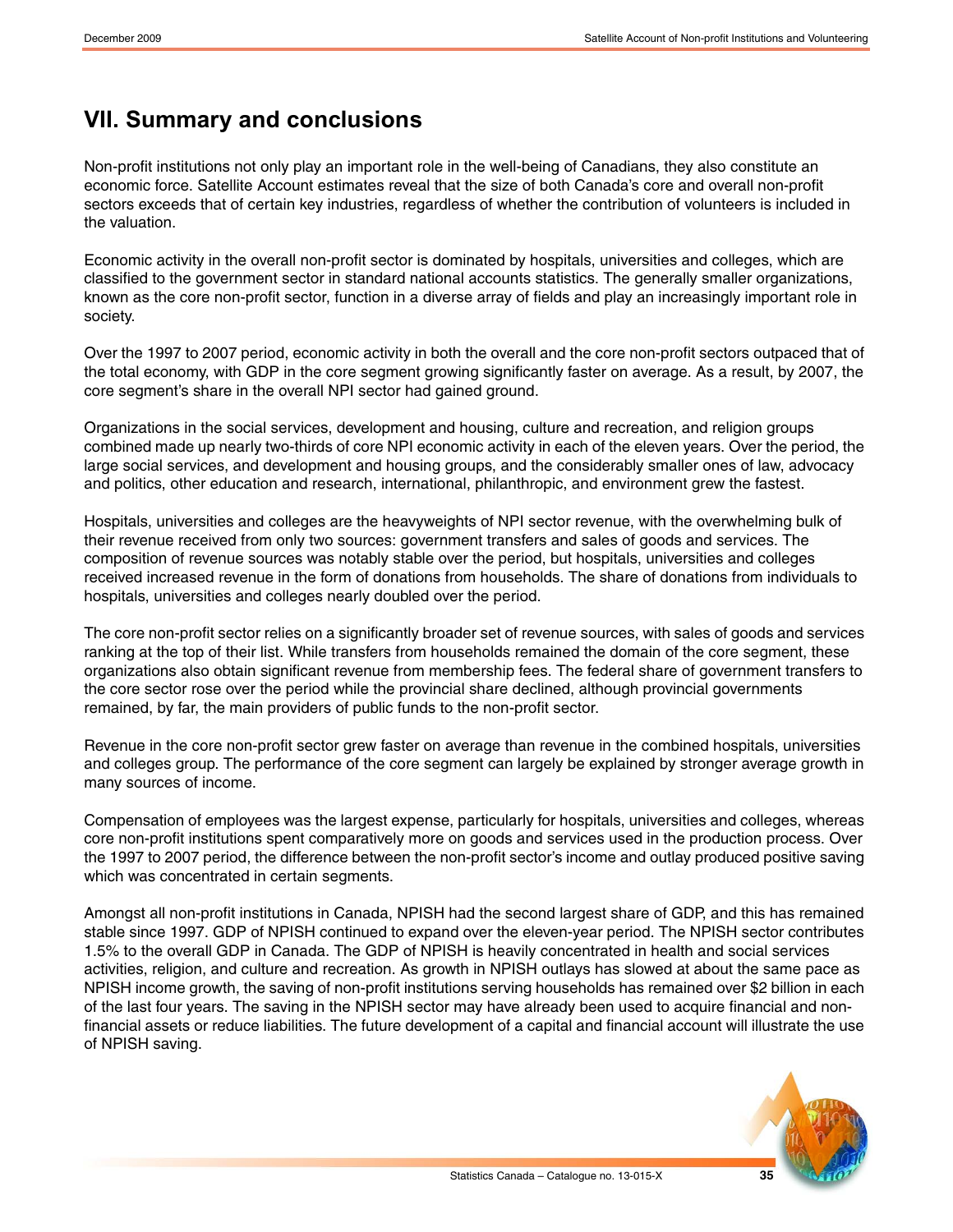# <span id="page-35-0"></span>**VIII. Data tables**

#### **Table 1 Economic accounts: non-profit sector1**

CANSIM Table 3880001

|                                                    | 2000    | 2001    | 2002    | 2003                | 2004    | 2005    | 2006    | 2007    |
|----------------------------------------------------|---------|---------|---------|---------------------|---------|---------|---------|---------|
|                                                    |         |         |         | millions of dollars |         |         |         |         |
| <b>Production account</b>                          |         |         |         |                     |         |         |         |         |
| Gross output                                       | 100,490 | 109,089 | 117,401 | 125,410             | 134,646 | 142,265 | 151,513 | 160,808 |
| Intermediate purchases                             | 36,569  | 39,720  | 43,355  | 46,503              | 51,019  | 54,719  | 58,223  | 60,112  |
| Gross Domestic Product at basic prices             | 63,921  | 69,369  | 74,046  | 78,907              | 83,627  | 87,546  | 93,290  | 100,696 |
| Wages, salaries and supplementary<br>labour income | 55,908  | 60,419  | 64,586  | 68,808              | 72,251  | 75,239  | 80,205  | 86,858  |
| Taxes less subsidies on factors of<br>production   | 1,446   | 1,588   | 1,733   | 1,808               | 1,962   | 2,075   | 2,138   | 2,255   |
| Capital consumption allowances                     | 4,433   | 4,862   | 5,190   | 5,362               | 5,837   | 6,362   | 6,790   | 7,364   |
| Other operating surplus                            | 2,134   | 2,500   | 2,537   | 2,929               | 3,577   | 3,870   | 4,157   | 4,219   |
| Income and outlay account                          |         |         |         |                     |         |         |         |         |
| <b>Income</b>                                      | 107,713 | 112,705 | 117,588 | 126,144             | 137,894 | 148,009 | 157,086 | 168,869 |
| Sales of goods and services                        | 33,117  | 36,147  | 38,878  | 42,152              | 46,360  | 49,741  | 51,689  | 54,149  |
| Membership fees                                    | 7,194   | 8,080   | 8,733   | 9,019               | 9,930   | 10,807  | 11,851  | 12,413  |
| Investment income                                  | 3,353   | 3,155   | 2,648   | 3,177               | 3,419   | 3,898   | 4,508   | 4,956   |
| Current transfers from:                            |         |         |         |                     |         |         |         |         |
| Households and businesses                          | 9,195   | 8,193   | 8,339   | 8,708               | 10,092  | 11,191  | 12,721  | 12,767  |
| Households                                         | 6,553   | 6,676   | 7,034   | 7,382               | 8,250   | 9,118   | 10,312  | 10,504  |
| <b>Businesses</b>                                  | 2,642   | 1,517   | 1,305   | 1,326               | 1,842   | 2,073   | 2,409   | 2,263   |
| Governments                                        | 54,854  | 57,130  | 58,990  | 63,088              | 68,093  | 72,372  | 76,317  | 84,584  |
| Federal government                                 | 3,199   | 3,489   | 3,830   | 3,889               | 4,756   | 5,138   | 4,333   | 5,386   |
| Provincial governments                             | 51,632  | 53,340  | 54,850  | 58,803              | 62,806  | 66,631  | 71,329  | 78,567  |
| Local governments                                  | 23      | 301     | 310     | 396                 | 531     | 603     | 655     | 631     |
| Outlay                                             | 99,492  | 108,107 | 116,484 | 124,503             | 133,284 | 140,931 | 150,389 | 159,790 |
| Gross current expenditure on goods and<br>services | 97,032  | 105,453 | 113,574 | 121,225             | 129,659 | 136,880 | 145,912 | 155,110 |
| Current transfers to other sectors                 | 2,460   | 2,654   | 2,910   | 3,278               | 3,625   | 4,051   | 4,477   | 4,680   |
| Saving (income less outlay)                        | 8,221   | 4,598   | 1,104   | 1,641               | 4,610   | 7,078   | 6,697   | 9,079   |

1. Total sector income (outlay) is equal to the sum of incomes (outlays) in tables 2, 3 and 4 less transfers between nonprofit organizations.

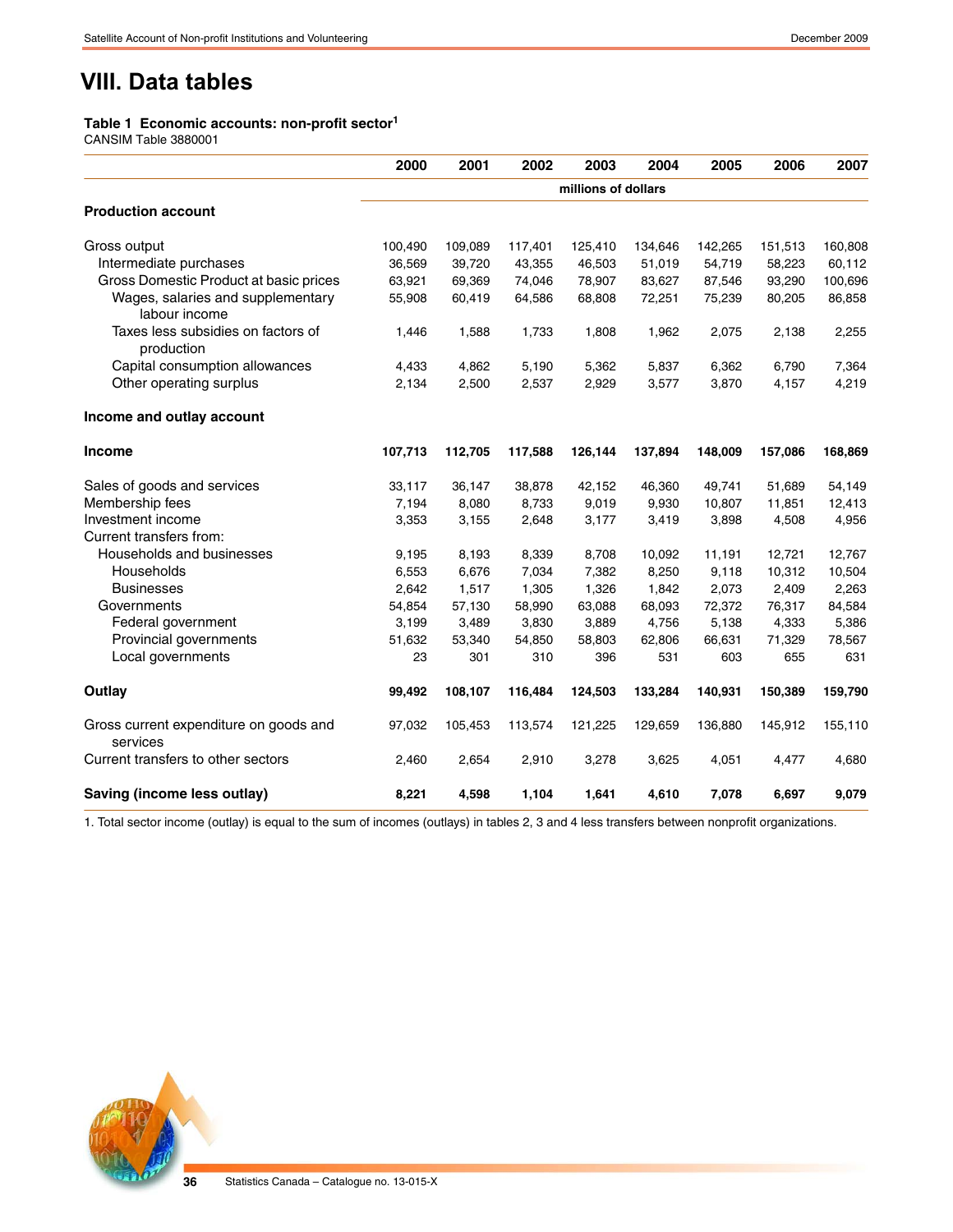## **Table 2 Economic accounts: hospitals<sup>1</sup>**

CANSIM Table 3880001

|                                                    | 2000   | 2001     | 2002     | 2003                | 2004     | 2005   | 2006     | 2007     |
|----------------------------------------------------|--------|----------|----------|---------------------|----------|--------|----------|----------|
|                                                    |        |          |          | millions of dollars |          |        |          |          |
| <b>Production account</b>                          |        |          |          |                     |          |        |          |          |
| Gross output                                       | 39,040 | 42,450   | 45,377   | 48,702              | 51,212   | 53,623 | 57,386   | 62,701   |
| Intermediate purchases                             | 10,882 | 12,158   | 13,445   | 14,708              | 15,884   | 17,093 | 18,283   | 19,562   |
| Gross Domestic Product at basic prices             | 28,158 | 30,292   | 31,932   | 33,994              | 35,328   | 36,530 | 39,103   | 43,139   |
| Wages, salaries and supplementary<br>labour income | 25,869 | 27,800   | 29,416   | 31,401              | 32,562   | 33,565 | 35,874   | 39,579   |
| Taxes less subsidies on factors of<br>production   | 428    | 458      | 483      | 510                 | 534      | 545    | 566      | 622      |
| Capital consumption allowances                     | 1,861  | 2,034    | 2,033    | 2,083               | 2,232    | 2,420  | 2,663    | 2,938    |
| Income and outlay account                          |        |          |          |                     |          |        |          |          |
| <b>Income</b>                                      | 39,603 | 40,827   | 42,767   | 46,306              | 49,600   | 52,612 | 55,642   | 61,197   |
| Sales of goods and services                        | 5,367  | 5,683    | 6,142    | 6,595               | 7,056    | 7,518  | 7,888    | 8,256    |
| Investment income                                  | 145    | 112      | 94       | 112                 | 76       | 123    | 149      | 155      |
| Current transfers from:                            |        |          |          |                     |          |        |          |          |
| Households and businesses                          | 136    | 244      | 216      | 224                 | 282      | 352    | 368      | 400      |
| Other nonprofit organizations                      | 335    | 402      | 556      | 590                 | 735      | 929    | 964      | 1,052    |
| Governments                                        | 33,620 | 34,386   | 35,759   | 38,785              | 41,451   | 43,690 | 46,273   | 51,334   |
| Provincial governments                             | 33,605 | 34,371   | 35,746   | 38,772              | 41,441   | 43,672 | 46,251   | 51,311   |
| Local governments                                  | 15     | 15       | 13       | 13                  | 10       | 18     | 22       | 23       |
| Outlay                                             | 38,609 | 42,191   | 45,027   | 48,444              | 50,861   | 53,301 | 57,230   | 62,418   |
| Gross current expenditure on goods and<br>services | 38,279 | 41,850   | 44,661   | 48,058              | 50,460   | 52,850 | 56,718   | 61,882   |
| Current transfers to other sectors                 | 330    | 341      | 366      | 386                 | 401      | 451    | 512      | 536      |
| Saving (income less outlay)                        | 994    | $-1,364$ | $-2,260$ | $-2,138$            | $-1,261$ | $-689$ | $-1,588$ | $-1,221$ |

1. Hospitals include residential care facilities.

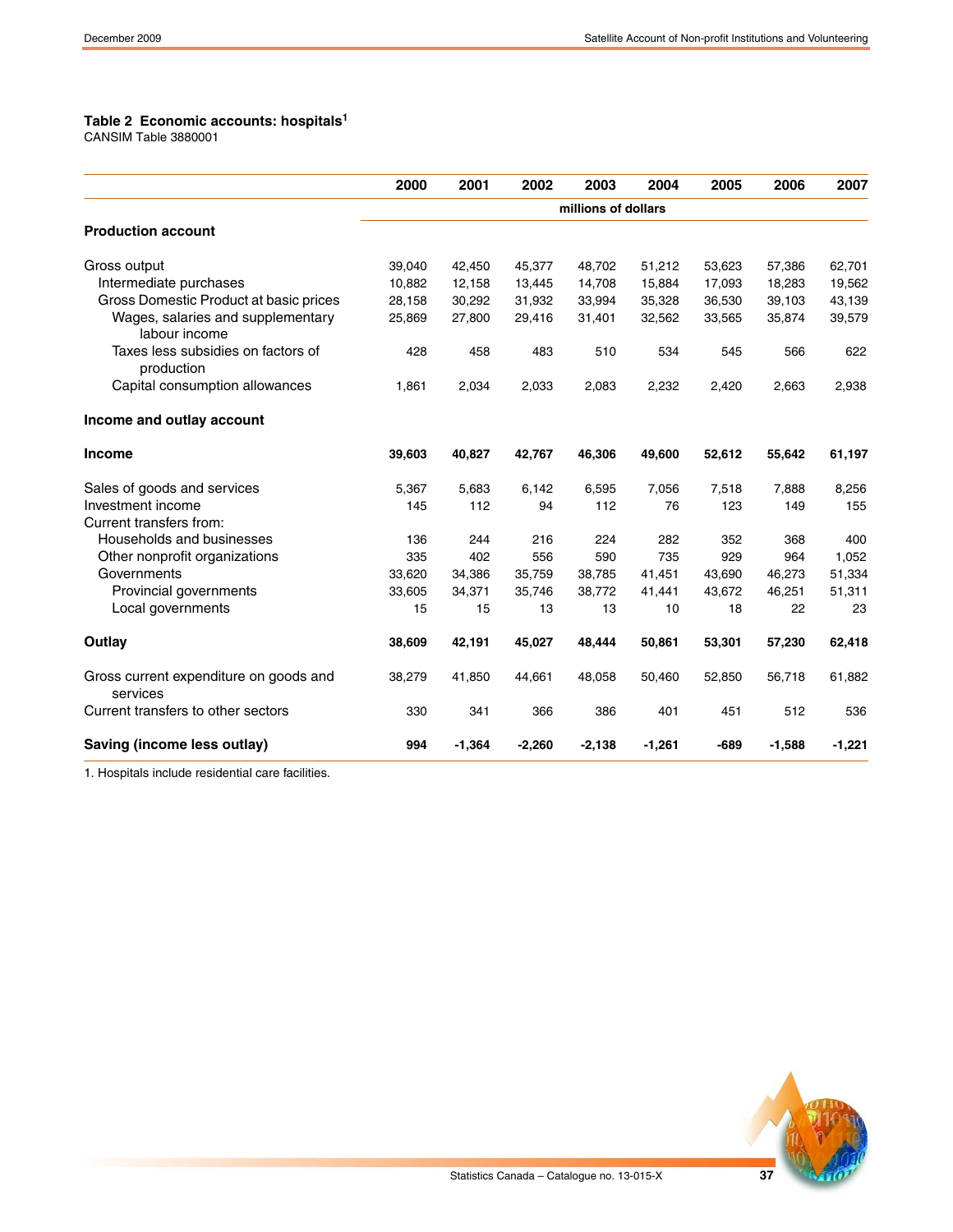### **Table 3 Economic accounts: universities and colleges**

CANSIM Table 3880001

|                                                    | 2000   | 2001   | 2002     | 2003                | 2004   | 2005   | 2006   | 2007   |
|----------------------------------------------------|--------|--------|----------|---------------------|--------|--------|--------|--------|
|                                                    |        |        |          | millions of dollars |        |        |        |        |
| <b>Production account</b>                          |        |        |          |                     |        |        |        |        |
| Gross output                                       | 18,996 | 20,616 | 22,201   | 23,744              | 25,138 | 26,934 | 28,432 | 30,169 |
| Intermediate purchases                             | 5,212  | 5,843  | 6,226    | 6,621               | 6,899  | 7,522  | 7,878  | 8,201  |
| Gross Domestic Product at basic prices             | 13,784 | 14,773 | 15,975   | 17,123              | 18,239 | 19,412 | 20,554 | 21,968 |
| Wages, salaries and supplementary<br>labour income | 12,332 | 13,192 | 14,247   | 15,344              | 16,310 | 17,350 | 18,337 | 19,537 |
| Taxes less subsidies on factors of<br>production   | 230    | 248    | 261      | 249                 | 297    | 311    | 325    | 347    |
| Capital consumption allowances                     | 1,222  | 1,333  | 1,467    | 1,530               | 1,632  | 1,751  | 1,892  | 2,084  |
| Income and outlay account                          |        |        |          |                     |        |        |        |        |
| <b>Income</b>                                      | 19,611 | 21,078 | 21,611   | 23,554              | 25,797 | 27,419 | 29,306 | 31,944 |
| Sales of goods and services                        | 6,293  | 6,926  | 7,637    | 8,385               | 9,093  | 9,590  | 10,022 | 10,401 |
| Investment income                                  | 605    | 460    | 394      | 667                 | 706    | 764    | 916    | 963    |
| Current transfers from:                            |        |        |          |                     |        |        |        |        |
| Households and businesses                          | 890    | 967    | 1,046    | 1,140               | 1,229  | 1,303  | 1,382  | 1,540  |
| Households                                         | 582    | 634    | 654      | 718                 | 775    | 822    | 872    | 971    |
| <b>Businesses</b>                                  | 308    | 333    | 392      | 422                 | 454    | 481    | 510    | 569    |
| Other nonprofit organizations                      | 710    | 841    | 787      | 831                 | 899    | 953    | 1,012  | 1,124  |
| Governments                                        | 11,113 | 11,884 | 11,747   | 12,531              | 13,870 | 14,809 | 15,974 | 17,916 |
| Federal government                                 | 1,031  | 1,313  | 1,135    | 1,159               | 1,508  | 1,423  | 1,481  | 1,580  |
| Provincial governments                             | 10,074 | 10,563 | 10,604   | 11,364              | 12,354 | 13,378 | 14,485 | 16,328 |
| Local governments                                  | 8      | 8      | 8        | 8                   | 8      | 8      | 8      | 8      |
| Outlay                                             | 19,466 | 21,223 | 22,900   | 24,600              | 26,083 | 27,903 | 29,460 | 31,337 |
| Gross current expenditure on goods and<br>services | 18,433 | 20,080 | 21,627   | 23,132              | 24,480 | 26,192 | 27,656 | 29,509 |
| Current transfers to other sectors                 | 1,033  | 1,143  | 1,273    | 1,468               | 1,603  | 1,711  | 1,804  | 1,828  |
| Saving (income less outlay)                        | 145    | $-145$ | $-1,289$ | $-1,046$            | $-286$ | $-484$ | $-154$ | 607    |

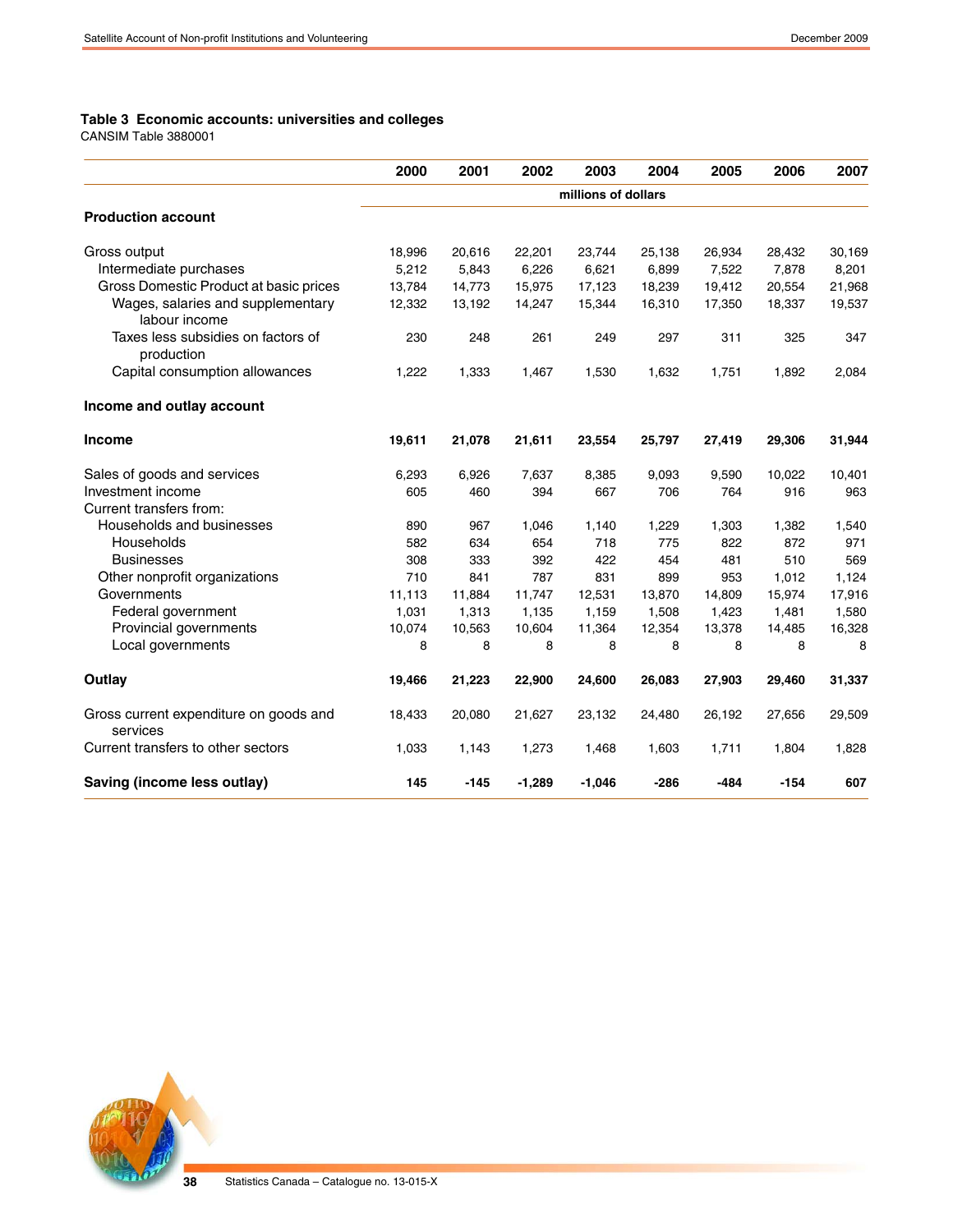**Table 4 Economic accounts: non-profit sector excluding hospitals, universities and colleges** CANSIM Table 3880001

|                                                       | 2000   | 2001   | 2002   | 2003                | 2004   | 2005   | 2006   | 2007   |
|-------------------------------------------------------|--------|--------|--------|---------------------|--------|--------|--------|--------|
|                                                       |        |        |        | millions of dollars |        |        |        |        |
| <b>Production account</b>                             |        |        |        |                     |        |        |        |        |
| Gross output                                          | 42,454 | 46,023 | 49,823 | 52,964              | 58,296 | 61,708 | 65,695 | 67,938 |
| Intermediate purchases                                | 20,475 | 21,719 | 23,684 | 25,174              | 28,236 | 30,104 | 32,062 | 32,349 |
| Gross Domestic Product at basic prices                | 21,979 | 24,304 | 26,139 | 27,790              | 30,060 | 31,604 | 33,633 | 35,589 |
| Wages, salaries and supplementary<br>labour income    | 17,707 | 19,427 | 20,923 | 22,063              | 23,379 | 24,324 | 25,994 | 27,742 |
| Taxes less subsidies on factors of<br>production      | 788    | 882    | 989    | 1,049               | 1,131  | 1,219  | 1,247  | 1,286  |
| Capital consumption allowances                        | 1,350  | 1,495  | 1,690  | 1,749               | 1,973  | 2,191  | 2,235  | 2,342  |
| Other operating surplus                               | 2,134  | 2,500  | 2,537  | 2,929               | 3,577  | 3,870  | 4,157  | 4,219  |
| Income and outlay account                             |        |        |        |                     |        |        |        |        |
| <b>Income</b>                                         | 49,544 | 52,043 | 54,553 | 57,705              | 64,131 | 69,860 | 74,114 | 77,904 |
| Sales of goods and services                           | 21,457 | 23,538 | 25,099 | 27,172              | 30,211 | 32,633 | 33,779 | 35,492 |
| Membership fees                                       | 7,194  | 8,080  | 8,733  | 9,019               | 9,930  | 10,807 | 11,851 | 12,413 |
| Investment income                                     | 2,603  | 2,583  | 2,160  | 2,398               | 2,637  | 3,011  | 3,443  | 3,838  |
| Current transfers from:                               |        |        |        |                     |        |        |        |        |
| Households and businesses                             | 8,169  | 6,982  | 7,077  | 7,344               | 8,581  | 9,536  | 10,971 | 10,827 |
| Households                                            | 5,903  | 5,920  | 6,272  | 6,552               | 7,334  | 8,120  | 9,256  | 9,333  |
| <b>Businesses</b>                                     | 2,266  | 1,062  | 805    | 792                 | 1,247  | 1,416  | 1,715  | 1,494  |
| Governments                                           | 10,121 | 10,860 | 11,484 | 11,772              | 12,772 | 13,873 | 14,070 | 15,334 |
| Federal government                                    | 2,168  | 2,176  | 2,695  | 2,730               | 3,248  | 3,715  | 2,852  | 3,806  |
| Provincial governments                                | 7,953  | 8,406  | 8,500  | 8,667               | 9,011  | 9,581  | 10,593 | 10,928 |
| Local governments                                     | 0      | 278    | 289    | 375                 | 513    | 577    | 625    | 600    |
| Outlay                                                | 42,462 | 45,936 | 49,900 | 52,879              | 57,974 | 61,609 | 65,674 | 68,211 |
| Gross current expenditure on goods and<br>services    | 40,320 | 43,523 | 47,286 | 50,035              | 54,719 | 57,838 | 61,538 | 63,719 |
| Current transfers to other nonprofit<br>organizations | 1,045  | 1,243  | 1,343  | 1,420               | 1,634  | 1,882  | 1,975  | 2,176  |
| Current transfers to other sectors                    | 1,097  | 1,170  | 1,271  | 1,424               | 1,621  | 1,889  | 2,161  | 2,316  |
| Saving (income less outlay)                           | 7,082  | 6,107  | 4,653  | 4,826               | 6,157  | 8,251  | 8,440  | 9,693  |

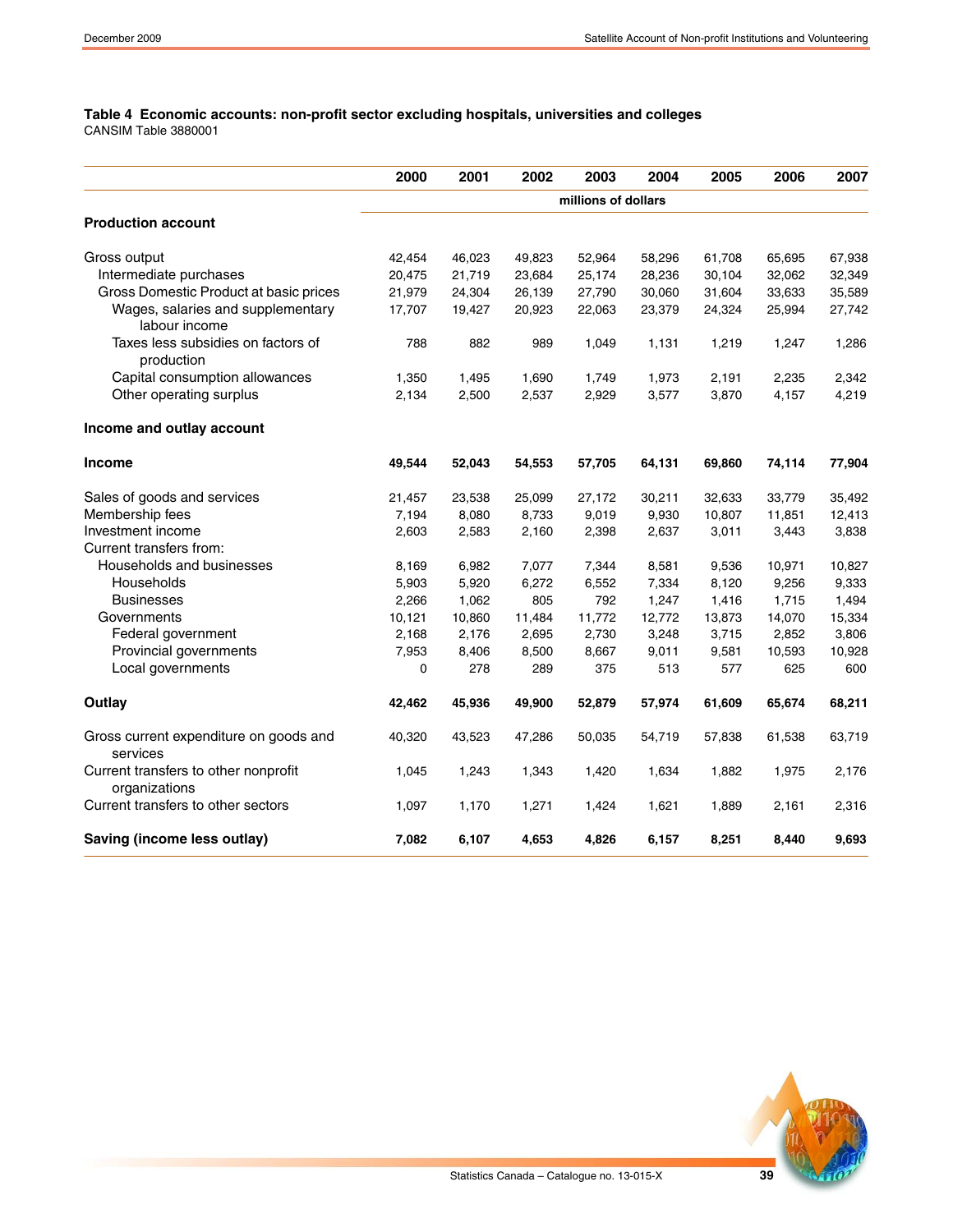### **Table 5 Income of non-profit sector, by primary area of activity**

CANSIM Table 3880002

|                                                           | 2000                | 2001    | 2002    | 2003    | 2004    | 2005    | 2006    | 2007    |  |
|-----------------------------------------------------------|---------------------|---------|---------|---------|---------|---------|---------|---------|--|
|                                                           | millions of dollars |         |         |         |         |         |         |         |  |
| Culture and recreation                                    | 7,287               | 7,851   | 8,287   | 8,815   | 9,576   | 10,160  | 10,431  | 11,391  |  |
| Education and research                                    | 21,077              | 22,657  | 23,498  | 25,767  | 28,105  | 29,808  | 31,649  | 34,439  |  |
| Health                                                    | 41,131              | 42,239  | 44,111  | 47,280  | 50,856  | 54,097  | 57,057  | 62,714  |  |
| Social services                                           | 7,653               | 8,559   | 9,286   | 10,160  | 10,860  | 11,427  | 11,767  | 12,607  |  |
| Environment                                               | 609                 | 697     | 695     | 757     | 805     | 825     | 881     | 983     |  |
| Development and housing                                   | 7,093               | 7,495   | 8,083   | 8,803   | 9,799   | 11,132  | 12,210  | 12,857  |  |
| Law, advocacy and politics                                | 800                 | 764     | 844     | 913     | 1,100   | 1.270   | 1,313   | 1,355   |  |
| Philanthropic intermediaries and<br>voluntarism promotion | 4,634               | 3,187   | 2,970   | 3,123   | 3,682   | 4,932   | 6,439   | 5,756   |  |
| International                                             | 1,121               | 1,182   | 1,303   | 1,436   | 1,523   | 1,724   | 1,872   | 1,880   |  |
| Religion                                                  | 6,371               | 6,523   | 6,667   | 6,855   | 7,191   | 7,535   | 7,610   | 8,062   |  |
| Business and professional associations,<br>unions         | 5,769               | 6,765   | 7,034   | 6,757   | 7,324   | 7,818   | 8,301   | 8,492   |  |
| Not elsewhere classified                                  | 4,168               | 4,786   | 4,810   | 5,478   | 7,073   | 7,281   | 7,556   | 8,333   |  |
| Total                                                     | 107,713             | 112,705 | 117,588 | 126,144 | 137.894 | 148.009 | 157,086 | 168,869 |  |

#### **Table 6 Income of non-profit sector excluding hospitals, universities and colleges, by primary area of activity** CANSIM Table 3880002

|                                                           | 2000                | 2001   | 2002   | 2003   | 2004   | 2005   | 2006   | 2007   |  |
|-----------------------------------------------------------|---------------------|--------|--------|--------|--------|--------|--------|--------|--|
|                                                           | millions of dollars |        |        |        |        |        |        |        |  |
| Culture and recreation                                    | 7,287               | 7,851  | 8,287  | 8,815  | 9,576  | 10,160 | 10,431 | 11,391 |  |
| Education and research                                    | 2,176               | 2,453  | 2,673  | 3,045  | 3,207  | 3,342  | 3,356  | 3,619  |  |
| Health                                                    | 2,814               | 2,821  | 2,966  | 2,749  | 3,256  | 3,733  | 3,782  | 4,102  |  |
| Social services                                           | 6,702               | 7,519  | 8,220  | 8,975  | 9,594  | 10,107 | 10,366 | 11,074 |  |
| Environment                                               | 609                 | 697    | 695    | 757    | 805    | 825    | 881    | 983    |  |
| Development and housing                                   | 7,093               | 7,495  | 8,083  | 8,803  | 9,799  | 11,132 | 12,210 | 12,857 |  |
| Law, advocacy and politics                                | 800                 | 764    | 844    | 913    | 1,100  | 1,270  | 1,313  | 1,355  |  |
| Philanthropic intermediaries and<br>voluntarism promotion | 4,634               | 3,187  | 2,970  | 3,123  | 3,682  | 4,932  | 6,439  | 5,756  |  |
| International                                             | 1,121               | 1,182  | 1,303  | 1,436  | 1,523  | 1,724  | 1,872  | 1,880  |  |
| Religion                                                  | 6.371               | 6,523  | 6,667  | 6,855  | 7,191  | 7,535  | 7,610  | 8,062  |  |
| Business and professional associations,<br>unions         | 5,769               | 6,765  | 7,034  | 6,757  | 7,324  | 7,818  | 8,301  | 8,492  |  |
| Not elsewhere classified                                  | 4,168               | 4,786  | 4,811  | 5,477  | 7,074  | 7,282  | 7,553  | 8,333  |  |
| Total                                                     | 49,544              | 52,043 | 54,553 | 57,705 | 64,131 | 69,860 | 74,114 | 77,904 |  |

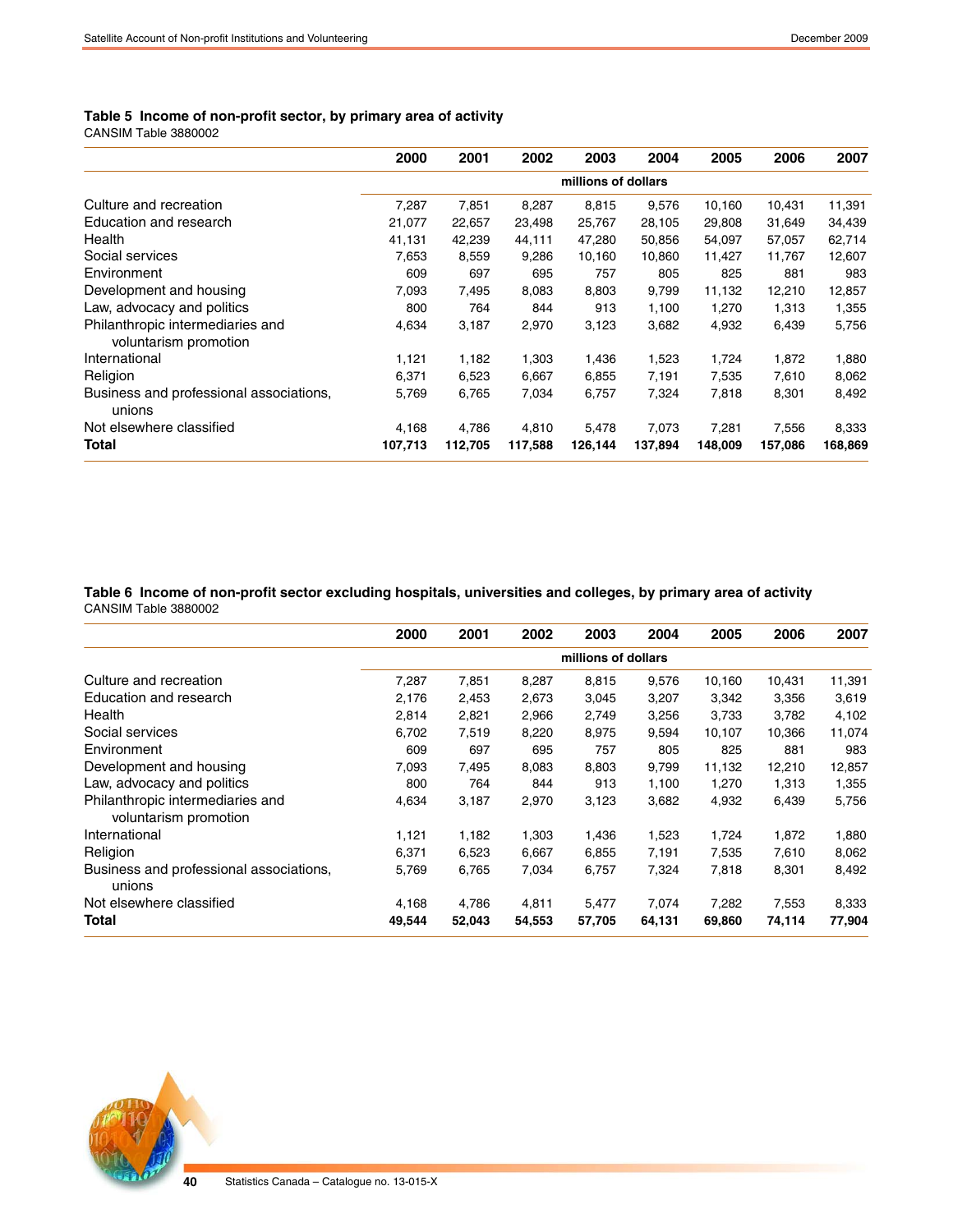|                                                           | 2000   | 2001   | 2002   | 2003                | 2004   | 2005   | 2006   | 2007    |
|-----------------------------------------------------------|--------|--------|--------|---------------------|--------|--------|--------|---------|
|                                                           |        |        |        | millions of dollars |        |        |        |         |
| Culture and recreation                                    | 2,590  | 2,808  | 3,059  | 3,300               | 3,432  | 3,607  | 3,765  | 4,005   |
| Education and research                                    | 14,762 | 15,882 | 17,190 | 18,390              | 19,598 | 20,830 | 22,043 | 23,516  |
| Health                                                    | 29,145 | 31,231 | 32,879 | 34,964              | 36,418 | 37,659 | 40,359 | 44,503  |
| Social services                                           | 5,925  | 6,669  | 7,249  | 7,790               | 8,018  | 8,325  | 8,807  | 9,430   |
| Environment                                               | 294    | 323    | 354    | 371                 | 381    | 390    | 416    | 458     |
| Development and housing                                   | 3,870  | 4,207  | 4,425  | 4,835               | 5,580  | 6,193  | 6,678  | 6,967   |
| Law, advocacy and politics                                | 377    | 402    | 436    | 486                 | 527    | 543    | 605    | 680     |
| Philanthropic intermediaries and<br>voluntarism promotion | 476    | 534    | 586    | 621                 | 650    | 693    | 735    | 835     |
| International                                             | 177    | 194    | 209    | 223                 | 242    | 259    | 273    | 303     |
| Religion                                                  | 2,653  | 2,804  | 2,965  | 3,044               | 3,133  | 3,182  | 3,232  | 3,349   |
| Business and professional associations,<br>unions         | 1,772  | 2,233  | 2,414  | 2,251               | 2,462  | 2,574  | 2,782  | 2,943   |
| Not elsewhere classified                                  | 1,880  | 2,082  | 2,280  | 2,632               | 3,186  | 3,291  | 3,595  | 3,707   |
| Total                                                     | 63,921 | 69,369 | 74,046 | 78,907              | 83,627 | 87,546 | 93,290 | 100,696 |

# **Table 7 Gross Domestic Product at basic prices of non-profit sector, by primary area of activity**

CANSIM Table 3880002

**Table 8 Gross Domestic Product at basic prices of non-profit sector excluding hospitals, universities and colleges, by primary area of activity**

CANSIM Table 3880002

|                                                           | 2000                | 2001   | 2002   | 2003   | 2004   | 2005   | 2006   | 2007   |
|-----------------------------------------------------------|---------------------|--------|--------|--------|--------|--------|--------|--------|
|                                                           | millions of dollars |        |        |        |        |        |        |        |
| Culture and recreation                                    | 2,590               | 2,808  | 3,059  | 3,300  | 3,432  | 3,607  | 3,765  | 4,005  |
| Education and research                                    | 978                 | 1,109  | 1,216  | 1,267  | 1,360  | 1,418  | 1,489  | 1,548  |
| Health                                                    | 1,793               | 1,826  | 1,862  | 1,961  | 2,112  | 2,206  | 2,408  | 2,625  |
| Social services                                           | 5,119               | 5,782  | 6,334  | 6,799  | 6,997  | 7,248  | 7,654  | 8,170  |
| Environment                                               | 294                 | 323    | 354    | 371    | 381    | 390    | 416    | 458    |
| Development and housing                                   | 3,870               | 4,207  | 4,425  | 4,835  | 5,580  | 6,193  | 6,678  | 6,967  |
| Law, advocacy and politics                                | 377                 | 402    | 436    | 486    | 527    | 543    | 605    | 680    |
| Philanthropic intermediaries and<br>voluntarism promotion | 476                 | 534    | 586    | 621    | 650    | 693    | 735    | 835    |
| International                                             | 177                 | 194    | 209    | 223    | 242    | 259    | 273    | 303    |
| Religion                                                  | 2,653               | 2,804  | 2,965  | 3,044  | 3,133  | 3,182  | 3,232  | 3,349  |
| Business and professional associations,<br>unions         | 1,772               | 2,233  | 2,414  | 2,251  | 2,462  | 2,574  | 2,782  | 2,943  |
| Not elsewhere classified                                  | 1,880               | 2,082  | 2,279  | 2,632  | 3,184  | 3,291  | 3,596  | 3,706  |
| Total                                                     | 21,979              | 24,304 | 26,139 | 27,790 | 30,060 | 31,604 | 33,633 | 35,589 |

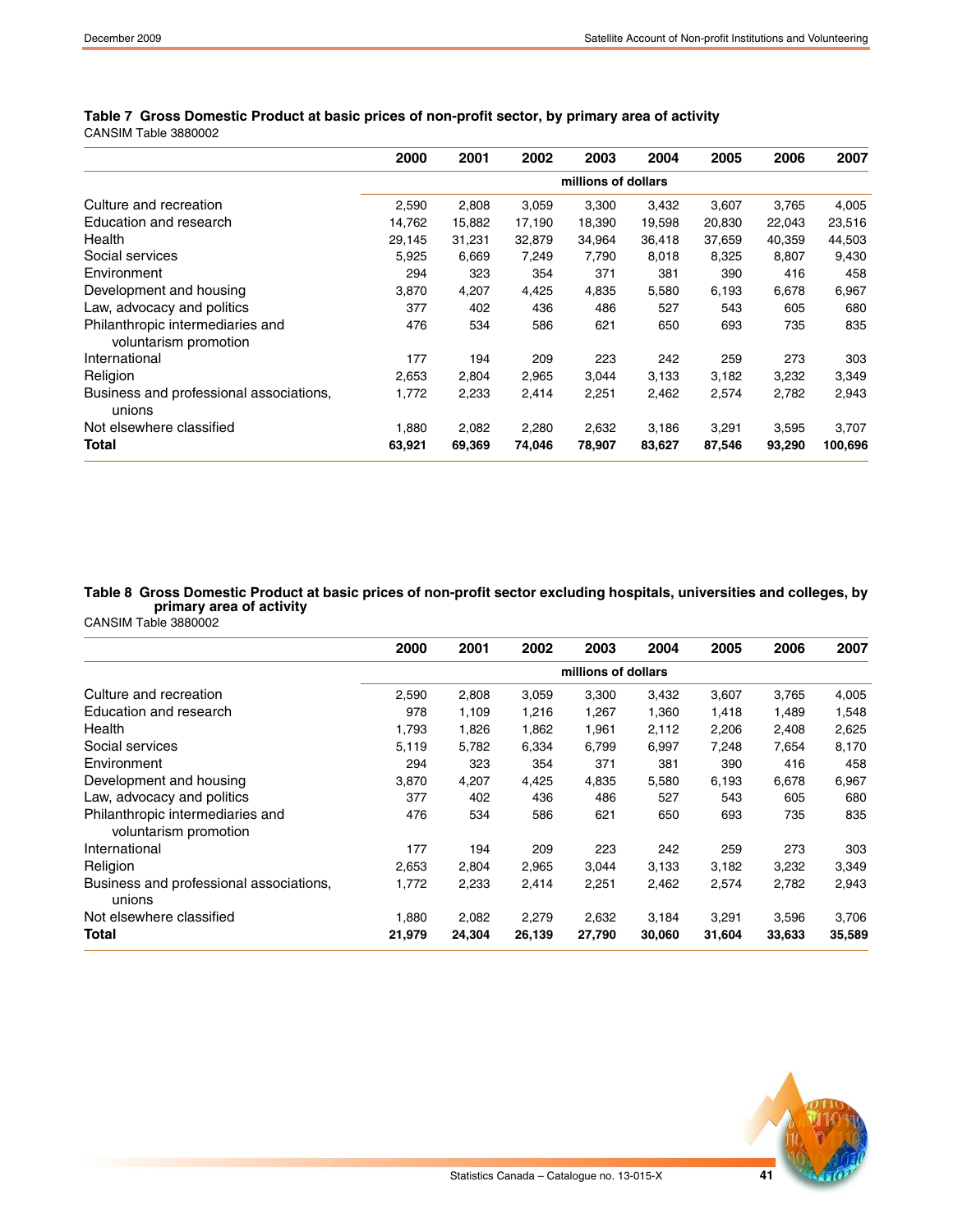# <span id="page-41-0"></span>**IX. Conceptual framework**

# **The System of National Accounts**

The *Satellite Account of Non-profit Institutions and Volunteering* is compiled within the framework of the Canadian System of National Accounts (SNA). The SNA is a comprehensive system for integrating economic statistics, ensuring they are exhaustive, consistent and comparable across countries and over time. Probably the most recognizable statistic from the System of National Accounts is the Gross Domestic Product (GDP), which measures the total unduplicated value of goods and services produced in the economy.

The Canadian national accounts have always accounted for the monetary transactions of non-profit institutions, but they have not been identified explicitly in published statistics. International guidelines for national accounting recommend that data be produced for a limited subset of non-profit institutions in standard national accounts statistics. This subset is called Non-profit Institutions Serving Households (NPISH).<sup>31</sup> As is the case in many other countries, this recommendation has not been implemented in Canada, and NPISH are currently included in the persons and unincorporated businesses sector in the Canadian national accounts. As per international guidelines, other non-profit institutions are found in the general government and corporate sectors, according to their characteristics. As a general rule, NPIs are classified to the government sector if they have significant ties to governments and receive significant government funding. They fall into the corporate sector if they exist to serve the needs of corporations or if they recover the majority of their costs through market sales  $32$ .

# **Satellite accounts and the central SNA framework**

In addition to recommending a standard, multi-purpose framework for compiling economic statistics, SNA guidelines allow for the development of "satellite accounts". Satellite accounts are separate accounting frameworks which expand the analytical capacity of the national accounts into specific areas of concern, without disrupting or overburdening the central SNA framework. They maintain strong connections with the central framework but allow the flexibility to introduce alternative concepts or classification systems more appropriate to a particular field. Because a strong link to the central framework is maintained, the satellite account estimates are fully comparable to standard economic aggregates, like the GDP.

Work to develop international guidelines for satellite accounts of non-profit institutions was pioneered by the Center for Civil Society Studies at Johns Hopkins University in close collaboration with the United Nations Statistics Division. These guidelines are now published in the UN *Handbook on Non-Profit Institutions in the System of National Accounts.*33 Along with 10 other countries and many international experts, Statistics Canada contributed to the development of the *Handbook* through the *Global Non-profit Information System Project*. We are among the first countries to undertake its implementation.

As recommended in the *Handbook*, the Canadian *Satellite Account of Non-profit Institutions and Volunteering* identifies NPIs across all sectors of the economy. A set of economic accounts is compiled for the non-profit sector as a whole, as illustrated in the following table:

<sup>33.</sup> See *Handbook on Non-Profit Institutions in the System of National Accounts*, United Nations (2003).



<sup>31.</sup> See *System of National Accounts 1993*.

<sup>32.</sup> In SNA 2008, NPIs are allocated to the corporate sector if they provide services to corporations whose output is sold to the corporations concerned or if they provide services to individual households at economically significant prices.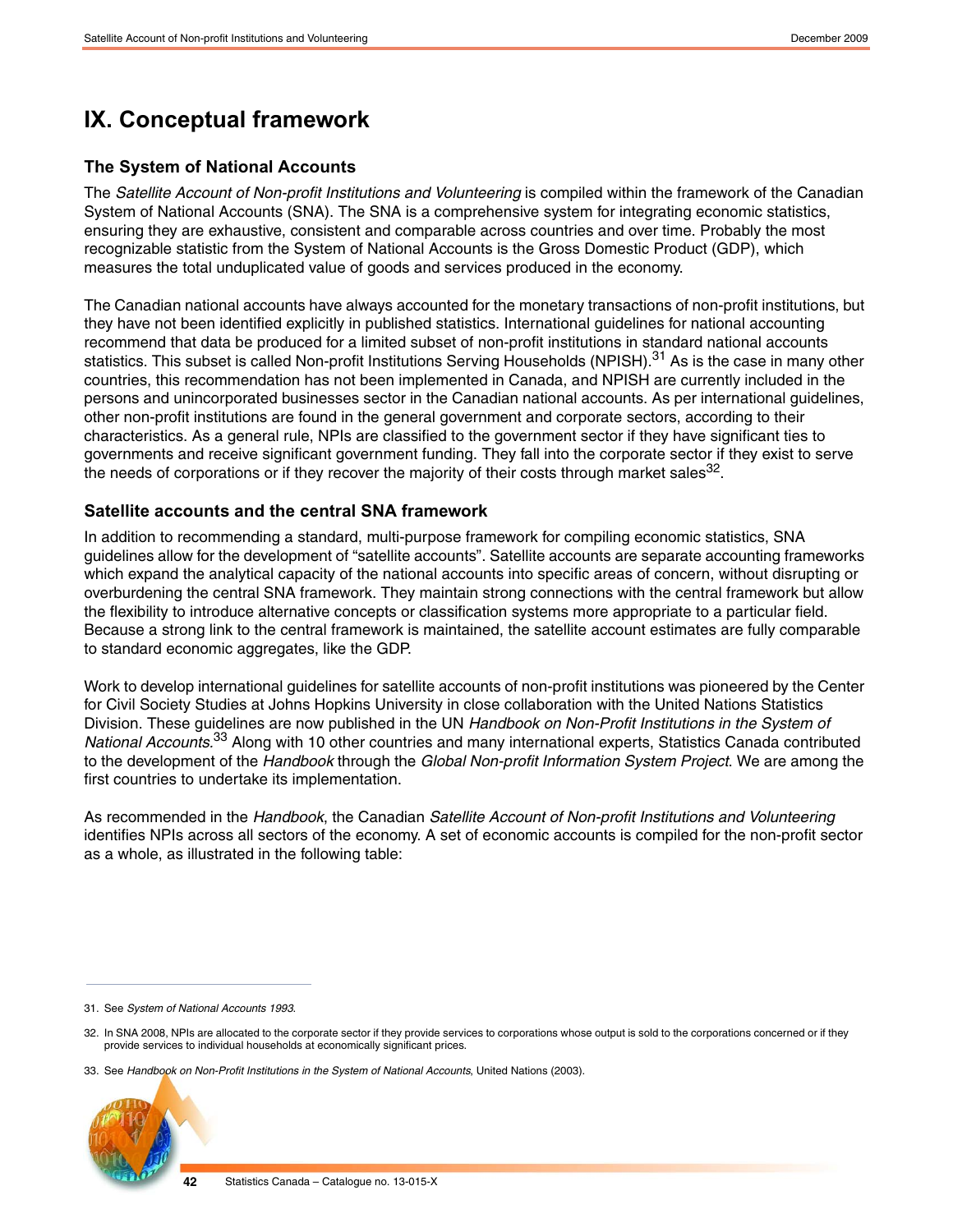| <b>Type of institutional</b> | <b>Sectors in the Canadian SNA</b>                                      | Non-profit sector  |                                             |                  |  |
|------------------------------|-------------------------------------------------------------------------|--------------------|---------------------------------------------|------------------|--|
| unit                         | <b>Corporations and</b><br>government<br><b>business</b><br>enterprises | <b>Governments</b> | Persons and<br>unincorporated<br>businesses |                  |  |
| Corporations                 | C                                                                       | $\cdots$           | $\cdots$                                    | $\cdots$         |  |
| Government units             | $\cdots$                                                                | G                  | $\cdots$                                    | $\cdots$         |  |
| Households                   | $\cdots$                                                                | $\cdots$           | Н                                           | $\cdots$         |  |
| Non-profit institutions      | N <sub>1</sub>                                                          | N <sub>2</sub>     | N <sub>3</sub>                              | $N = \Sigma N$ i |  |

### **Figure 25 Non-profit institutions in the System of National Accounts1**

1. For more information on institutional sectors, see *Guide to the Income and Expenditure Accounts,* Catalogue no. 13-017-X, Section Institutional sectors dimension of the CSNA - The Income and Expenditure Accounts, page 27.

Since voluntary contributions of time are a critical resource to the non-profit sector, the standard economic accounts are extended to include an estimate of the economic value of volunteer activity. This extension raises the value of non-profit economic activity above what would be measured if only monetary transactions were taken into account. Failure to account for the significant labour contribution of volunteers can be seen as an understatement of the true value of non-profit economic activity.

# **Defining the non-profit sector**

The international definition of the non-profit sector adopted for the Canadian satellite account is based on a number of structural and operational criteria. The sector is composed of units that share the following characteristics.They are:

- 1 *Organizations*: institutionalized to some extent
- 2 *Not-for-profit and non-profit-distributing*: not existing primarily to generate profits and not returning any profits generated to owners or directors
- 3 *Institutionally separate from government*: not part of the apparatus of government and not exercising government authority in their own right
- 4 *Self-governing*: able to control their activities and not under the effective control of another entity
- *5 Non-compulsory:* membership and contributions of time and money are not required or enforced by law or otherwise made a condition of citizenship

Because this definition is intended to be transferable across countries with varying political, social and legal structures, it does not restrict the non-profit sector to the Canadian tax or regulatory framework governing registered charities, non-profit institutions or tax-exempt corporations. The sector defined in this manner is also broader than the common conception of the charitable or philanthropic sector, encompassing a wide range of entities from food banks, social advocacy organizations and religious groups to sports clubs, membership organizations, and trade associations. Also included are large service-providers in the fields of health and education, such as hospitals and universities.

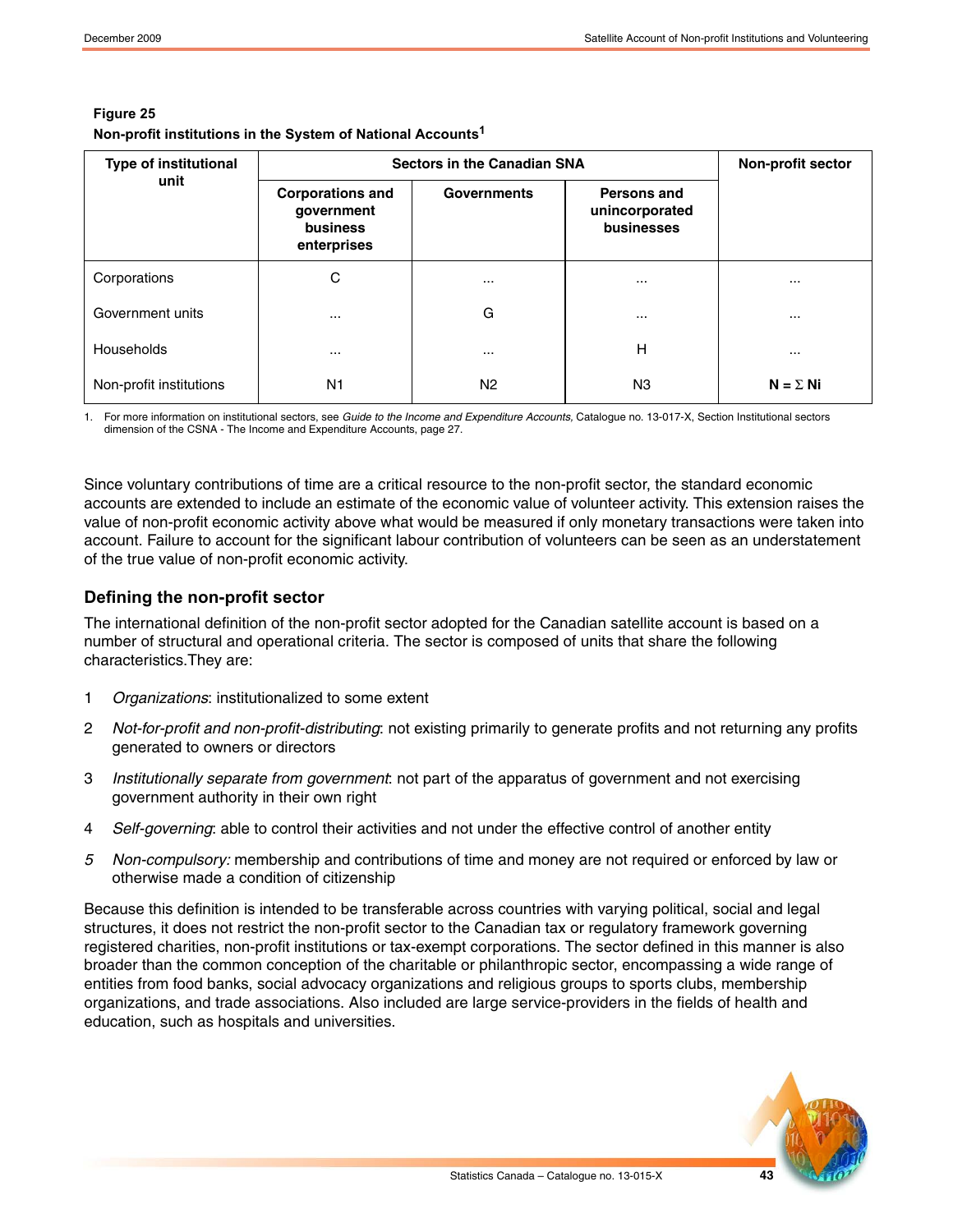# <span id="page-43-0"></span>**X. Estimation methodology**

The System of National Accounts provides a powerful integrating framework for economic statistics on the nonprofit sector. A wide range of data sources are available on key dimensions of Canadian non-profit institutions, and these can be combined and integrated into an SNA framework to build satellite account estimates. Confronting multiple data sources in a comprehensive and coherent accounting system strengthens data quality and allows for the full exploitation of all available source data.

The standard economic accounts for the *Satellite Account of Non-profit Institutions and Volunteering* draw heavily on administrative files (tax data) to build estimates, while alternate sources are used for key segments of the nonprofit sector or for specific variables in the account.

## **Standard economic accounts**

Compiling national accounts statistics on Canadian non-profit institutions required the development of an extensive infrastructure to integrate multiple administrative files and other sources. In Canada, there is no single comprehensive source of administrative data on non-profit institutions. Rather they are identifiable on a range of data files, none of which is exhaustive and each of which, taken individually, has important limitations. These files cover registered charities (the T3010 data file), non-profit institutions (the T1044 file), tax-exempt corporations (from T2 Corporate Income Tax returns and the Generalized Index of Financial Information), and public sector bodies eligible for rebates under the Goods and Services Tax system (the GST Public Sector Bodies Rebate File).

Administrative files containing individual tax returns are provided in raw, unedited form by the Canadian Revenue Agency. They are processed, edited and imputed at Statistics Canada and then merged and unduplicated via a unique identifier (the Business Number, assigned in the Canadian tax system). Industry codes are assigned via Statistics Canada's Business Register and wages and salaries for each employer are obtained from the T4 Statement of Remuneration and Benefits data file. Supplemental NPIs not found on the other administrative files are identified on the T4 file via their industry code according to the North American Industrial Classification System (NAICS).

With this infrastructure in place, the full universe of records is filtered to ensure that certain categories of entities that do not belong in the non-profit sector are eliminated. Examples of entities that appear on the administrative files due to their legal or tax-exempt status but which are out-of-scope according to the international definition include: public elementary and secondary schools and school boards, municipalities and municipal organizations, federal and provincial government entities, first nations government entities, pension funds, government business enterprises and other for-profit entities that may have tax-exempt status.

This universe of non-profit administrative records and its associated financial information is heavily exploited to build estimates for variables throughout the standard economic accounts. However, in a number of specific cases, either for particular variables or key segments of the non-profit universe, alternate sources are available. The most significant cases are summarized below. As a general rule, elements of the satellite account not listed here are estimated using the non-profit tax record universe described above.

# **Specific variables**

*Transfers (gifts) from households*: the tax-receipted portion of household transfers is built from the point of view of the payer using tax returns of individuals (the T1 data file) while the non-tax receipted portion is based on non-profit tax filer information.

*Transfers from governments:* built from the point of view of the payer using federal and provincial public accounts information, surveys of municipalities and financial statements of municipal corporations.

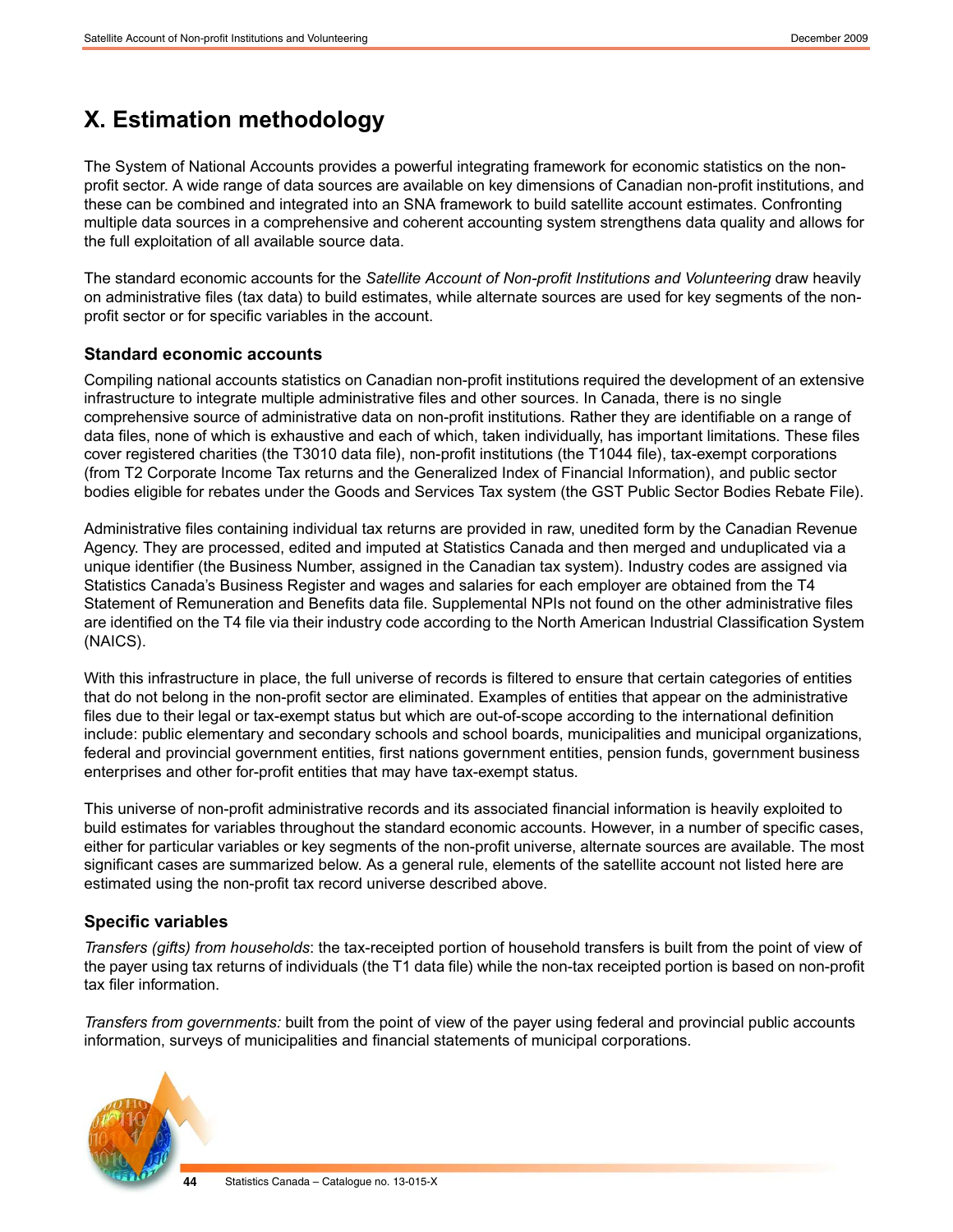*Transfers from corporations:* based on donations recorded on corporate tax returns. It is important to note that only amounts recorded as donations are included and any support to non-profit institutions recorded as a business expense is excluded as it cannot be separately identified.

# **Segments of the non-profit sector**

*Hospitals and residential care facilities:* Comprehensive accounts for hospitals and public residential care facilities are compiled as part of the provincial government health subsector in the Canadian SNA. Census-type financial information on hospitals and residential care facilities is collected by the Canadian Institute for Health Information (CIHI) and Statistics Canada's Health Statistics Division and serves as the basis for these estimates.

*Universities and colleges:* Comprehensive accounts for universities and colleges are compiled as part of the provincial government education subsector in the Canadian SNA. Estimates are based on census-type surveys conducted by Statistics Canada's Centre for Education Statistics.

*Elementary and secondary schools:* Comprehensive financial statistics on private, non-profit elementary and secondary schools are compiled by Statistics Canada's Centre for Education Statistics.<sup>34</sup>

*Trade unions:* Trade union dues (shown as membership fees) are reported on the T4 Statement of Remuneration and Benefits and this is the basis of satellite account estimates.

*Political parties:* Membership fees and expenditures of political parties are compiled directly from public financial statements of federal and provincial parties.

## **Classification by primary area of activity**

Satellite account estimates for both the standard accounts and the nonmarket extension are classified by primary area of activity according to the International Classification of Non-profit Organizations (ICNPO). This classification was developed through the Johns Hopkins Comparative Non-profit Sector Project, when existing industrial classification systems were found to lack sufficient detail to adequately describe the activity of the non-profit sector. Appendix B provides a full description of the ICNPO classification system.

<sup>34.</sup> As mentioned previously, the satellite account excludes public elementary and secondary schools as they are out-of-scope for the non-profit sector. Only private, non-profit schools are included in this estimate.

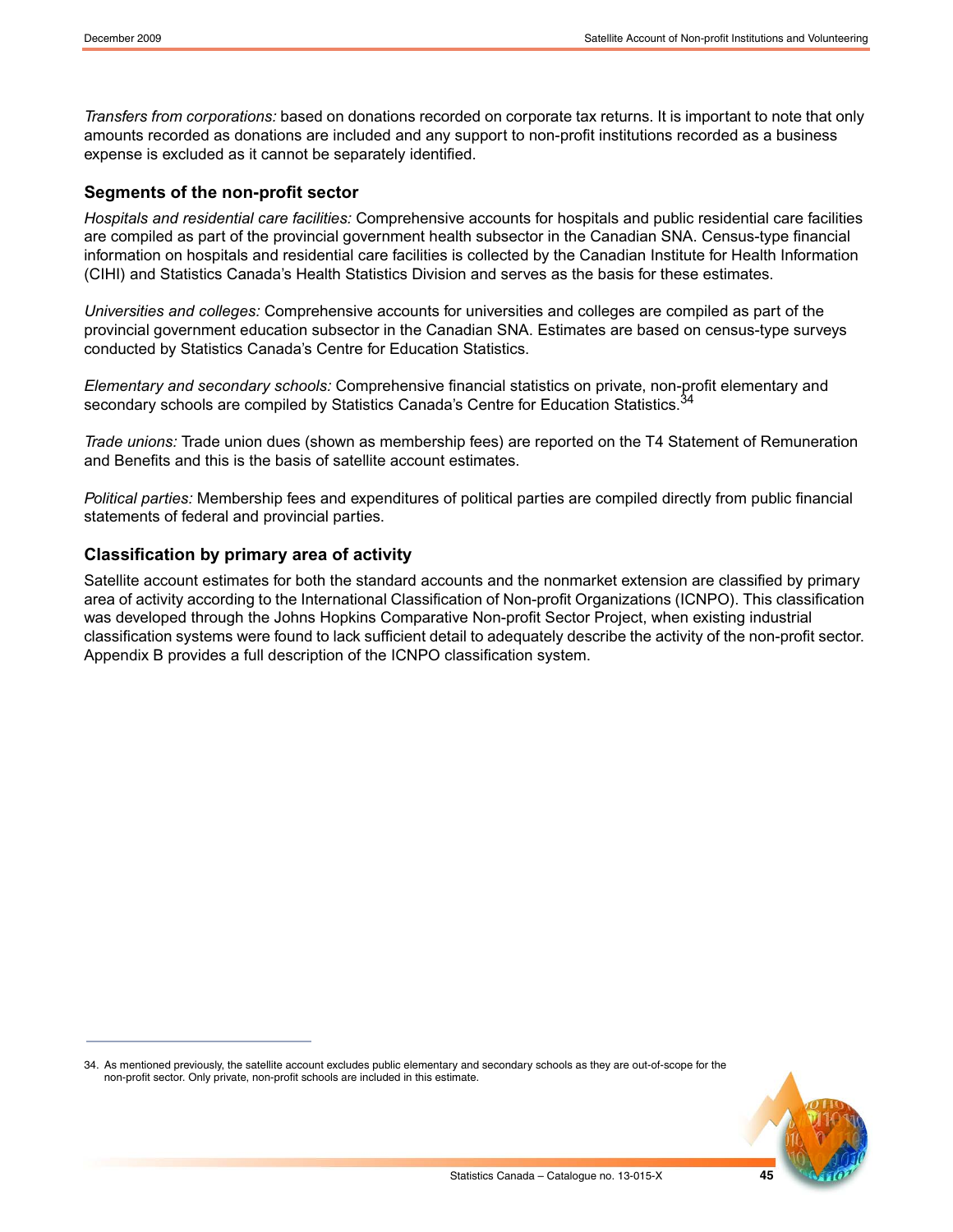# <span id="page-45-0"></span>**Appendix A: Reconciliation of satellite account estimates with the National Survey of Nonprofit and Voluntary Organization**

It is a frequent practice at Statistics Canada to conduct comparative analysis of complementary information originating from alternate data sources. Such analysis is one of the many measures undertaken as added assurance that high standards of data quality are upheld.

The *National Survey of Nonprofit and Voluntary Organizations* (NSNVO) is a first-ever survey of non-profit and voluntary organizations in Canada, providing information on key characteristics such as the areas in which they work, the populations they serve, and the financial and human resources they employ. The survey also collects information on challenges facing organizations in their capacity to achieve their missions.

Extensive reconciliation analysis was undertaken to ensure that financial information collected on the NSNVO was consistent with estimates compiled in the *Satellite Account of Non-profit Institutions and Volunteering*. From the point of view of the NSNVO, this analysis was important in assessing the validity of entities included in the survey sample, and helped ensure that the universe covered by the NSNVO was in conformity with international concepts.

From the point of view of the satellite account, the reconciliation analysis enabled coverage to be supplemented for certain types of organizations not well represented in the data sources used to compile the estimates. Since organizations not covered were generally small, the impact in terms of financial weight was not substantial, amounting to an increase of roughly \$2.2 billion (2.2%) in the gross domestic product for the non-profit sector, and an increase of \$4.0 billion (2.4%) in revenues for 2007. Coverage adjustments were concentrated mainly in culture and recreation group, followed by social services and philanthropic intermediaries groups.

Satellite account and NSNVO estimates could not be reconciled entirely, and differences remain between the two datasets. These differences are due to a range of factors, among them, different reference periods, conceptual and methodological differences, and varying classification procedures. Universe and coverage differences also remain in selected areas.<sup>35</sup> As a result of the reconciliation analysis undertaken, however, the broad messages on the size and scope of the non-profit sector in economic terms coming out of the two programs are largely consistent.

<sup>35.</sup> For example, the NSNVO retains certain museums and art galleries in scope which are excluded from satellite account estimates. Satellite account estimates have more comprehensive coverage of hospitals, universities and colleges as they are not limited to those who register as charities or incorporate as non-profits.

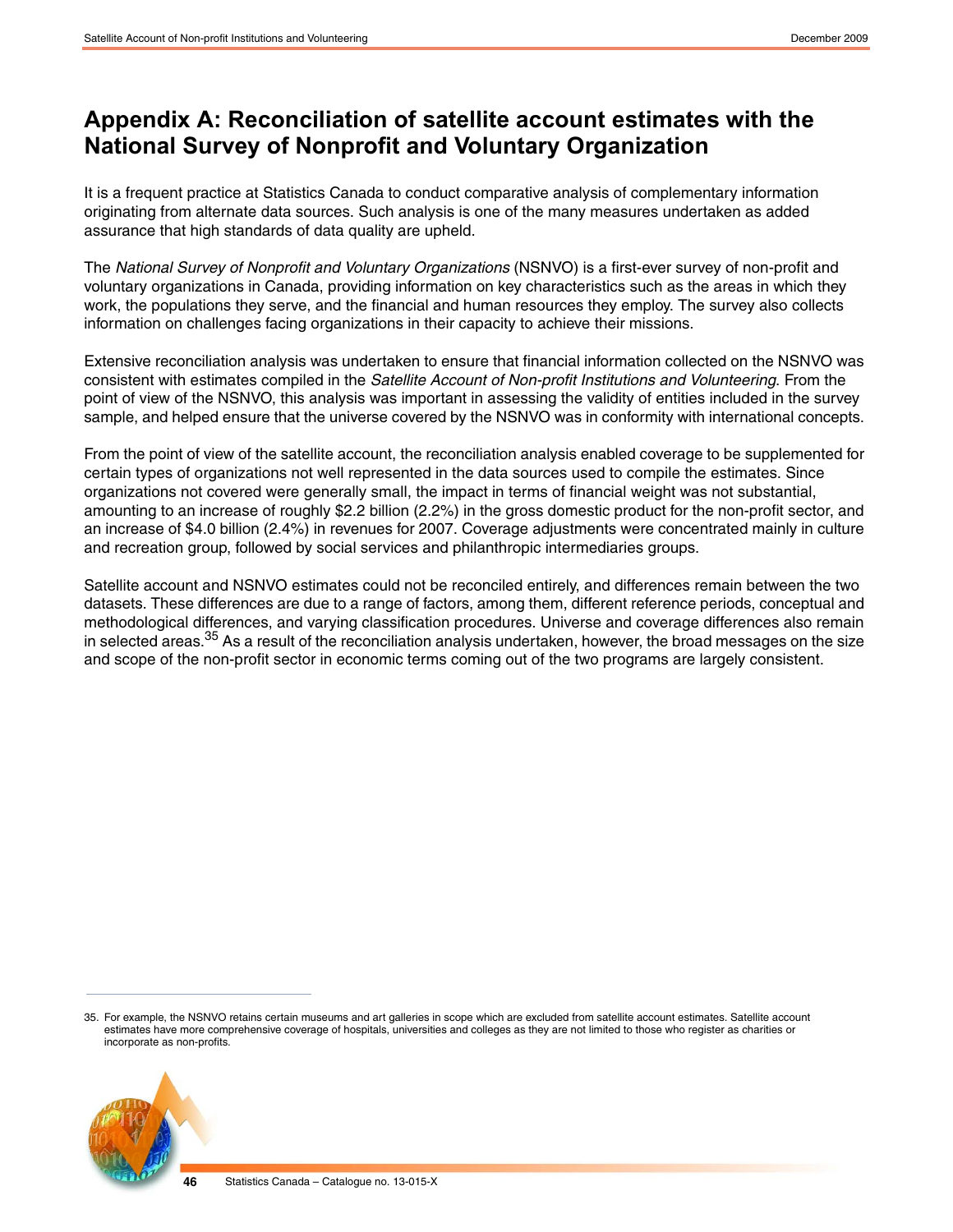# <span id="page-46-0"></span>**Appendix B: The International Classification of Nonprofit Organizations (ICNPO)**

Non-profit institutions in the satellite account are classified by primary area of activity according to the International Classification of Non-profit Organizations (ICNPO). It is the classification system recommended in the UN *Handbook on Non-profit Institutions in the System of National Accounts.* The ICNPO system groups organizations into 12 major activity groups, including a catch-all 'not elsewhere classified' category. These 12 major activity groups are further divided into 24 subgroups. Satellite account estimates are published at the major group level. These are briefly described below.

# **Group 1: Culture and recreation**

*Media and communications.* Production and dissemination of information and communication; includes radio and TV stations; publishing of books, journals, newspapers and newsletters; film production; and libraries.

*Visual arts, architecture, ceramic art.* Production, dissemination and display of visual arts and architecture; includes sculpture, photographic societies, painting, drawing, design centers and architectural associations.

*Performing arts*. Performing arts centers, companies and associations; includes theatre, dance, ballet, opera, orchestras, chorals and music ensembles.

*Historical, literary and humanistic societies*. Promotion and appreciation of the humanities, preservation of historical and cultural artefacts and commemoration of historical events; includes historical societies, poetry and literary societies, language associations, reading promotion, war memorials and commemorative funds and associations.

*Museums*. General and specialized museums covering art, history, sciences, technology and culture.

### *Zoos and aquariums*.

*Sports*. Provision of amateur sport, training, physical fitness and sport competition services and events; includes fitness and wellness centers.

*Recreation and social clubs.* Provision of recreational facilities and services to individuals and communities; includes playground associations, country clubs, men's and women's clubs, touring clubs and leisure clubs.

*Service clubs*. Membership organizations providing services to members and local communities, for example Lions, Zonta International, Rotary Club and Kiwanis.

# **Group 2: Education and research**

*Elementary, primary and secondary education.* Education at elementary, primary and secondary levels; includes pre-school organizations other than day care.

*Higher education.* Higher learning, providing academic degrees; includes universities, business management schools, law schools, medical schools.

*Vocational/technical schools.* Technical and vocational training specifically geared towards gaining employment; includes trade schools, paralegal training and secretarial schools.

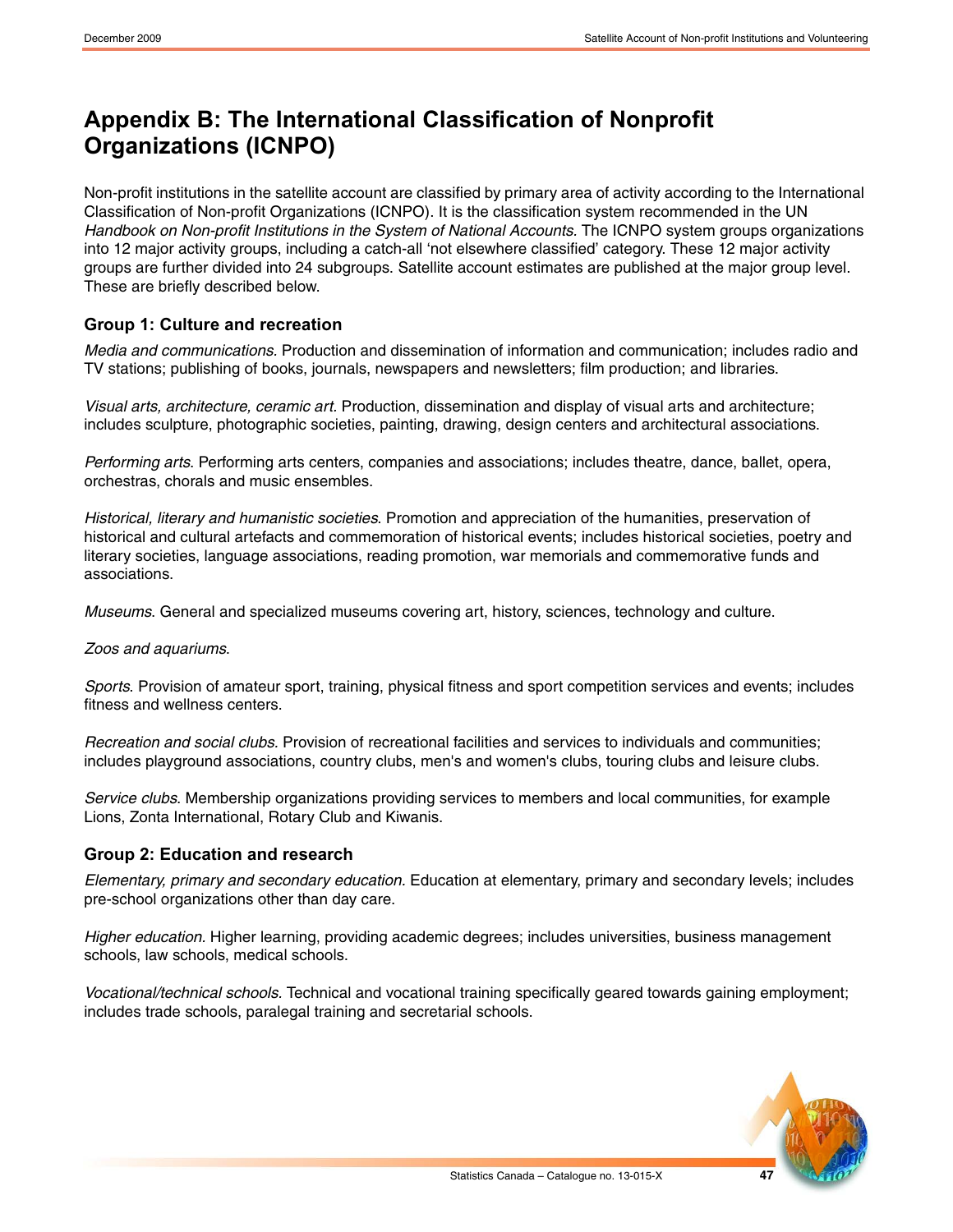*Adult/continuing education.* Institutions engaged in providing education and training in addition to the formal educational system; includes schools of continuing studies, correspondence schools, night schools and sponsored literacy and reading programs.

*Medical research.* Research in the medical field; includes research on specific diseases, disorders, or medical disciplines.

*Science and technology.* Research in the physical and life sciences and engineering and technology.

*Social sciences, policy studies.* Research and analysis in the social sciences and policy area.

# **Group 3: Health**

*Hospitals.* Primarily inpatient medical care and treatment.

*Rehabilitation.* Inpatient health care and rehabilitative therapy to individuals suffering from physical impairments due to injury, genetic defect, or disease and requiring extensive physiotherapy or similar forms of care.

*Nursing homes.* Inpatient convalescent care, residential care, as well as primary health care services; includes homes for the frail elderly and nursing homes for the severely handicapped.

*Psychiatric hospitals.* Inpatient care and treatment for the mentally ill.

*Mental health treatment.* Outpatient treatment for mentally ill patients; includes community mental health centers and halfway homes.

*Crisis intervention.* Outpatient services and counsel in acute mental health situations; includes suicide prevention and support to victims of assault and abuse.

*Public health and wellness education.* Public health promotion and health education; includes sanitation screening for potential health hazards, first aid training and services and family planning services.

*Health treatment, primarily outpatient.* Organizations that provide primarily outpatient health services e.g., health clinics and vaccination centers.

*Rehabilitative medical services.* Outpatient therapeutic care; includes nature cure centers, yoga clinics and physical therapy centers.

*Emergency medical services*. Services to persons in need of immediate care; includes ambulatory services and paramedical emergency care, shock/trauma programs, lifeline programs and ambulance services.

# **Group 4: Social services**

*Child welfare, child services and day care.* Services to children, adoption services, child development centers, foster care; includes infant care centers and nurseries.

*Youth services and youth welfare.* Services to youth; includes delinquency prevention services, teen pregnancy prevention, drop-out prevention, youth centers and clubs and job programs for youth; includes YMCA, YWCA, Boy Scouts, Girl Scouts and Big Brothers/Big Sisters.

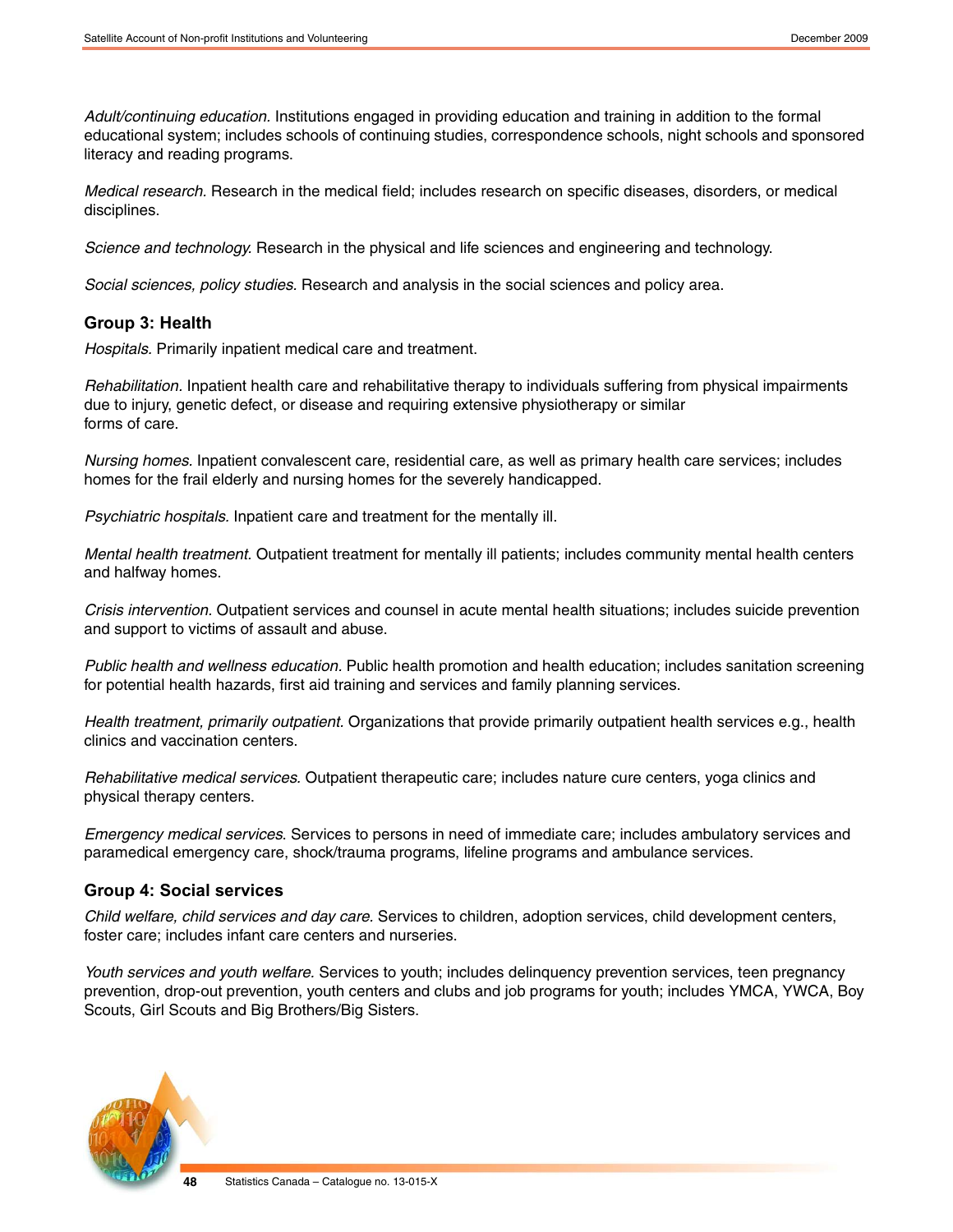*Family services.* Services to families; includes family life/parent education, single parent agencies and services and family violence shelters and services.

*Services for the handicapped.* Services for the handicapped; includes homes, other than nursing homes, transport facilities, recreation and other specialized services.

*Services for the elderly.* Organizations providing geriatric care; includes in-home services, homemaker services, transport facilities, recreation, meal programs and other services geared towards senior citizens (does not include residential nursing homes).

*Self-help and other personal social services.* Programs and services for self-help and personal development; includes support groups, personal counselling and credit counselling/money management services.

*Disaster/emergency prevention and control.* Organizations that work to prevent, predict, control and alleviate the effects of disasters, to educate or otherwise prepare individuals to cope with the effects of disasters, or to provide relief to disaster victims; includes volunteer fire departments, life boat services, etc.

*Temporary shelters.* Organizations providing temporary shelters to the homeless; includes traveller's aid and temporary housing.

*Refugee assistance.* Organizations providing food, clothing, shelter and services to refugees and immigrants.

*Income support and maintenance.* Organizations providing cash assistance and other forms of direct services to persons unable to maintain a livelihood.

*Material assistance.* Organizations providing food, clothing, transport and other forms of assistance; includes food banks and clothing distribution centers.

### **Group 5: Environment**

*Pollution abatement and control.* Organizations that promote clean air, clean water, reducing and preventing noise pollution, radiation control, treatment of hazardous wastes and toxic substances, solid waste management and recycling programs.

*Natural resources conservation and protection.* Conservation and preservation of natural resources, including land, water, energy and plant resources for the general use and enjoyment of the public.

*Environmental beautification and open spaces.* Botanical gardens, arboreta, horticultural programs and landscape services; organizations promoting anti-litter campaigns; programs to preserve the parks, green spaces and open spaces in urban or rural areas; and city and highway beautification programs.

*Animal protection and welfare.* Animal protection and welfare services; includes animal shelters and humane societies.

*Wildlife preservation and protection.* Wildlife preservation and protection; includes sanctuaries and refuges.

*Veterinary services.* Animal hospitals and services providing care to farm and household animals and pets.

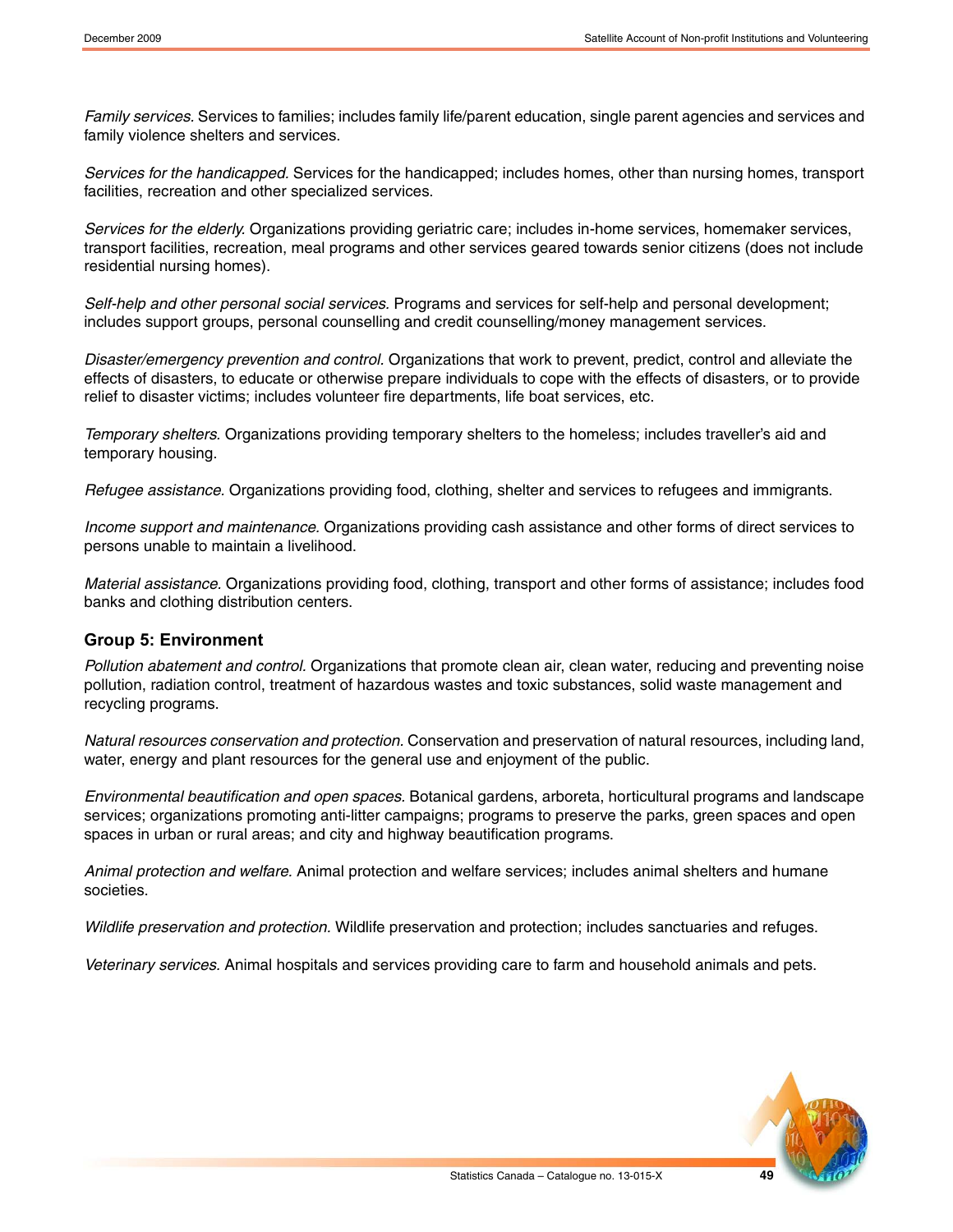# **Group 6: Development and housing**

*Community and neighbourhood organizations.* Organizations working towards improving the quality of life within communities or neighbourhoods, e.g., squatters' associations, local development organizations, poor people's cooperatives.

*Economic development.* Programs and services to improve economic infrastructure and capacity; includes building of infrastructure like roads; and financial services such as credit and savings associations, entrepreneurial programs, technical and managerial consulting and rural development assistance.

*Social development.* Organizations working towards improving the institutional infrastructure and capacity to alleviate social problems and to improve general public well being.

*Housing associations.* Development, construction, management, leasing, financing and rehabilitation of housing.

*Housing assistance.* Organizations providing housing search, legal services and related assistance.

*Job training programs.* Organizations providing and supporting apprenticeship programs, internships, on-the-job training and other training programs.

*Vocational counselling and guidance.* Vocational training and guidance, career counselling, testing and related services.

*Vocational rehabilitation and sheltered workshops.* Organizations that promote self-sufficiency and income generation through job training and employment.

### **Group 7: Law, advocacy and politics**

*Advocacy organizations.* Organizations that protect the rights and promote the interests of specific groups of people, e.g., the physically handicapped, the elderly, children and women.

*Civil rights associations*. Organizations that work to protect or preserve individual civil liberties and human rights.

*Ethnic associations*. Organizations that promote the interests of, or provide services to, members belonging to a specific ethnic heritage.

*Civic associations*. Programs and services to encourage and spread civic mindedness.

*Legal services.* Legal services, advice and assistance in dispute resolution and court-related matters.

*Crime prevention and public policy*. Crime prevention to promote safety and precautionary measures among citizens.

*Rehabilitation of offenders.* Programs and services to reintegrate offenders; includes halfway houses, probation and parole programs, prison alternatives.

*Victim support*. Services, counsel and advice to victims of crime.

*Consumer protection associations*. Protection of consumer rights and the improvement of product control and quality.

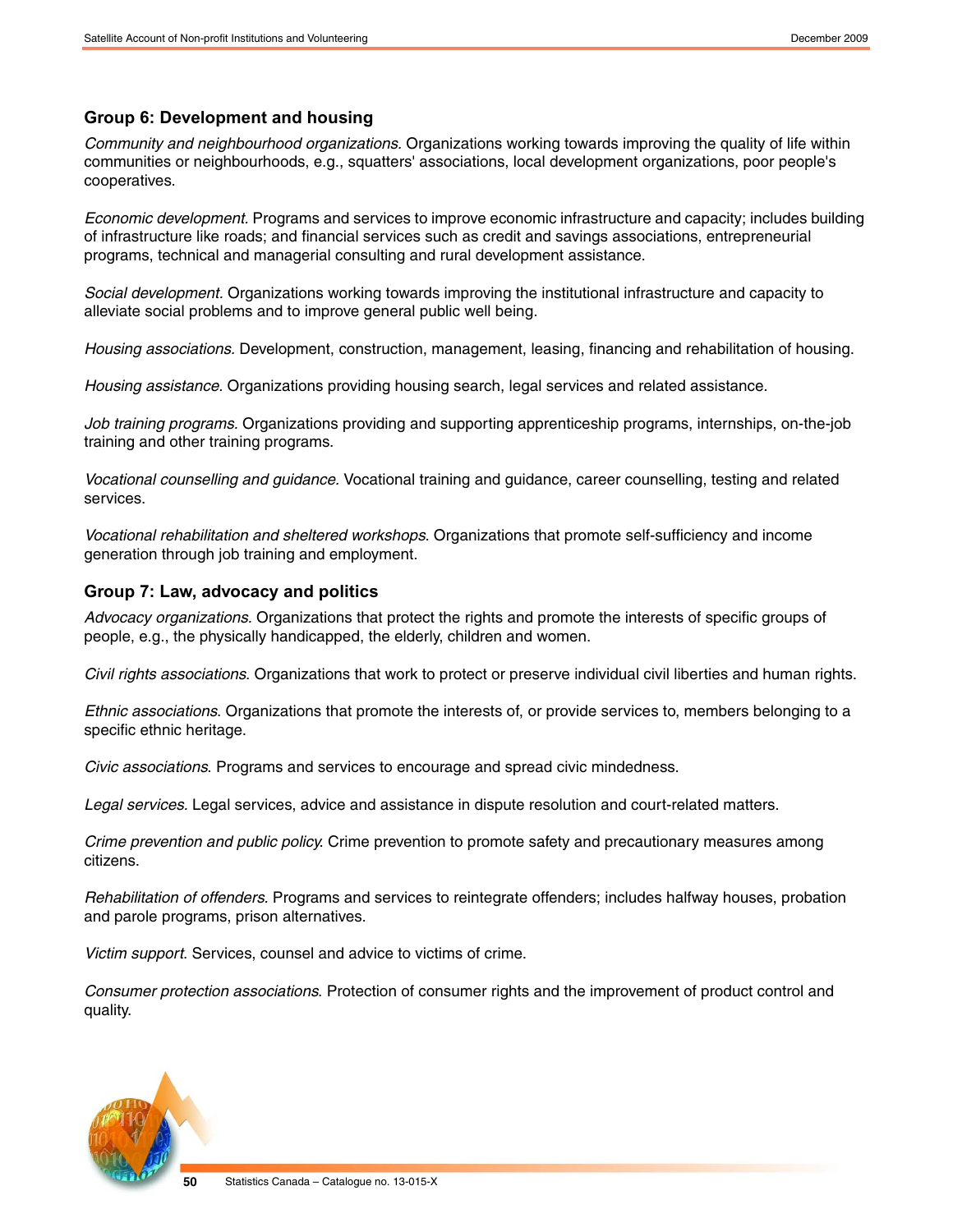*Political parties and organizations*. Activities and services to support the placing of particular candidates into political office; includes dissemination of information, public relations and political fundraising.

## **Group 8: Philanthropic intermediaries and voluntarism promotion**

*Grant-making foundations.* Private foundations; including corporate foundations, community foundations and independent public-law foundations.

*Voluntarism promotion and support*. Organizations that recruit, train and place volunteers and promote volunteering.

*Fund-raising organizations*. Federated, collective fundraising organizations; includes lotteries.

## **Group 9: International**

*Exchange/friendship/cultural programs.* Programs and services designed to encourage mutual respect and friendship internationally.

*Development assistance associations.* Programs and projects that promote social and economic development abroad.

*International disaster and relief organizations.* Organizations that collect, channel and provide aid to other countries during times of disaster or emergency.

*International human rights and peace organizations.* Organizations which promote and monitor human rights and peace internationally.

# **Group 10: Religion**

*Congregations.* Churches, synagogues, temples, mosques, shrines, monasteries, seminaries and similar organizations promoting religious beliefs and administering religious services and rituals.

*Associations of congregations.* Associations and auxiliaries of religious congregations and organizations supporting and promoting religious beliefs, services and rituals.

# **Group 11: Business and professional associations, unions**

*Business associations.* Organizations that work to promote, regulate and safeguard the interests of special branches of business, e.g., manufacturers' association, farmers' association, bankers' association.

*Professional associations.* Organizations promoting, regulating and protecting professional interests, e.g., bar association, medical association.

*Labour unions.* Organizations that promote, protect and regulate the rights and interests of employees.

# **Group 12: [Not elsewhere classified]**

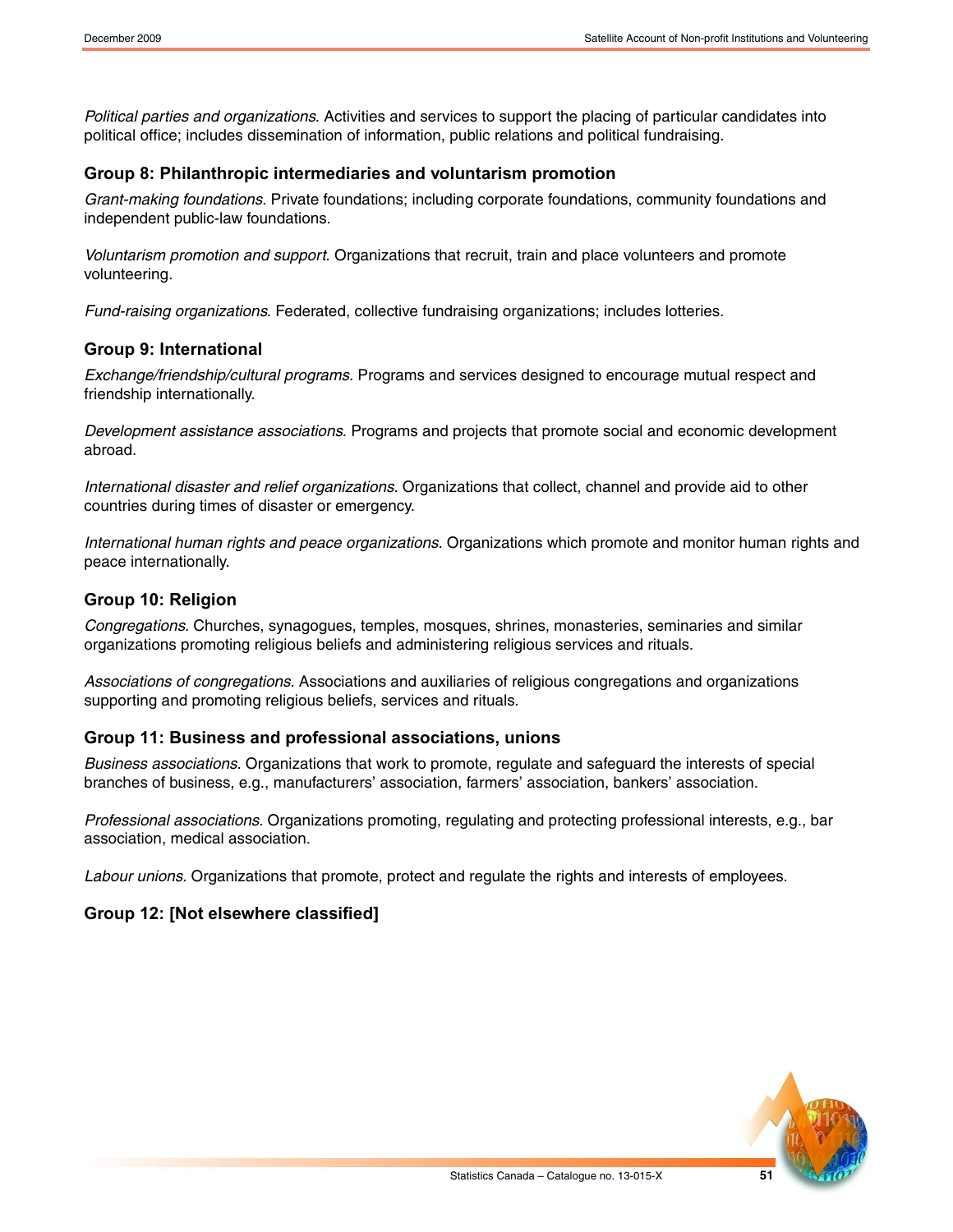# <span id="page-51-0"></span>**Appendix C: Glossary of main terms**

# **Capital consumption allowances**

Allowances for the using up of fixed capital in the production process. Also referred to as depreciation expense.

# **Current expenditure**

Expenses on current production (operating expenses) and current transfers to other sectors.

# **Current transfers**

Unilateral transfers between transactors for which there is no good or service provided in return. Household transfers to the non-profit sector are payments in the form of charitable donations. Governments transfers are in the form of grants.

# **Employment rate**

The number of persons employed expressed as a percentage of the population 15 years of age and over.

# **Gross domestic product (GDP)**

The total unduplicated value of goods and services produced during a given period. For the economy as a whole, GDP refers to all goods and services produced in Canada's economic territory. For the non-profit sector specifically, it refers to the sector's contribution to Canada's GDP, and is measured as its gross output less its intermediate purchases. Also referred to as value added, output or economic activity.

# **Gross domestic product at basic prices**

The basic price valuation of GDP includes the cost of production factors (labour and capital used in the production process) including net indirect taxes levied on these factors.

# **Gross operating surplus**

The surplus or deficit accruing from market production of non-profit institutions. Includes capital consumption allowances.

# **Gross output**

The total value of gross production of goods and services by the non-profit sector, before the deduction of intermediate purchases.

# **Intermediate purchases**

The value of goods and services used as inputs to a production process. The goods or services may be either transformed or used up in production. Excludes additions of fixed assets whose consumption is recorded as capital consumption allowances.

# **Investment income**

Interest, dividends and other investment income received on assets held by the non-profit sector.

# **Membership fees**

Memberships, dues and association fees received by non-profit institutions.

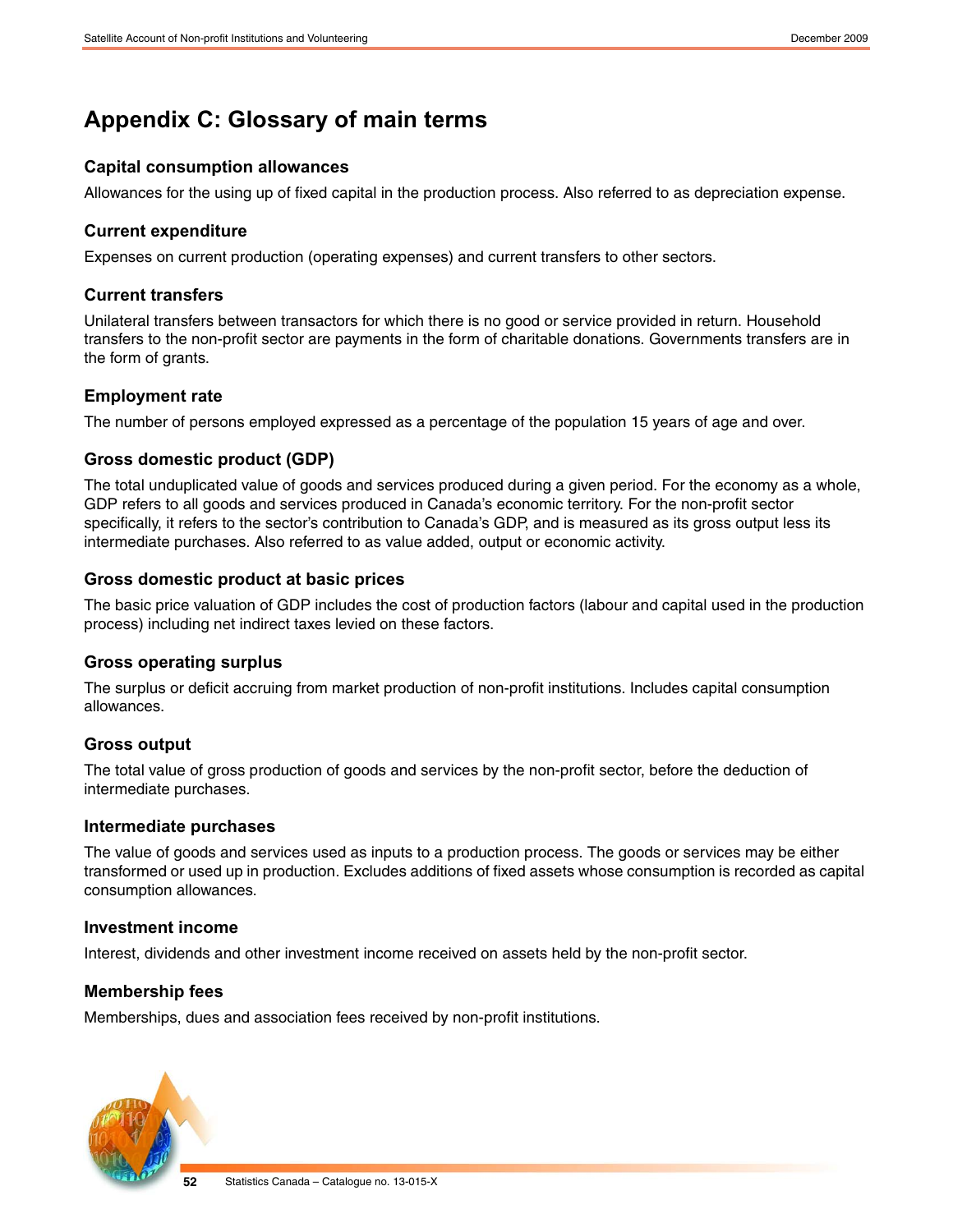### **Net indirect taxes on factors of production**

Taxes less subsidies that apply to the employment of labour and ownership or use of land, structures and other assets used for production purposes.

## **Operating expenses**

Wages, salaries and supplementary labour income, intermediate purchases, capital consumption allowances and net indirect taxes on factors of production.

## **Other operating surplus**

Operating surplus less capital consumption allowances. Also called net operating surplus.

## **Replacement cost value of volunteer work**

Hours volunteered valued at replacement cost, that is, the cost of purchasing the same services on the paid labour market.

# **Sales of goods and services**

Receipts derived from the sale of goods or the provision of services offered for sale in the course of operations. Receipts from charitable gaming, rental income and sales to government are included in this item.

## **Saving**

Current income less current outlay.

## **Wages, salaries and supplementary labour income**

Remuneration paid to employees in return for work done. Includes employers' social contributions, such as contributions to Employment Insurance, pension plans, workers' compensation, health and dental insurance schemes and disability insurance. Also referred to as compensation of employees or paid labour compensation.

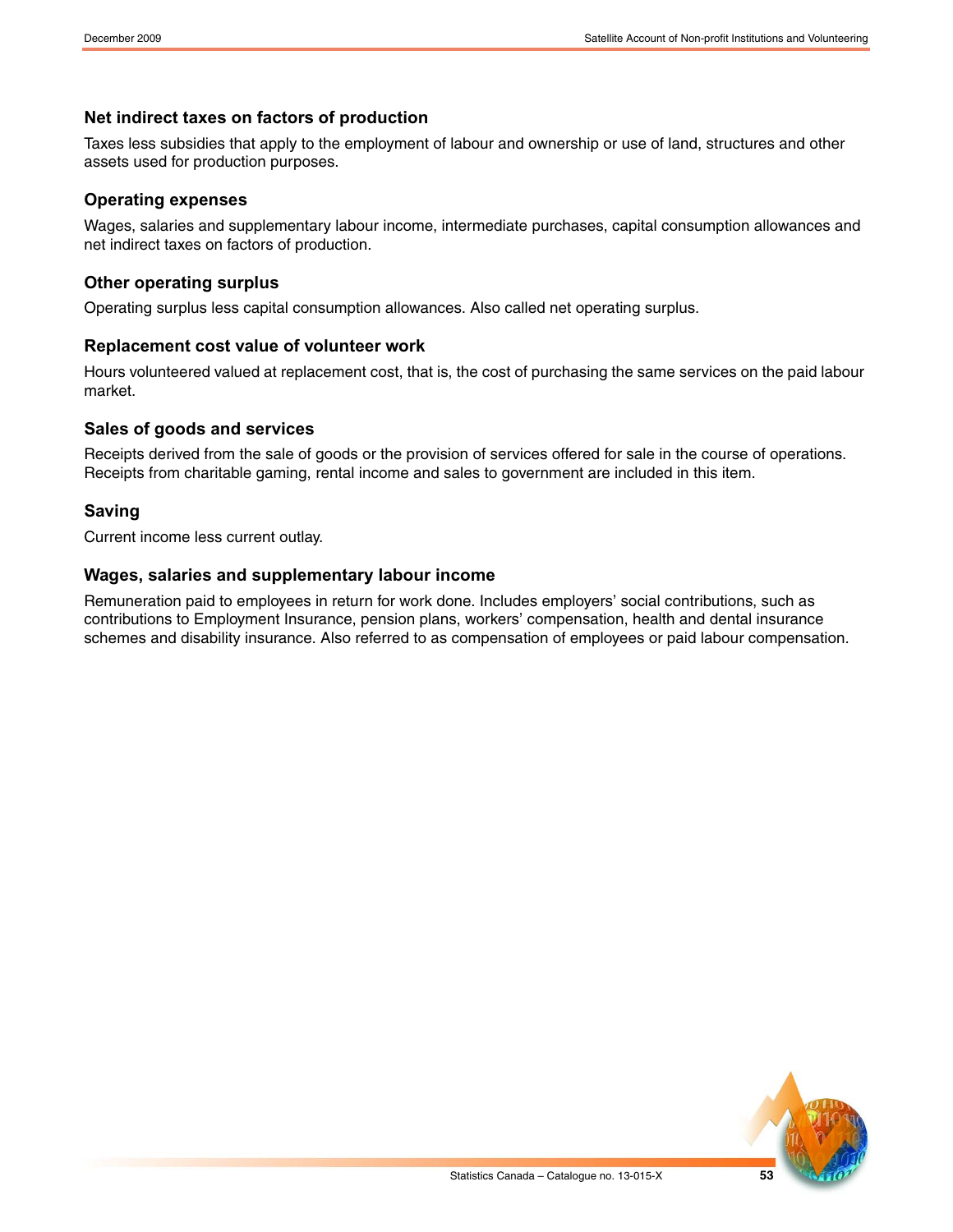# <span id="page-53-0"></span>**Bibliography**

Commission of the European Communities, International Monetary Fund, Organisation for Economic Cooperation and Development, United Nations and World Bank (1993). System of National Accounts, 1993. Brussels/ Luxembourg, New York, Paris, Washington, D.C. United Nations publication, Sales no. E.94.XVII.4.

Day, K. and R.A. Devlin (1997). *The Canadian Nonprofit Sector*. CPRN Working Paper no 2. Ottawa: Canadian Policy Research Networks.

Hall, M. and K. Banting (2000). "*The Nonprofit Sector in Canada: An Introduction*": In *The Nonprofit Sector in Canada: Roles and Relationships*. Edited by Keith Banting, Kingston: School of Policy Studies, Queen's University.

Hall, M., L. McKeown and K. Roberts (2001). *Caring Canadians, Involved Canadians: Highlights from the 2000 National Survey of Giving, Volunteering and Participating*. Statistics Canada. Catalogue No. 71-542-XIE.

Hall, M., *et al*. (2004). *Cornerstones of Community: Highlights of the National Survey of Nonprofit and Voluntary Organizations*. Statistics Canada. Catalogue no. 61-533-XWE.

Hirshhorn, R. [ed.] (1997). *The Emerging Sector: In Search of a Framework.* CPRN Study no. 01*.* Ottawa: Canadian Policy Research Networks.

McMullen, K. and G. Schellenberg (2003). *Mapping the Non-profit Sector*. CPRN Research Series on Human Resources in the Non-profit Sector no 1. Ottawa: Canadian Policy Research Networks.

Reed, P. B. and Valerie J. Howe (1999). *Defining and Classifying the Nonprofit Sector.* Statistics Canada. Catalogue. no. 750048MIE-no.07.

Salamon, L., Anheier, H., List, R., Toepler, S., Sokolowski, S., and Associates (1999). *Global Civil Society: Dimensions of the Nonprofit Sector*. The Johns Hopkins Center for Civil Society Studies, Baltimore MD.

Saunders, R. (2004). *Passions and Commitment Under Stress: Human Resource Issues in Canada's Non-profit Sector – A Synthesis Report*. CPRN Research Series on Human Resources in the Non-profit Sector no 5. Ottawa: Canadian Policy Research Networks.

Scott, K. (2003). *Funding Matters: The Impact of Canada's New Funding Regime on Nonprofit and Voluntary Organizations*. Ottawa: Canada Council on Social Development.

Statistics Canada. *National Income and Expenditure Accounts, Quarterly estimates,* System of National Accounts. Catalogue no. 13-001-XIB.

Statistics Canada. *National Income and Expenditure Accounts, Guide to the Income and Expenditure Accounts.* System of National Accounts. Catalogue no. 13-017-XWE.

Statistics Canada (1989). *A User Guide to the Canadian System of National Accounts*. System of National Accounts. Catalogue no. 13-589-XPE.

Statistics Canada (1995). *Households' Unpaid Work: Measurement and Valuation*. Studies in National Accounting. Catalogue no. 13-603E, no.3.

Statistics Canada (2008). *Guide to the Public Sector of Canada,* Catalogue no. 12-589-XWE

Tice, H. and Members of the NPI Handbook Test Group (2002). *Portraying the Nonprofit Sector in Official Statistics: Early Findings from NPI Satellite Accounts.* Paper prepared for the 27th General Conference of the International Association for Research in Income and Wealth, Djurhamn, Sweden, 18 to 24 August 2002.

United Nations (2003). *Handbook of National Accounting: Handbook on Non-Profit Institutions in the System of National Accounts.* United Nations publication, Sales no. E.03.XVII.9.

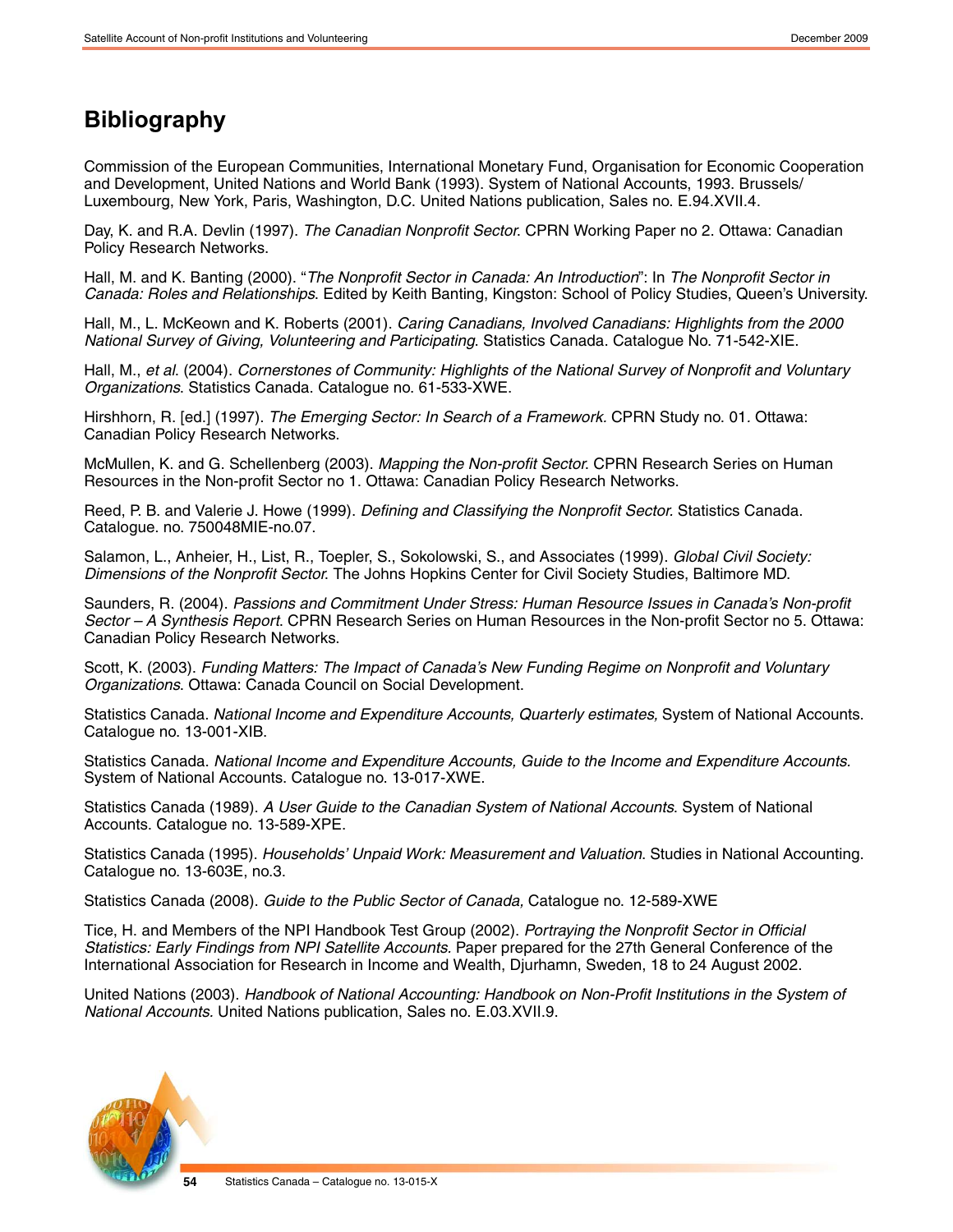# <span id="page-54-0"></span>**Income and Expenditure Accounts technical series**

The Income and Expenditure Accounts Division Technical Series (13-604) provide background information as well as in depth analysis on data reported in any of the following accounts: Income and Expenditure Accounts, Provincial Economic Accounts, Financial Flow Accounts, National Balance Sheet Accounts, Labour Income and the National Tourism Indicators. A list of the papers currently available is presented below. These papers are available on our website at www.statcan.gc.ca, by contacting us at 613-951-3810, by email to jead-infodcrd@statcan.gc.ca or by writing to Client Services, IEAD, Statistics Canada, 21st floor R.H. Coats Building, 100 Tunney's Pasture Driveway, Ottawa, Ontario, K1A 0T6.

- 1. "Laspeyres, Paasche and Chain Price Indexes in the Income and Expenditure Accounts", reprinted from *National Income and Expenditure Accounts*, fourth quarter 1988.
- 2. "Technical Paper on the Treatment of Grain Production in the Quarterly Income and Expenditure Accounts", reprinted from *National Income and Expenditure Accounts*, first quarter 1989.
- 3. "Data Revisions for the Period 1985-1988 in the National Income and Expenditure Accounts", reprinted from *National Income and Expenditure Accounts*, first quarter 1989.
- 4. "Incorporation in the Income and Expenditure Accounts of a Breakdown of Investment in Machinery and Equipment", reprinted from *National Income and Expenditure Accounts*, third quarter 1989.
- 5. "New Provincial Estimates of Final Domestic Demand at Constant Prices", reprinted from *National Income and Expenditure Accounts*, fourth quarter 1989.
- 6. "Real Gross Domestic Product: Sensitivity to the Choice of Base Year", reprinted from *Canadian Economic Observer*, May 1990
- 7. "Data Revisions for the Period 1986 1989 in the National Income and Expenditure Accounts", reprinted from *National Income and Expenditure Accounts*, first quarter 1990.
- 8. "Volume Indexes in the Income and Expenditure Accounts", reprinted from *National Income and Expenditure Accounts*, first quarter 1990.
- 9. "A New Indicator of Trends in Wage Inflation", reprinted from *Canadian Economic Observer*, September 1989.
- 10. "Recent Trends in Wages", reprinted from *Perspectives on Labour and Income*, winter 1990.
- 11. "The Canadian System of National Accounts Vis-à-Vis the U.N. System of National Accounts", reprinted from *National Income and Expenditure Accounts*, third quarter 1990.
- 12. "The Allocation of Indirect Taxes and Subsidies to Components of Final Expenditure", reprinted from *National Income and Expenditure Accounts*, third quarter 1990.
- 13. "The Treatment of the GST in the Income and Expenditure Accounts", reprinted from *National Income and Expenditure Accounts*, first quarter 1991.
- 14. "The Introduction of Chain Volume Indexes in the Income and Expenditure Accounts", reprinted from *National Income and Expenditure Accounts*, first quarter 1991.
- 15. "Data Revisions for the Period 1987-1990 in the National Income and Expenditure Accounts", reprinted from *National Income and Expenditure Accounts*, second quarter 1991.

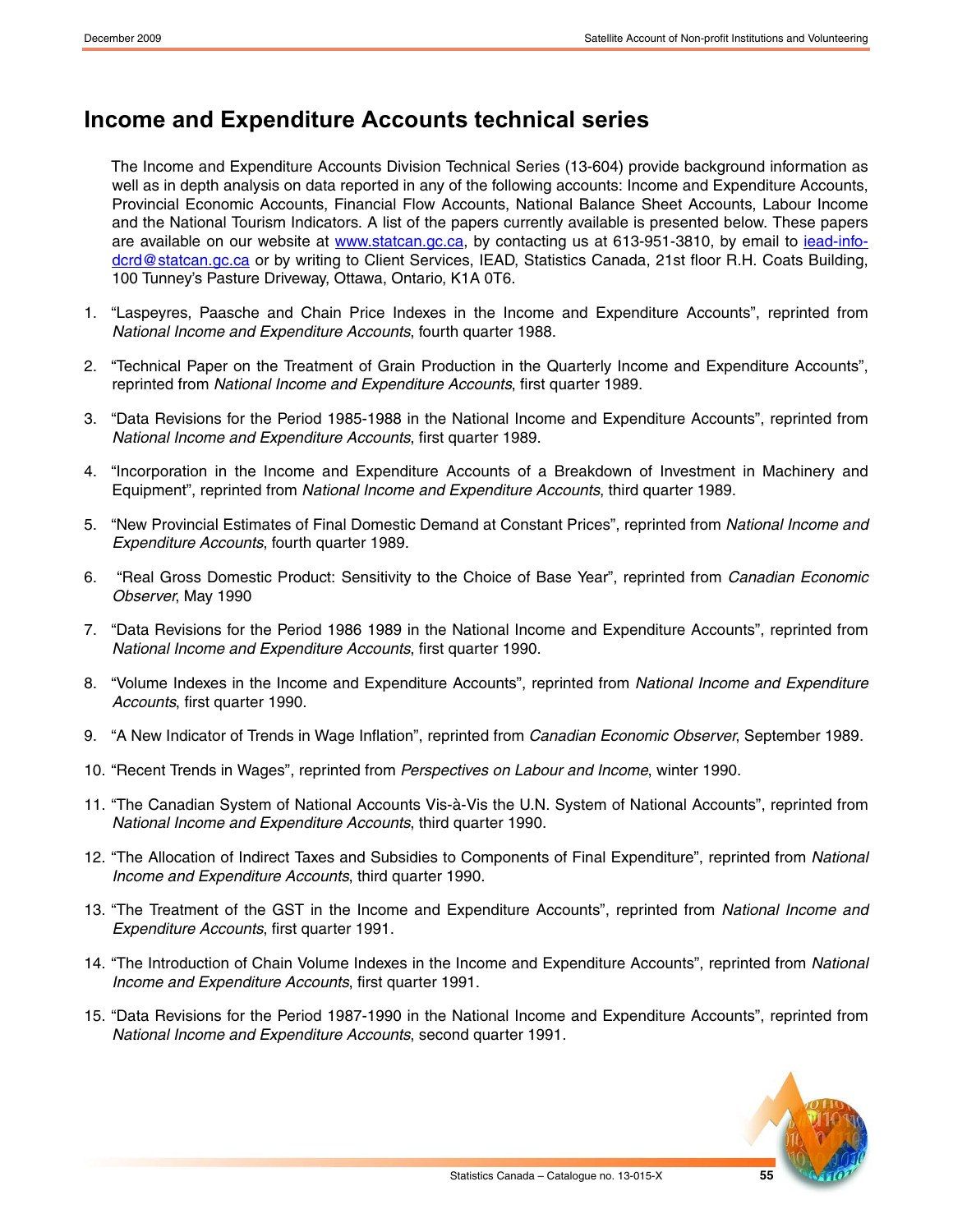- 16. "Volume Estimates of International Trade in Business Services", reprinted from *National Income and Expenditure Accounts*, third quarter 1991.
- 17. "The Challenge of Measurement in the National Accounts", reprinted from *National Income and Expenditure Accounts*, fourth quarter 1991.
- 18. "A Study of the Flow of Consumption Services from the Stock of Consumer Goods", reprinted from *National Income and Expenditure Accounts*, fourth quarter 1991.
- 19. "The Value of Household Work in Canada, 1986", reprinted from *National Income and Expenditure Accounts*, first quarter 1992.
- 20. "Data Revisions for the Period 1988-1991 in the National Income and Expenditure Accounts", reprinted from *National Income and Expenditure Accounts*, Annual Estimates, 1980-1991.
- 21. "Cross-border Shopping Trends and Measurement Issues", reprinted from *National Income and Expenditure Accounts*, third quarter 1992.
- 22. "Reading Government Statistics: A User's Guide", reprinted from *Policy Options*, Vol. 14, No. 3, April 1993.
- 23. "The Timeliness of Quarterly Income and Expenditure Accounts: An International Comparison", reprinted from *National Income and Expenditure Accounts*, first quarter 1993.
- 24. "National Income and Expenditure Accounts: Revised Estimates for the period from 1989 to 1992", reprinted from *National Income and Expenditure Accounts*, Annual Estimates, 1981-1992.
- 25. "International Price and Quantity Comparisons: Purchasing Power Parities and Real Expenditures, Canada and the United States", reprinted from *National Income and Expenditure Accounts*, Annual Estimates, 1981- 1992.
- 26. "The Distribution of GDP at Factor Cost by Sector", reprinted from *National income and Expenditure Accounts*, third quarter 1993.
- 27. "The Value of Household Work in Canada, 1992", reprinted from *National Income and Expenditure Accounts*, fourth quarter 1993.
- 28. "Assessing the Size of the Underground Economy: The Statistics Canada Perspective", reprinted from *Canadian Economic Observer*, May 1994.
- 29. "National Income and Expenditure Accounts: Revised Estimates for the period from 1990 to 1993", reprinted from *National Income and Expenditure Accounts*, first quarter 1994.
- 30. "The Canadian National Accounts Environmental Component: A Status Report", reprinted from *National Income and Expenditure Accounts*, Annual Estimates, 1982-1993.
- 31. "The Tourism Satellite Account", reprinted from *National income and Expenditure Accounts*, second quarter 1994.
- 32. "The 1993 International System of National Accounts: Its implementation in Canada", reprinted from *National Income and Expenditure Accounts*, third quarter 1994.
- 33. "The 1995 Revision of the National Economic and Financial Accounts", reprinted from *National Economic and Financial Accounts*, first quarter 1995.

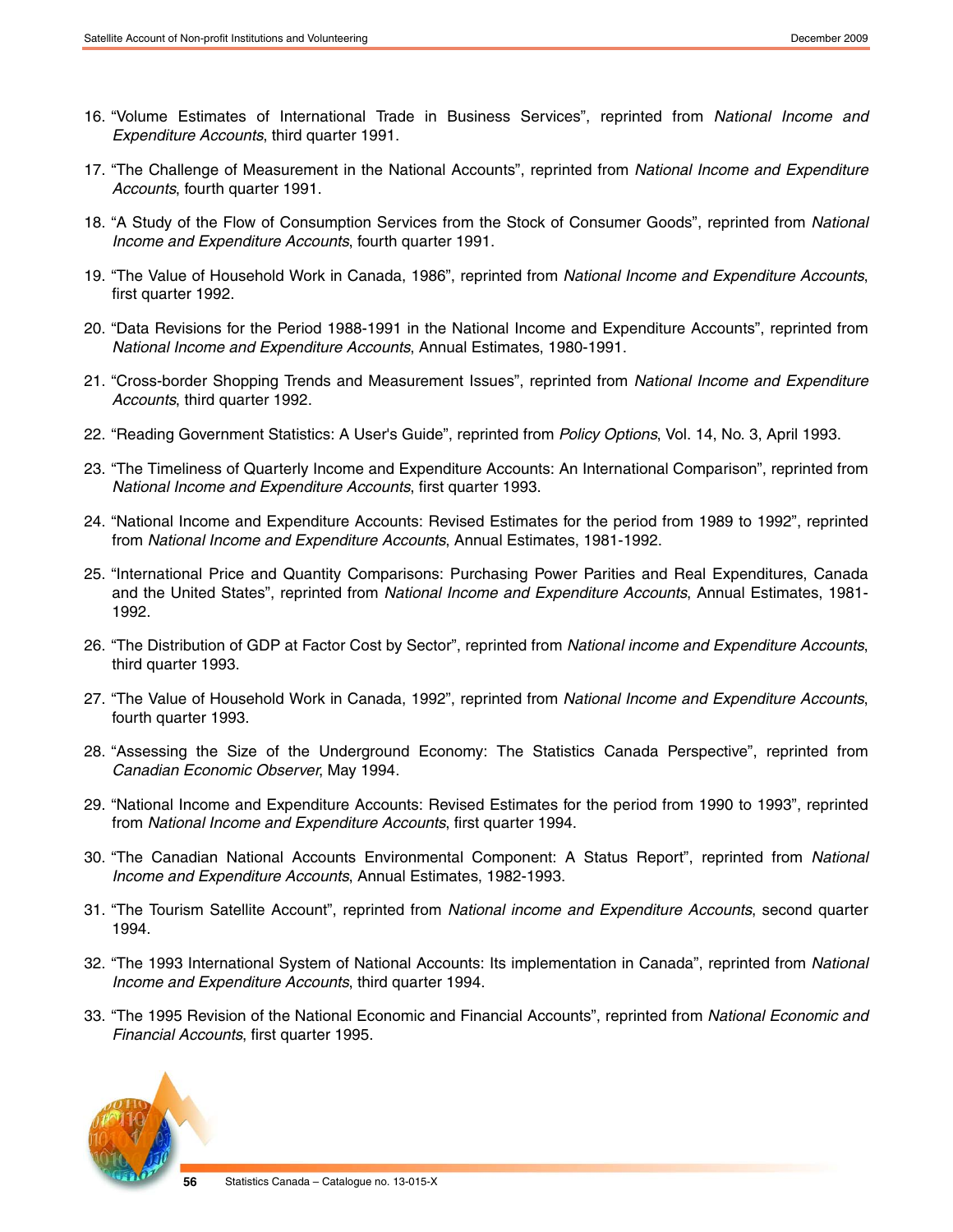- 34. "A Primer on Financial Derivatives", reprinted from *National Economic and Financial Accounts*, first quarter 1995.
- 35. "The Effect of Rebasing on GDP", reprinted from *National Economic and Financial Accounts*, second quarter 1996.
- 36. "Purchasing Power Parities and Real Expenditures, United States and Canada An Update to 1998", reprinted from *National Income and Expenditure Accounts*, third quarter 1999.
- 37. "Capitalization of Software in the National Accounts", *National Income and Expenditure Accounts technical series*, February 2002.
- 38. "The Provincial and Territorial Tourism Satellite Accounts for Canada, 1996", *National Income and Expenditure Accounts technical series*, April 2002.
- 39. "Purchasing Power Parities and Real Expenditures, United States and Canada", reprinted from *National Income and Expenditure Accounts*, first quarter 2002.
- 40. "The Provincial and Territorial Tourism Satellite Accounts for Canada, 1998", *National Income and Expenditure Accounts technical series*, June 2003.
- 41. "Government revenue attributable to tourism, 1998", *National Income and Expenditure Accounts technical series*, September 2003.
- 42. "Chain Fisher Index Volume Methodology", *National Income and Expenditure Accounts*, November 2003.
- 43. "Trends in provincial and territorial economic statistics: 1981-2002", *National Income and Expenditure Accounts*, November 2003.
- 44. "The 1997-2003 Revisions of the National Tourism Indicators", *National Income and Expenditure Accounts*, October 2004.
- 45. "A study of data revisions to the National Tourism Indicators", *National Income and Expenditure Accounts*, October 2004.
- 46. "Provincial and Territorial Economic Accounts", *National Income and Expenditure Accounts*, November 2004.
- 47. "Revisions to the Canadian National Tourism Indicators", *National Income and Expenditure Accounts*, January 2005.
- 48. "Canadian Tourism Satellite Accounts, 2000", *National Income and Expenditure Accounts technical series,* October 2005.
- 49. "Trends in Saving and Net Lending in the National Accounts", reprinted from *National Income and Expenditure Accounts*, third quarter 2005.
- 50. "Recent Trends in Corporate Finance: Some Evidence from the Canadian System of National Accounts"*,* reprinted from *National Income and Expenditure Accounts*, fourth quarter 2005.
- 51. "Human Resource Module of the Tourism Satellite Account, 1997-2002", *National Income and Expenditure Accounts technical series,* March 2006.
- 52. "Canadian Tourism Satellite Account Handbook, *National Income and Expenditure Accounts technical series,* December 2007.